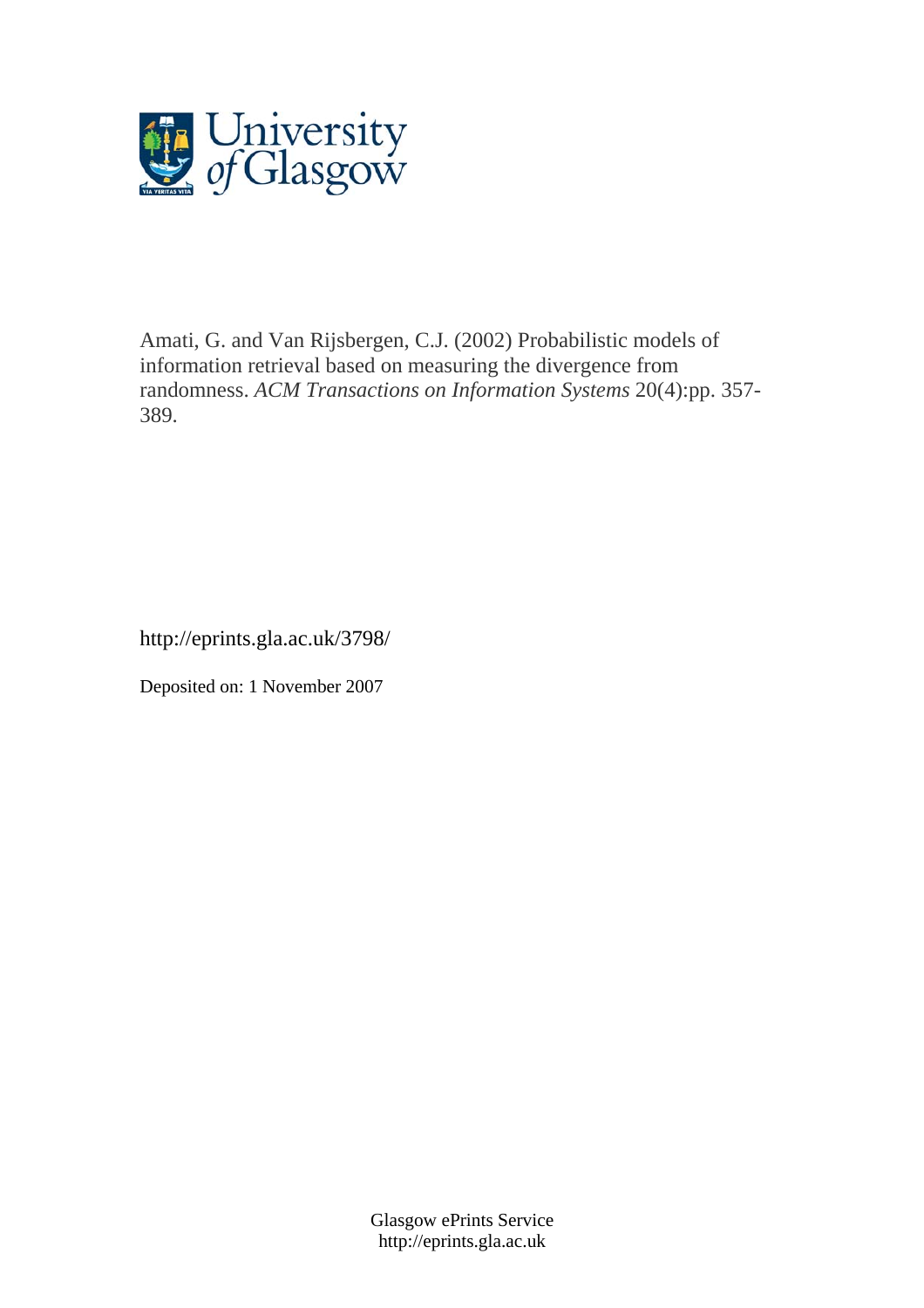# Probabilistic Models of Information Retrieval Based on Measuring the Divergence from Randomness

GIANNI AMATI University of Glasgow, Fondazione Ugo Bordoni and CORNELIS JOOST VAN RIJSBERGEN University of Glasgow

We introduce and create a framework for deriving probabilistic models of Information Retrieval. The models are nonparametric models of IR obtained in the *language model* approach. We derive term-weighting models by measuring the divergence of the actual term distribution from that obtained under a random process. Among the random processes we study the binomial distribution and Bose–Einstein statistics. We define two types of term frequency normalization for tuning term weights in the document–query matching process. The first normalization assumes that documents have the same length and measures the information gain with the observed term once it has been accepted as a good descriptor of the observed document. The second normalization is related to the document length and to other statistics. These two normalization methods are applied to the basic models in succession to obtain weighting formulae. Results show that our framework produces different nonparametric models forming baseline alternatives to the standard *tf-idf* model.

Categories and Subject Descriptors: H.3.3 [**Information Search and Retrieval**]: Retrieval models

General Terms: Algorithms, Experimentation, Theory

Additional Key Words and Phrases: Aftereffect model, BM25, binomial law, Bose–Einstein statistics, document length normalization, eliteness, idf, information retrieval, Laplace, Poisson, probabilistic models, randomness, succession law, term frequency normalization, term weighting

## 1. INTRODUCTION

The main achievement of this work is the introduction of a methodology for constructing nonparametric models of Information Retrieval (IR). Like the *language model* approach of IR [Ponte and Croft 1998]) in which the weight of a word in a document is given by a probability, a nonparametric model is derived in a purely theoretic way as a combination of different probability distributions.

ACM Transactions on Information Systems, Vol. 20, No. 4, October 2002, Pages 357–389.

Authors' addresses: G. Amati, Fondazione Ugo Bordoni, via B. Castiglione 59, 00142, Roma, Italy; email: gba@fub.it; C. J. van Rijsbergen, Computing Science Department, University of Glasgow, 17 Lilybank Gardens G12 8QQ Glasgow, Scotland; email: keith@dcs.gla.ac.uk.

Permission to make digital/hard copy of part or all of this work for personal or classroom use is granted without fee provided that the copies are not made or distributed for profit or commercial advantage, the copyright notice, the title of the publication, and its date appear, and notice is given that copying is by permission of the ACM, Inc. To copy otherwise, to republish, to post on servers, or to redistribute to lists, requires prior specific permission and/or a fee. °<sup>C</sup> 2002 ACM 1046-8188/02/1000-0357 \$5.00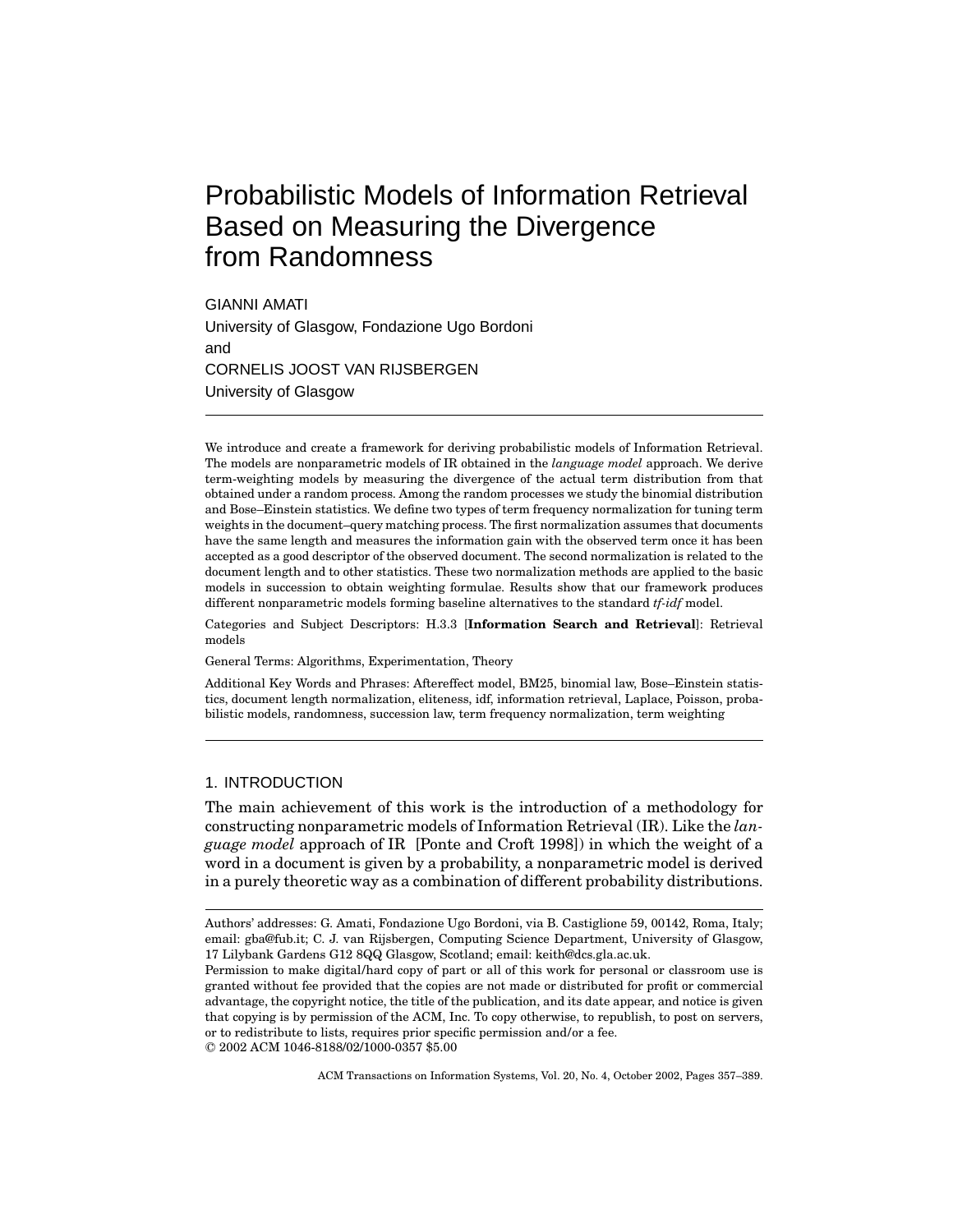The advantage of having a nonparametric approach is that the derived models do not need to be supported by any form of data-driven methodology, such as the learning of parameters from a training collection, or using data smoothing techniques. In addition to the feature that the constructed models do not have parameters, the second important feature that results from our approach is that different choices of probability distributions to be used in the framework generate different IR models. Our framework was successfully used in the TREC-10 (see Table III) Conference [Amati et al. 2001] and the model  $B_E L2$ (see Table I) was shown to be one of the best performing runs at the WEB track.

There are many models of IR based on probability theory [Damerau 1965; Bookstein and Swanson 1974; Harter 1975a,b; Robertson and Sparck-Jones 1976; Cooper and Maron 1978; Croft and Harper 1979; Robertson et al. 1981; Fuhr 1989; Turtle and Croft 1992; Wong and Yao 1995; Hiemstra and de Vries 2000; Ponte and Croft 1998], but "probabilistic models" have in general denoted those models that use "relevance" as an element of the algebra of events and possibly satisfy the Probability Ranking Principle (PRP). PRP asserts that documents should be ranked in decreasing order of the probability of relevance to a given query. In this respect, our framework differs from foregoing models in that relevance is not considered a primitive notion. Rather, we rank documents by computing the gain in retrieving a document containing a term of the query. According to this foundational view, blind relevance feedback for query expansion was used in TREC-10 only to predict a possible term frequency in the expanded query [Carpineto and Romano 2000] (denoted by *qtf* in formula (43) of Section 4) and not used to modify the original term weighting.

Our framework has its origins in the early work on automatic indexing by Damerau [1965], Bookstein and Swanson [1974], and Harter [1975a,b], who observed that the significance of a word in a document collection can be tested by using the Poisson distribution. These early models for automatic indexing were based on the observation that the distribution of informative content words, called by Harter "specialty words," over a text collection deviates from the distributional behavior of "nonspecialty" words. Specialty words, like words belonging to a technical vocabulary, being informative, tend to appear more densely in a few "elite" documents, whereas nonspecialty words, such as the words that usually are included in a stop list, are randomly distributed over the collection. Indeed, "nonspecialty" words are modeled by a Poisson distribution with some mean λ.

Hence one of the hypotheses of these early linguistic models is that an informative content word can be mechanically detected by measuring the extent to which its distribution deviates from a Poisson distribution, or, in other words, by testing the hypothesis that the word distribution *on the whole document collection* does not fit the Poisson model.

A second hypothesis assumed by Harter's model is that a specialty word again follows a Poisson distribution but on a smaller set, namely, *the set of the elite documents*, this time with a mean  $\mu$  greater than  $\lambda$ . The notion of eliteness was first introduced in Harter [1974, pp. 68–74]. According to Harter, the idea of eliteness is used to reflect the level of treatment of a word in a small set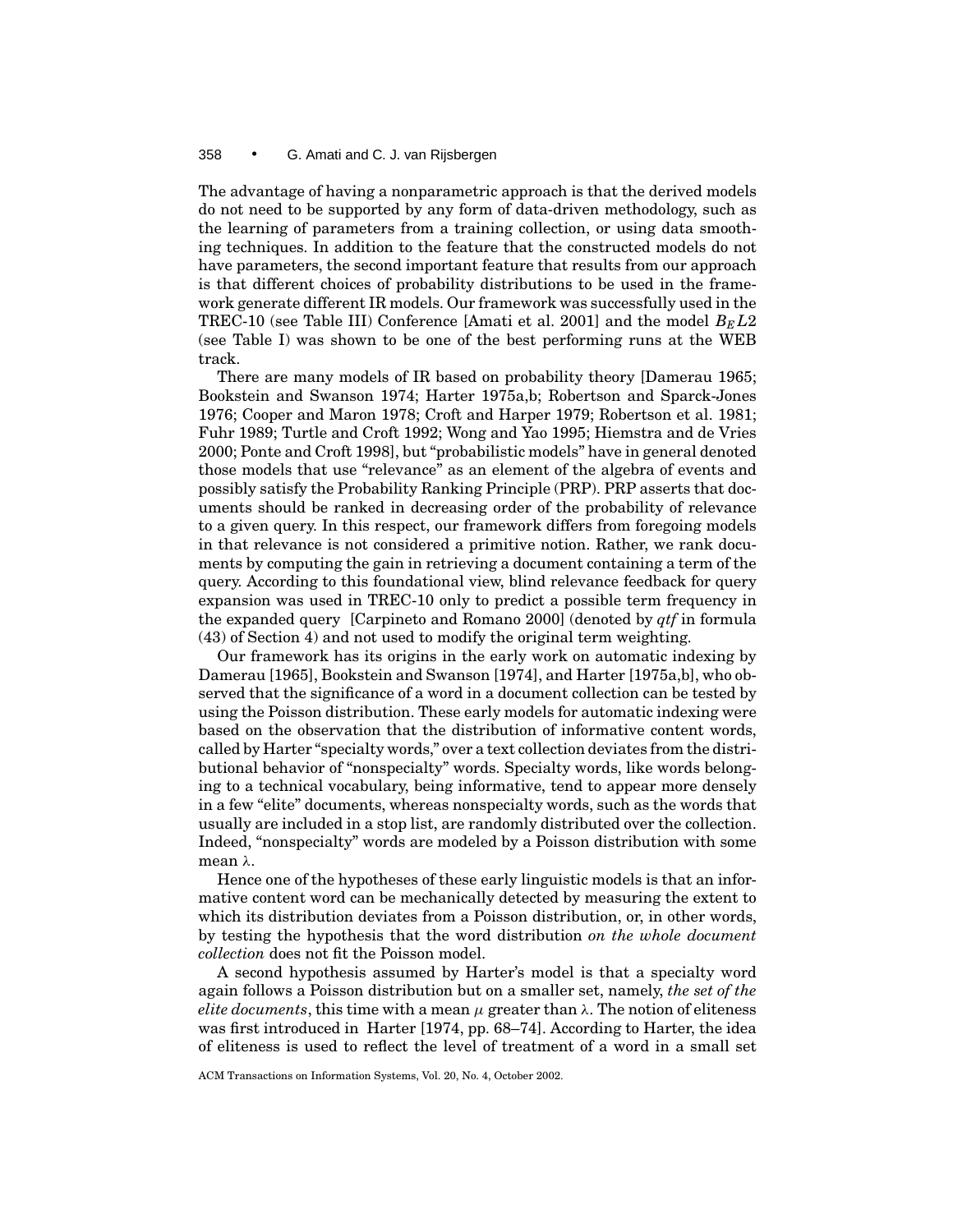of documents compared with the rest of the collection. In the elite set a word occurs to a relatively greater extent than in all other documents. Harter defines eliteness through a probabilistic estimate which is interpreted as the proportion of documents that a human indexer assesses elite with respect to a word *t*. In our proposal we instead assume that the elite set of a word *t* is simply the set  $D_t$  of documents containing the term. Indeed, eliteness, as considered in Harter's model, is a hidden variable, therefore the estimation of the value for the parameter  $\mu$  is problematic. Statistical tests have shown that his model is able to assign "sensible" index terms, although only a very small data collection, and a small number of randomly chosen specialty words, are used.

Harter used the Poisson distribution only to select good indexing words and not to provide indexing weights. The potential effectiveness of his model for a direct exploitation in retrieval was explored by Robertson, van Rijsbergen, Williams, and Walker [Robertson et al. 1981; Robertson and Walker 1994] by plugging the Harter 2-Poisson model [Harter 1975a] into the Robertson– Sparck-Jones probabilistic model [Robertson and Sparck-Jones 1976]. The conditional probabilities  $p(E|R)$ ,  $p(\overline{E}|R)$ ,  $p(E|\overline{R})$ ,  $p(\overline{E}|\overline{R})$ , where *E* was the elite set, and *R* was the set of relevant documents, were substituted for the cardinalities of the sets in the  $2 \times 2$ -cell contingency table of the probabilistic model. The estimates of these conditional probabilities were derived from the 2-Poisson model by means of the Bayes theorem [Titterington et al. 1985], thus deriving a new probabilistic model that depends on the means  $\lambda$  and  $\mu$  in the nonelite and elite sets of documents, respectively. The model has been successfully extended and then approximated by a family of limiting forms called *BM*s (*BM* for Best Match) by taking into account other variables such as the within document– term frequency and the document length [Robertson and Walker 1994].

A generalization of the 2-Poisson model as an indexing selection function, the N-Poisson model, was given by Margulis [1992].

We incorporate frequency of words by showing that the weight of a term in a document is a function of two probabilities *Prob*<sup>1</sup> and *Prob*<sup>2</sup> which are related by:

$$
w = (1 - Prob_2) \cdot (-\log_2 Prob_1) = -\log_2 Prob_1^{1 - Prob_2}.
$$
 (1)

The term weight is thus a decreasing function of both probabilities  $Prob_1$  and *Prob*2. The justification of this new weighting schema follows.

The distribution *Prob*<sub>1</sub> is derived with similar arguments to those used by Harter. We suppose that words which bring little information are randomly distributed *on the whole set of documents*. We provide different basic probabilistic models, with probability distribution *Prob*1, that define the notion of *randomness in the context of information retrieval*. We propose to define those processes with urn models and random drawings as models of randomness. We thus offer different processes as basic models of randomness. Among them we study the binomial distribution, the Poisson distribution, Bose–Einstein statistics, the inverse document frequency model, and a mixed model using Poisson and inverse document frequency.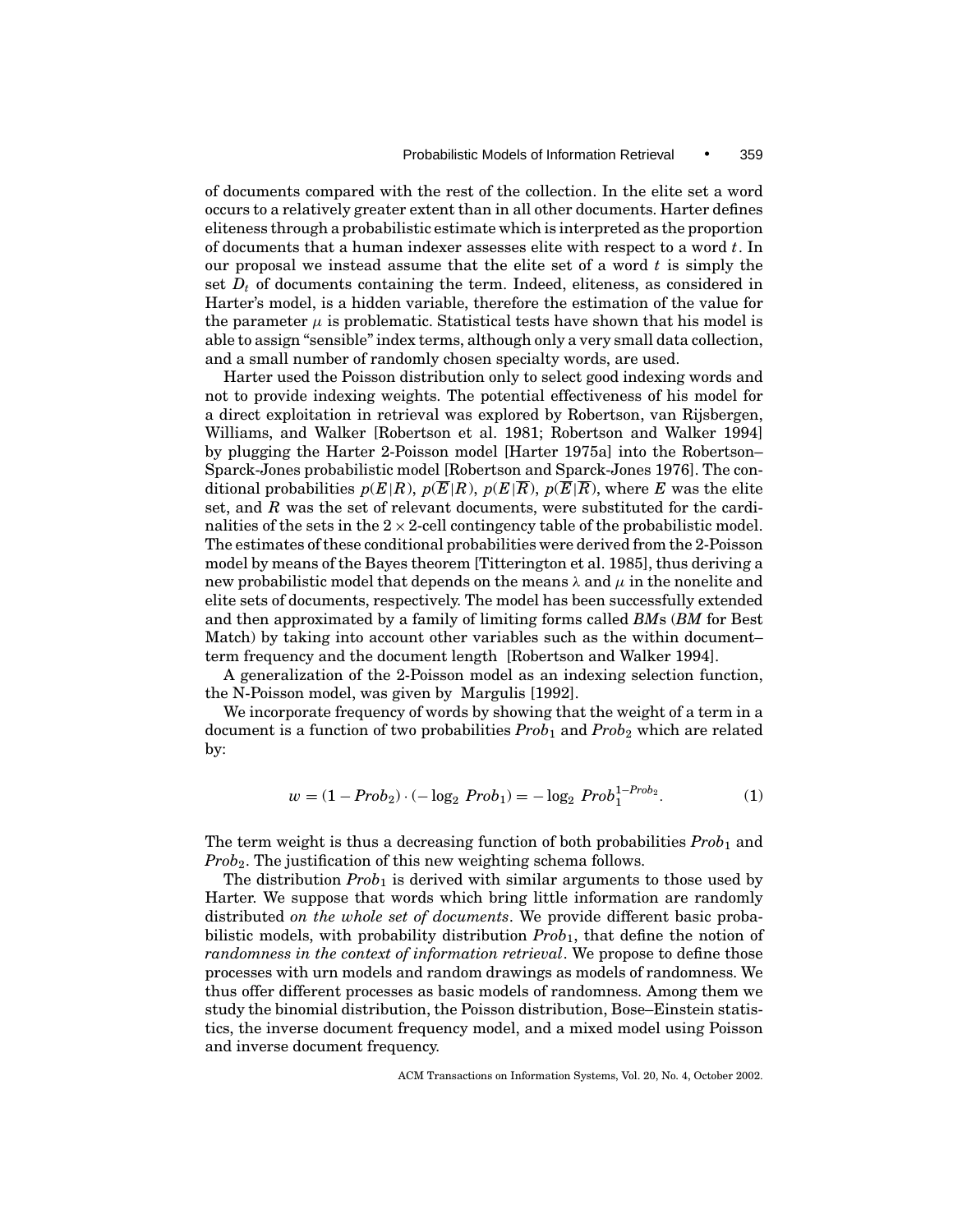these 10 people have not arrived together. We assume that there is a uniform probability that a person gets off at a particular floor. The probability that we observe 4 people out of 10 leaving at a given arbitrary floor is

$$
B(1024, 10, 4) = {10 \choose 4} p^4 q^6 = 0.00000000019,
$$

where  $p = 1/1024$  and  $q = 1023/1024$ .

We translate this toy problem into IR terminology by treating documents as floors, and people as tokens of the same term. The term-independence assumption corresponds to the fact that these people have not arrived together, or equivalently that there is not a common cause which has brought all these people at the same time to take that elevator. If *F* is the total number of tokens of an observed term *t* in a collection *D* of *N* documents, then we make the assumption that the tokens of a nonspecialty word should distribute over the *N* documents according to the binomial law. Therefore the probability of *tf* occurrences in a document is given by

$$
Prob_1(tf) = Prob_1 = B(N, F, tf) = {F \choose tf} p^{tf}q^{F - tf},
$$

where  $p = 1/N$  and  $q = (N - 1)/N$ .

The Poisson model is an approximation of the Bernoulli model and is here defined as in Harter's work (if the probability *Prob*<sup>1</sup> in formulae (1) and (2) is Poisson, then the basic model *Prob*<sub>1</sub> is denoted by *P* in the rest of the article).

Hence the words in a document with the highest probability *Prob*<sub>1</sub> of occurrence as predicted by such models of randomness are "nonspecialty" words. Equivalently, the words whose probability *Prob*<sup>1</sup> of occurrence conforms most to the expected probability given by the basic models of randomness are noncontent-bearing words. Conversely, words with the smallest expected probability *Prob*<sup>1</sup> are those that provide the *informative content* of the document.

The component of the weight of formula (1):

$$
Inf_1 = -\log_2 Prob_1 \tag{2}
$$

is defined as the *informative content Inf*<sup>1</sup> of the term in the document. The definition of amount of informative content as  $-\log_2 P$  was given in semantic information theory [Hintikka 1970] and goes back to Popper's [1995] notion of informative content and to Solomonoff's and Kolmogorov's Algorithmic Complexity Theory [Solomonoff 1964a,b] (different from the common usage of the notion of entropy of information theory, *Inf*<sup>1</sup> was also called the *entropy* function in Solomonoff [1964a]).  $-\log_2 P$  is the only function of probability that is monotonically decreasing and additive with respect to independent events up to a multiplicative factor [Cox 1961; Willis 1970].  $Prob_1$  is a function of the within document–term frequency *tf* and is the probability of having *by pure chance* (namely, according to the chosen model of randomness) *tf* occurrences of a term *t* in a document *d*. The smaller this probability is, the less its tokens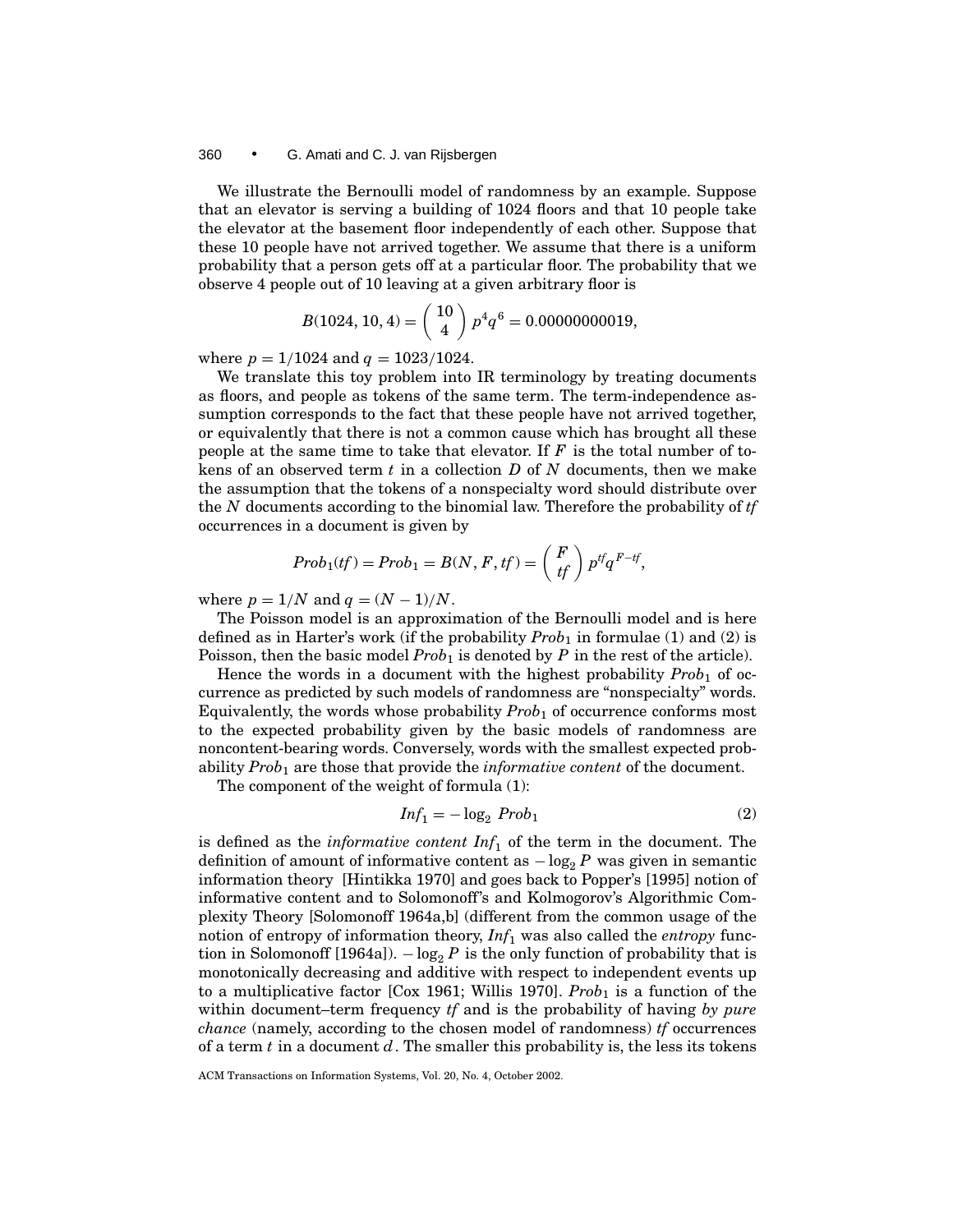are distributed in conformity with the model of randomness and the higher the informative content of the term. Hence, determining the informative content of a term can be seen as an inverse test of randomness of the term within a document with respect to the term distribution in the entire document collection.

The *second probability, Prob<sub>2</sub>* of Formula 1, is obtained by observing only the set of all documents in which a term occurs (we have defined such a set as the *elite set* of the term).

*Prob*<sup>2</sup> is the probability of occurrence of the term within a document with respect to its elite set and is related to the risk, 1 − *Prob*2, of accepting a term as a good descriptor of the document when the document is compared with the elite set of the term. Obviously, the less the term is expected in a document with respect to its frequency in the elite set (namely, when the risk  $1 - Prob_2$  is relatively high), the more the amount of informative content  $Inf_1$  is gained with this term. In other words, if the probability  $Prob_2$  of the word frequency within a document is relatively low with respect to its elite set, then the actual amount of informative content carried by this word within the document is relatively high and is given by the weight in formula (1).

To summarize, the *first probability Prob*<sup>1</sup> of term occurrence is obtained from an "ideal" process. These "ideal" processes suitable for IR are called models of randomness. If the expected probability *Prob*<sub>1</sub> turns out to be relatively small, then that term frequency is highly unexpected according to the chosen model of randomness, and thus it is not very probable that one can obtain such a term frequency by accident.

The probability *Prob*<sub>2</sub> is used instead to measure a notion of *information gain* which in turn tunes the informative content as given in formula  $(1)$ . *Prob*<sub>2</sub> is shown to be a conditional probability of success of encountering a further token of a given word in a given document on the basis of the statistics on the elite set.

An alternative way of computing the informative content of a term within a document was given by Popper [1995] and extensively studied by Hintikka [1970]. In the context of our framework, Popper's formulation of informative content is:

$$
Inf_2=1-Prob_2.
$$

Under this new reading the fundamental formula (1) can be seen as the product of two informative content functions, the first function *Inf*<sup>1</sup> being related to the whole document collection *D* and the second one *Inf*<sup>2</sup> to the elite set of the term:

$$
w = Inf_1 \cdot Inf_2. \tag{3}
$$

We have called the process of computing the information gain through the factor 1 − *Prob*<sup>2</sup> of formula (1) the *first normalization of the informative content*. The first normalization of the informative content shares with the language model of Ponte and Croft [1998] the use of a risk probability function. The risk involved in a decision produces a loss or a gain that can be explained in terms of utility theory. Indeed, in utility theory the gain is directly proportional to the risk or the uncertainty involved in a decision. In the context of IR, the decision to be taken is the acceptance of a term in the observed document as a descriptor for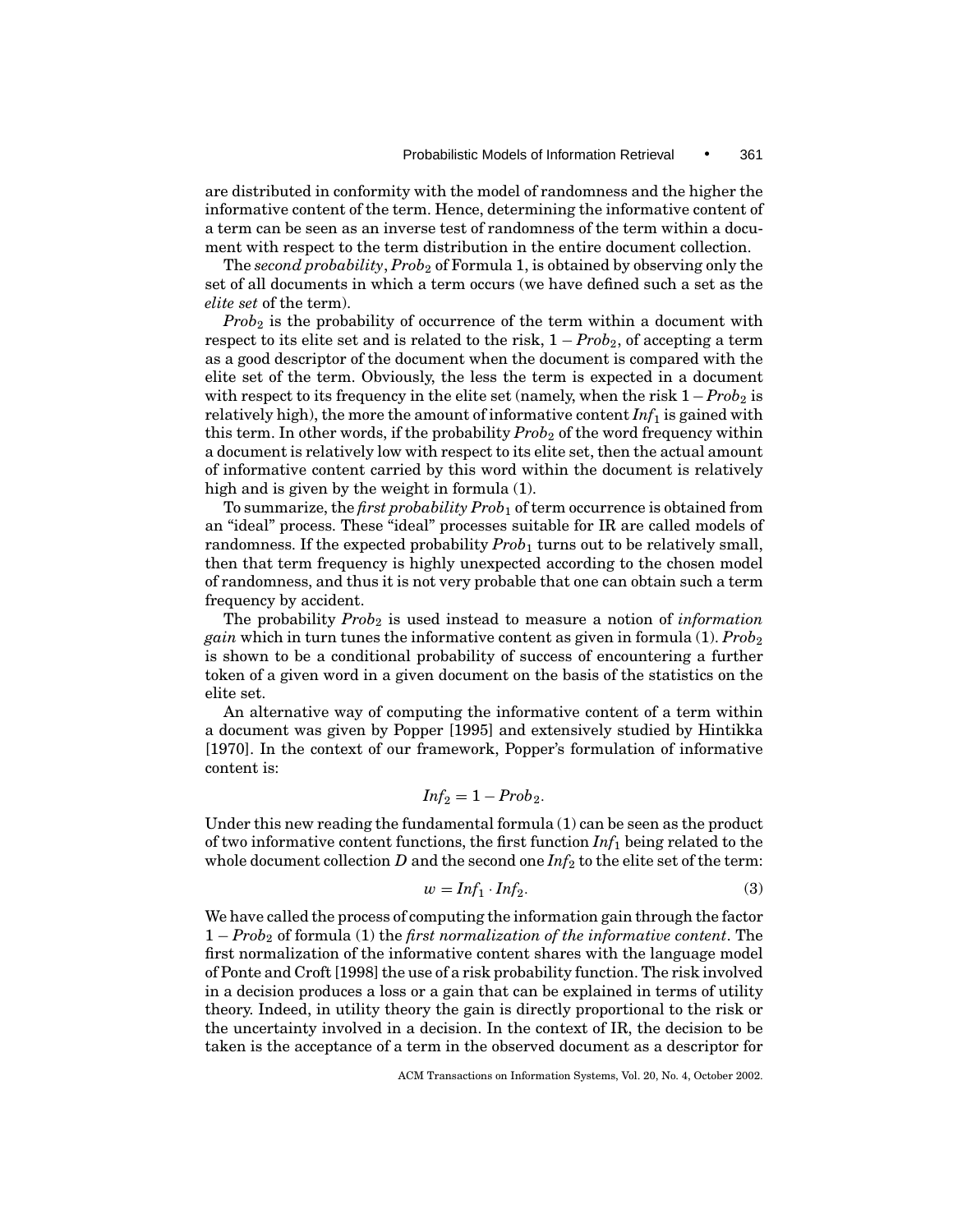a potentially relevant document: the higher the risk, the higher the gain, and the lower the frequency of that term in the document, in comparison to both the length of the document and the relative frequency in its elite set.

A similar idea based on risk minimization for obtaining an expansion of the original query can be found in Lafferty and Zhai [2001]. In this work some loss functions (based on relevance and on a distance-similarity measure) together with Markov chains are used to expand queries.

So far, we have introduced two probabilities: the probability *Prob*<sub>1</sub> of the term given by a model of randomness and the probability *Prob*<sub>2</sub> of the risk of accepting a term as a document descriptor. Our term weight *w* of formula (1) is a function of four random variables:

$$
w=w(F,tf,n,N),
$$

where *tf* is the within document–term occurrence frequency, *N* is the size of the collection,  $n$  is the size of the elite set of the term, and  $F$  is the total number of occurrences in its elite set (which is obviously equal to the total number of occurrences in the collection by definition of elite set). However, the size of *tf* depends on the document length: we have to derive the expected term frequency in a document when the document is compared to a given length (typically the average document length). We determine the distribution that the tokens of a term follow in the documents of a collection at different document lengths. Once this distribution is obtained, the normalized term frequency *tfn* is used in formula (1) instead of the nonnormalized *tf*. We have called the process of substituting the normalized term frequency for the actual term frequency *the second normalization* of the informative content.

One formula we have derived and successfully tested is:

$$
tfn = tf \cdot \log_2\left(1 + \frac{avg \cdot l}{l}\right),\tag{4}
$$

where  $avg\_l$  and *l* are the average length of a document in the collection and the length of the observed document, respectively.

Our term weight  $w$  in formula (1) is thus a function of six random variables:

$$
w = w(F, tfn, n, N) = w(F, tfn, n, N, l, avg_l).
$$

#### 1.1 Probabilistic Framework

Our probabilistic framework builds the weighting formulae in sequential steps.

1. First, a probability *Prob*<sup>1</sup> is used to define a measure of informative content *Inf*<sup>1</sup> in Equation (2). We introduce five *basic models* that measure *Inf*1. Two basic models are approximated by two formulae each, and thus we provide seven weighting formulae:  $I(F)$  (for Inverse term Frequency),  $I(n)$  (for Inverse document frequency where *n* is the document frequency), *I* (*ne*) (for Inverse expected document frequency where *ne* is the document frequency that is expected according to a Poisson), two approximations for the binomial distribution, *D* (for divergence) and *P* (for Poisson), and two approximations for the Bose–Einstein statistics,  $G$  (for geometric) and  $B_E$  (for Bose–Einstein).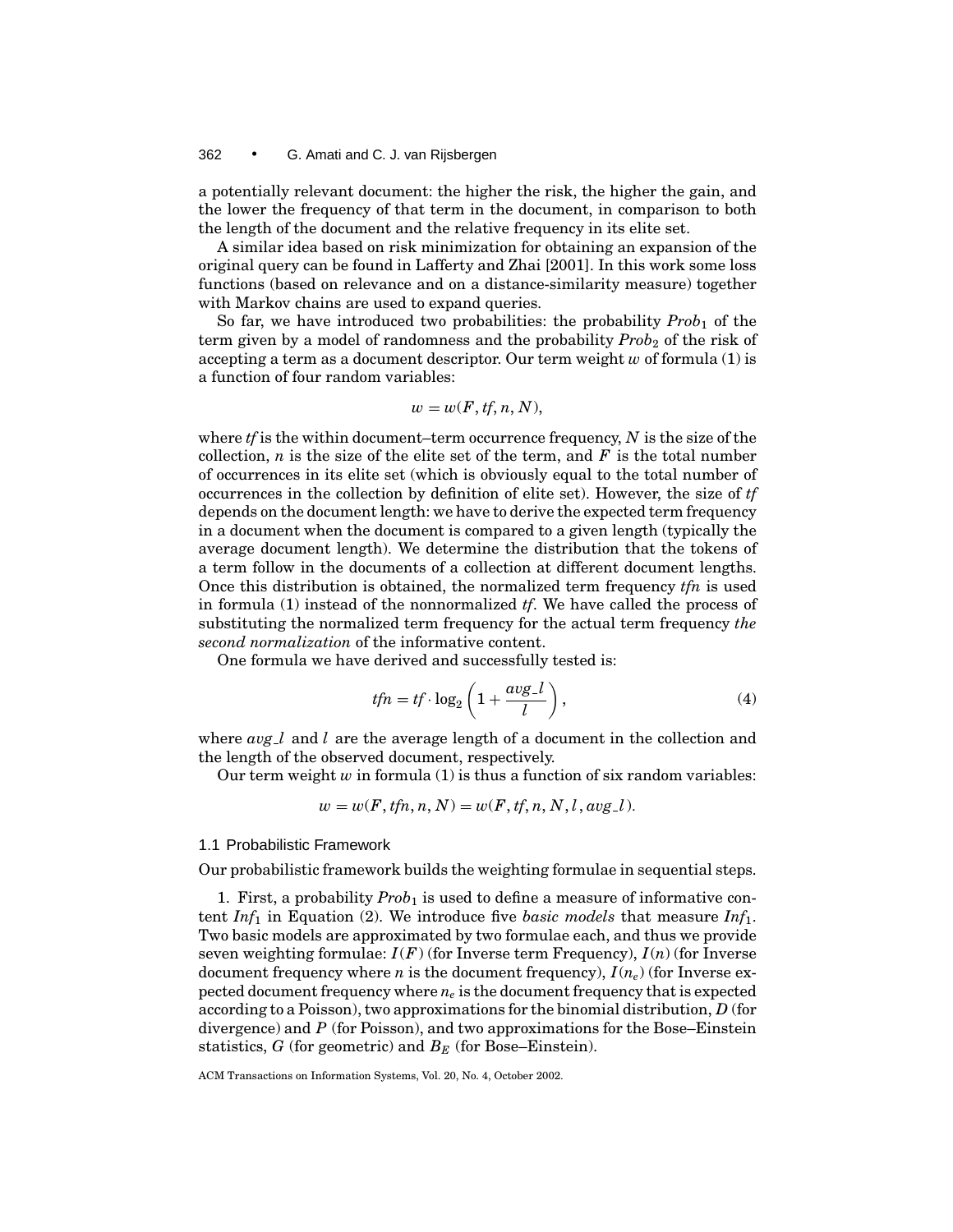2. Then the first normalization computes *the information gain when accepting the term in the observed document as a good document descriptor*. We introduce two (first) normalization formulae: *L* and *B*. The first formula derives from Laplace's law of succession and takes into account only the statistics of the observed document *d*. The second formula *B* is obtained by a ratio of two Bernoulli processes and takes into account the elite set *E* of a term. Laplace's law of succession is a conditional probability that provides a solution to the behavior of a statistical phenomenon called an apparent *aftereffect* of sampling by statisticians. It may happen that a sudden repetition of success of a rare event, such as the repeated encountering of a given term in a document, increases our expectation of further success to almost certainty. Laplace's law of succession gives an estimate of such a high expectation. Therefore Laplace's law of succession is one of the candidates for deriving the first normalization formula. The information gain will be directly proportional to the amount of uncertainty  $(1 - Prob_2)$  in choosing the term as a good descriptor. Another candidate can be provided similarly with the first normalization *B*, which computes the incremental rate of probability of further success under a Bernoulli process.

3. Finally, we resize the term frequency in light of the length of the document. We test two hypotheses.

*H*1. Assuming we can represent the term frequency within a document as a density function, we can take this to be a uniform distribution; that is, the density function of the term frequency is constant. The *H*1 hypothesis is a variant of the verbosity principle of Robertson [Robertson and Walker 1994].

*H*2. The density function of the term frequency is inversely proportional to the length.

In Section 2 we introduce the seven basic models of randomness. In Section 3 we introduce the notion of aftereffect in information retrieval and discuss how the notion is related to utility theory. We define the first normalization of the informative content and produce the first baselines for weighting terms. In Section 4 we go on to refine the weighting schemas by normalizing the term frequency in the document to the average document length of the collection. Experiments are discussed in Section 8.

#### 2. MODELS OF RANDOMNESS

Our framework has five basic IR models for the probability  $Prob_1$  in formula (1). the binomial model, the Bose–Einstein model, the *tf*-*idf* (the probability that combines the within document–term frequency with the inverse document frequency in the collection), *tf*-*itf* (the probability that combines the within document–term frequency with the inverse term frequency in the collection), and tf-expected idf models (the probability combining the within document– term frequency with the inverse of the expected document frequency in the collection). We then approximate the binomial model by two other models, that is, the Poisson model *P* and the divergence model *D*. We also approximate the Bose–Einstein model with two other limiting formulae, the geometric distribution *G* and the model  $B_F$ .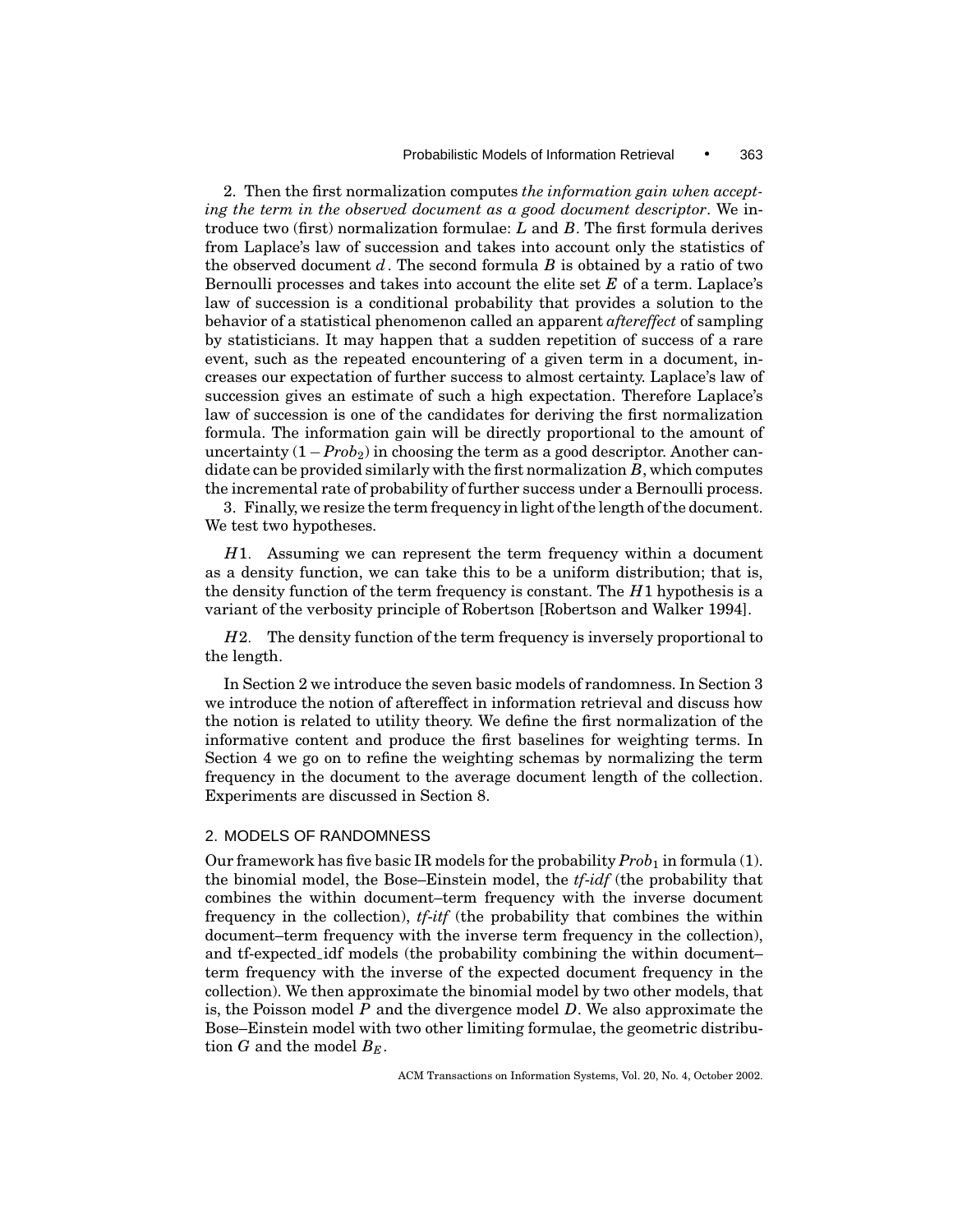## 2.1 The Bernoulli Model of Randomness: The Limiting Models *P* and *D*

We make the assumption that the tokens of a nonspecialty word should distribute over the *N* documents according to the binomial law. The probability of *tf* occurrences in a document is given by

$$
Prob_1(tf) = B(N, F, tf) = {F \choose tf} p^{tf}q^{F - tf},
$$

where  $p = 1/N$  and  $q = (N - 1)/N$ .

The expected relative frequency of the term in the collection is  $\lambda = F/N$ . Equation (5) is that used by Harter to define his Poisson model. The informative content of *t* in a document *d* is thus given by

$$
Inf_1(tf) = -\log_2\left[\binom{F}{tf} p^{tf}q^{F-tf}\right].\tag{5}
$$

The reader may notice that the document frequency *n* (the number of different documents containing the term) is not used in this model.

To compute the cumbersome formula (5) we approximate it assuming that *p* is small. We apply two limiting forms of Equation (5), each of them associated with an error. Unfortunately, in IR errors can make a nontrivial difference to the effectiveness of retrieval. IR deals with very small probabilities in everyday life equivalent to 0 and the probability from the elevator example given in the introduction would be very small but nontrivial in IR. We do not yet know to what extent errors may influence the effectiveness of the model.

The first approximation of the Bernoulli process is the Poisson process; the second is obtained by means of the information-theoretic divergence *D*.

Assuming that the probability *p* decreases towards 0 when *N* increases, but  $\lambda = p \cdot F$  is constant, or moderate, a "good" approximation of Equation (5) is the basic model *P* and is given by

$$
Inf_1(tf) = -\log_2 B(N, F, tf)
$$
  
\n
$$
\sim -\log_2 \frac{e^{-\lambda} \lambda^{tf}}{tf!}
$$
  
\n
$$
\sim -tf \cdot \log_2 \lambda + \lambda \cdot \log_2 e + \log_2(tf!)
$$
  
\n
$$
\sim tf \cdot \log_2 \frac{tf}{\lambda} + \left(\lambda + \frac{1}{12 \cdot tf} - tf\right) \cdot \log_2 e + 0.5 \cdot \log_2(2\pi \cdot tf).
$$
\n(6)

The value  $\lambda$  is both the mean and the variance of the distribution. The basic model *P* of relation (6) is obtained through Stirling's formula which approximates the factorial number as:

$$
tf! = \sqrt{2\pi} \cdot tf^{tf+0.5}e^{-tf}e^{(12 \cdot tf+1)^{-1}}.
$$
 (7)

For example, the approximation error for 100! is "only" 0.08%.

The formula (5) can alternatively be approximated as follows [Renyi 1969] (to obtain approximation (8) Renyi used Stirling's formula),

$$
B(N, F, tf) \sim \frac{2^{-F \cdot D(\phi, p)}}{(2\pi \cdot tf(1-\phi))^{1/2}},
$$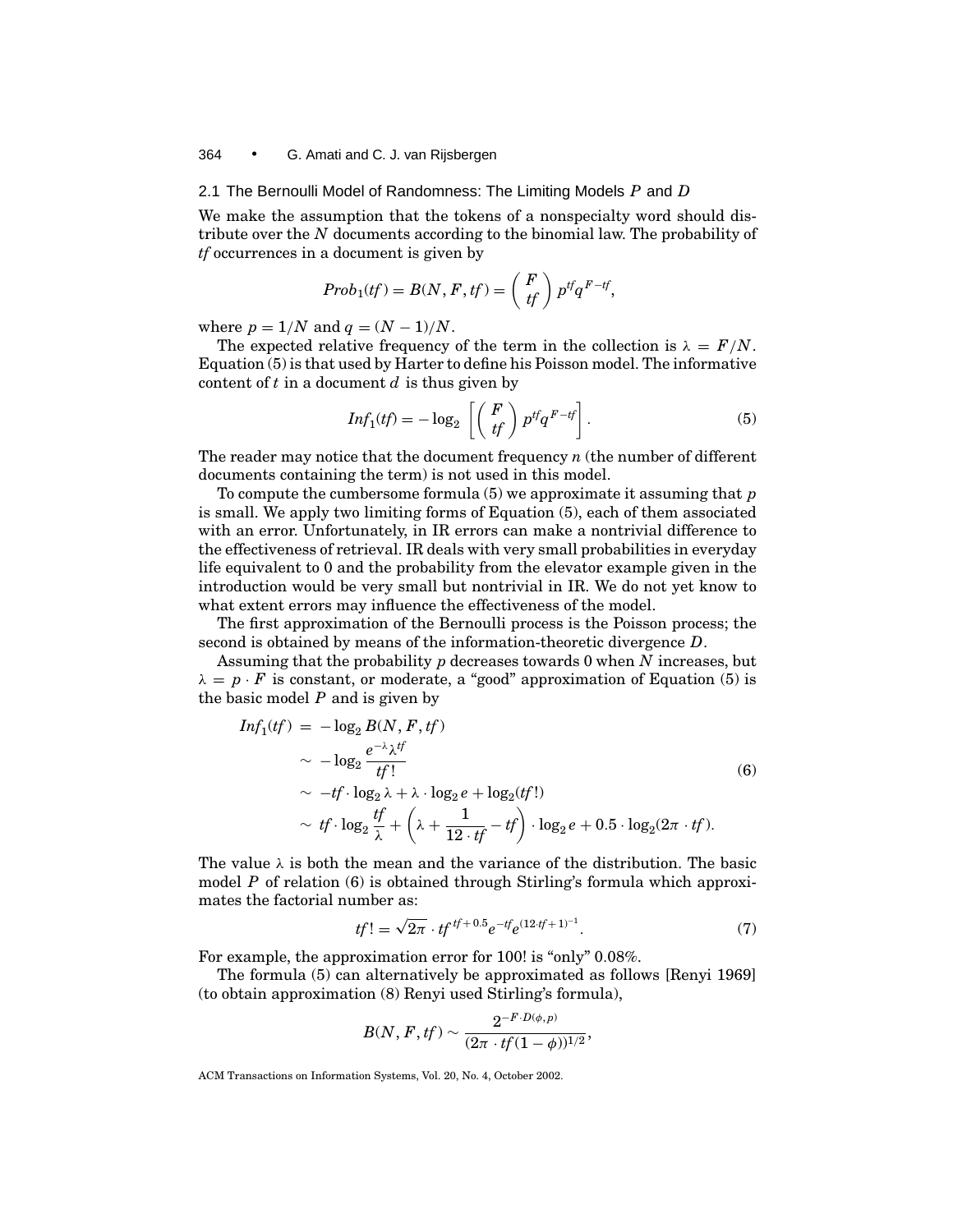where  $\phi = tf/F$ ,  $p = 1/N$ , and  $D(\phi, p) = \phi \cdot \log_2 \phi / p + (1 - \phi)$ .  $\log_2 ((1 - \phi)/(1 - p))$  is called the *divergence* of  $\phi$  from *p*.

The informative content gives the basic model *D*:

$$
Inf_1(tf) \sim F \cdot D(\phi, p) + 0.5 \log_2(2\pi \cdot tf(1-\phi)). \tag{8}
$$

We show in the following sections that the two approximations *P* and *D* are experimentally equivalent under the Probability Ranking Principle [Robertson 1986]. Hence, only a refinement of Stirling's formula or other types of normalizations can improve the effectiveness of the binomial model. We emphasize once again that, besides *N* which does not depend on the choice of the document and the term, the binomial model is based on both term frequency *tf* in the document and the total number *F* of term occurrences in the collection, but not on the term document frequency *n*.

### 2.2 The Bose–Einstein Model of Randomness

Now suppose that we randomly place the *F* tokens of a word in *N* documents. Once the random allocation of tokens to documents is completed, this event is completely described by its occupancy numbers:  $tf_1, \ldots, tf_N$ , where  $tf_k$  stands for the term frequency of the word in the *k*th document.

Every *N*-tuple satisfying the equation

$$
tf_1 + \dots + tf_N = F \tag{9}
$$

is a possible configuration of the occupancy problem [Feller 1968]. The number  $s<sub>1</sub>$  of solutions of Equation (9) is given by the binomial coefficient:

$$
s_1 = {N + F - 1 \choose F} = \frac{(N + F - 1)!}{(N - 1)!F!}.
$$
 (10)

Now, suppose that we observe the *k*th document and that the term frequency is *tf*. Then a random allocation of the remaining *F* − *tf* tokens in the rest of the collection of  $N-1$  documents is described by the same equation with  $N-1$ terms:

$$
tf_1 + \dots + tf_{k-1} + tf_{k+1} + \dots + tf_N = F - tf. \tag{11}
$$

The number  $s_2$  of solutions of Equation  $(11)$  is given by

$$
s_2 = {N-1+(F-tf)-1 \choose F-tf} = \frac{(N+F-tf-2)!}{(N-2)!(F-tf)!}.
$$
 (12)

In Bose–Einstein statistics the probability *Prob*1(*tf*) that an arbitrary document contains exactly *tf* occurrences of the term *t* is given by the ratio  $s_2/s_1$ . That is,

$$
Prob_1(tf) = \frac{\binom{N-F-tf-2}{F-tf}}{\binom{N+F-1}{F}} = \frac{(N+F-tf-2)!F!(N-1)!}{(F-tf)!(N-2)!(N+F-1)!}.
$$
(13)

Equation (13) reduces to

$$
Prob_1(tf) = \frac{(F - tf + 1) \cdot \ldots \cdot F \cdot (N - 1)}{(N + F - tf - 1) \cdot \ldots \cdot (N + F - 1)}.
$$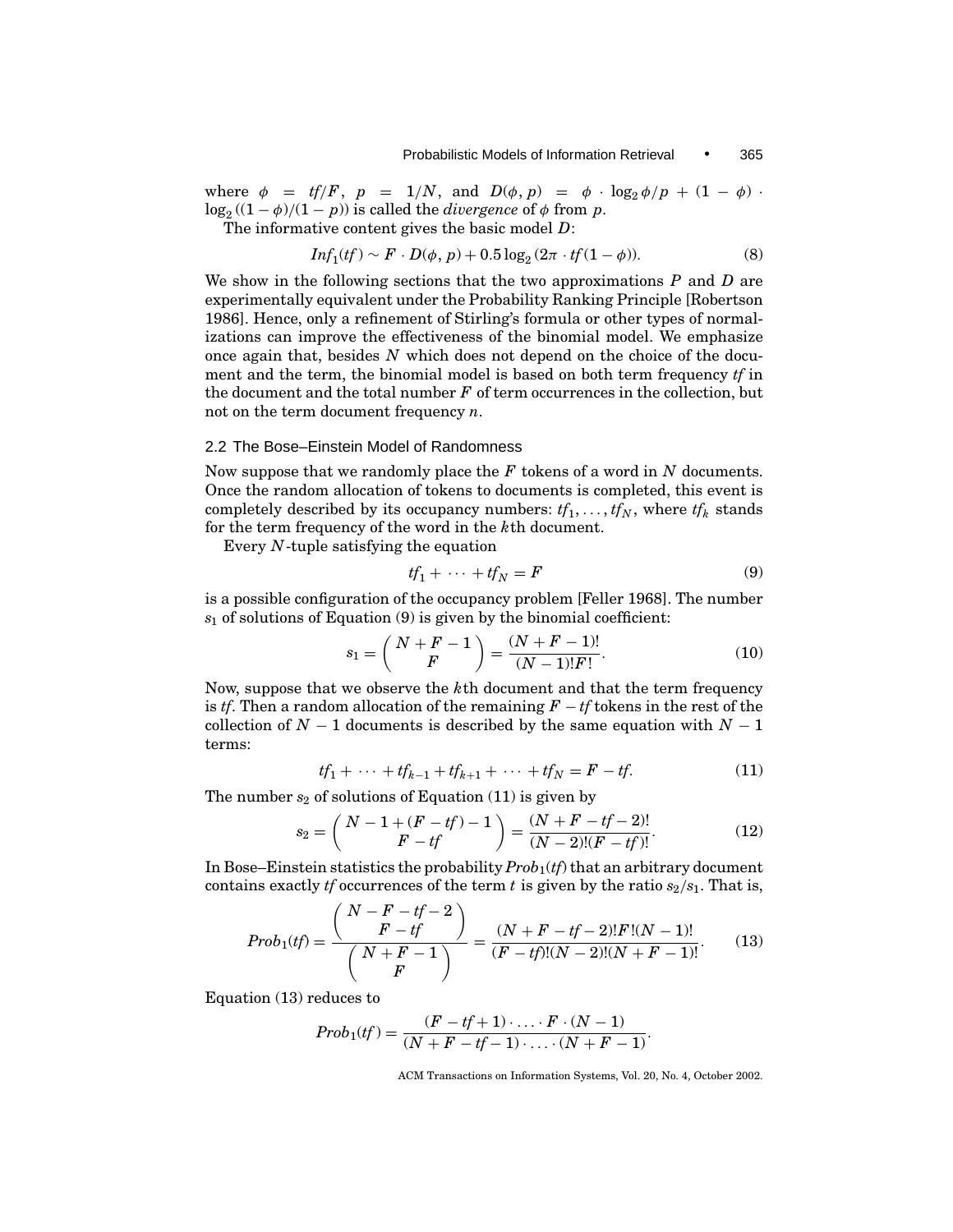Note that both numerator and denominator are made up of a product of  $tf + 1$ terms. Hence

$$
Prob_1(tf) = \frac{\left(\frac{F}{N} - \frac{tf-1}{N}\right) \cdot \ldots \cdot \frac{F}{N} \cdot \left(1 - \frac{1}{N}\right)}{\left(1 + \frac{F}{N} - \frac{tf+1}{N}\right) \cdot \ldots \cdot \left(1 + \frac{F}{N} - \frac{1}{N}\right)}.
$$
(14)

If we assume that  $N \gg tf$ , then  $(tf-k)/N \sim 0$  and  $(k+1)/N \sim 0$  for  $k =$ 0, ... , *tf* and Equation (14) reduces to

$$
Prob_1(tf) \sim \frac{\frac{F}{N} \cdot \ldots \cdot \frac{F}{N} \cdot 1}{\left(1 + \frac{F}{N}\right) \cdot \ldots \cdot \left(1 + \frac{F}{N}\right)} = \frac{\left(\frac{F}{N}\right)^{tf}}{\left(1 + \frac{F}{N}\right)^{tf+1}}
$$

$$
= \left(\frac{1}{1 + \frac{F}{N}}\right) \cdot \left(\frac{\frac{F}{N}}{1 + \frac{F}{N}}\right)^{tf}.
$$
(15)

Let  $\lambda = F/N$  be the mean of the frequency of the term t in the collection D; then the probability that a term occurs *tf* times in a document is

$$
Prob_1(tf) \sim \left(\frac{1}{1+\lambda}\right) \cdot \left(\frac{\lambda}{1+\lambda}\right)^{tf}.\tag{16}
$$

The right-hand side of Equation (16) is known as the *geometric distribution* with probability  $p = 1/(1 + \lambda)$ . The model of randomness based on (16) is called *G*, (*G* stands for Geometric):

$$
Inf_1(tf) = -\log_2\left(\left(\frac{1}{1+\lambda}\right) \cdot \left(\frac{\lambda}{1+\lambda}\right)^{tf}\right)
$$
  
= 
$$
-\log_2\left(\frac{1}{1+\lambda}\right) - tf \cdot \log_2\left(\frac{\lambda}{1+\lambda}\right).
$$
 (17)

The geometric distribution is also used in the Ponte–Croft [1998] model. However, in their model  $\lambda$  is the mean frequency  $F/n$  of the term with respect to the number *n* of documents in which the term *t* occurs [Ponte and Croft 1998, p. 277] compared to  $\lambda = F/N$  in ours. A second difference with respect to our Bose– Einstein model, is that in Ponte–Croft's model the geometric distribution  $p(t)$ is used to define a correcting exponent  $R_{t,d} = 1 - p(t)$  of the probability of the term in the document (compared to  $-\log Prob_1$  in ours). Their exponent  $R_{t,d}$ computes (according to their terminology) the risk of using the mean as a point estimate of a term *t* being drawn from a distribution modeling document *d*.

If instead we were to assume  $\lambda = F/n$  as was done in the Ponte–Croft model, then Equation (16) could still be considered as a limiting form of the Bose– Einstein statistics, as in general *tf* is small with respect to *n*.

The second operational model associated with the Bose–Einstein statistics is constructed by approximating the factorials by Stirling's formula. Starting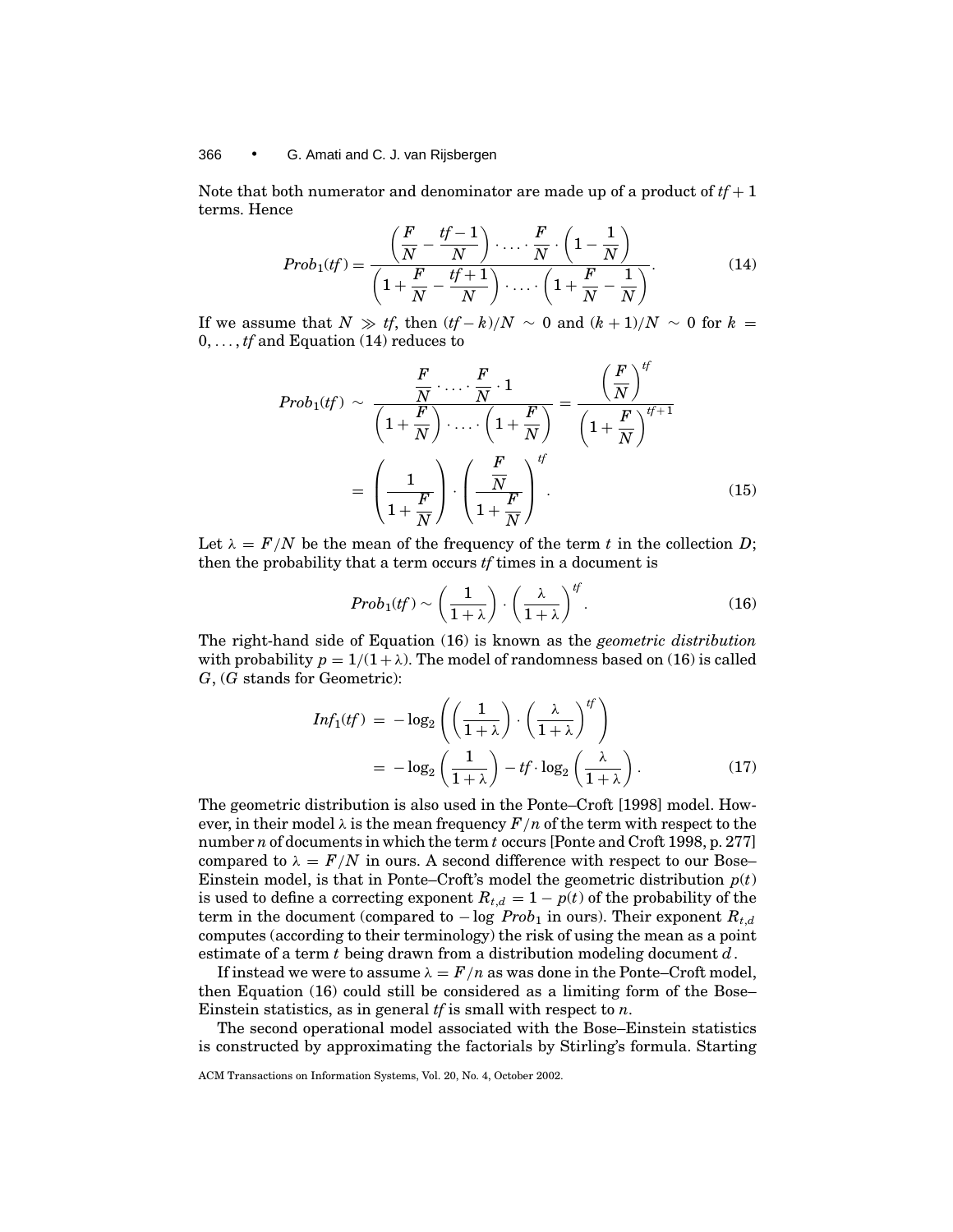from formula (13) we obtain the model  $B_E$ :

$$
Inf_1(tf) = \log_2 \frac{(N + F - tf - 2)!F!(N - 1)}{(F - tf)!(N + F - 1)!}
$$
  
= -\log\_2(N - 1) - \log\_2(e)  
+ f(N + F - 1, N + F - tf - 2) - f(F, F - tf) (18)

where

$$
f(n,m) = (m+0.5) \cdot \log_2\left(\frac{n}{m}\right) + (n-m) \cdot \log_2 n.
$$

We show that in our experiments  $B<sub>E</sub>$  and G are indistinguishable under different types of normalization. This confirms that  $G$  and  $B<sub>E</sub>$  are good approximations of the Bose–Einstein statistics, since  $G$  and  $B<sub>E</sub>$  have been derived by two completely different approximation hypotheses of the Bose–Einstein statistics.

### 2.3 The *tf-idf* and *tf-itf* Models of Randomness

The probability  $Prob_1(tf)$  is obtained by first computing the *unknown* probability *p* of choosing a document at random and then computing the probability of having *tf* occurrences of *t* in that document.

Using a Bayesian approach we assume that there is some true or a priori distribution (prior) of probabilities over documents with unknown probability *p* of occurrence. The Bayes Rule provides a way of calculating the a posteriori probability distribution. If  $P(X = p|N)$  is the prior and *n* is the number of documents out of *N* containing the term, then we obtain the a posteriori probability

$$
P(X = p|n, N) = \frac{P(X = p|N)P(n|N, p)}{\sum_{p} P(X = p|N)P(n|N, p)}.
$$

Let the probability  $P(n|p, N)$  of obtaining *n* out of *N* when  $X = p$  be

$$
\left(\begin{array}{c}N\\n\end{array}\right)p^nq^{N-n}.
$$

The a posteriori probability distribution depends heavily on the prior. However, if *N* is large, then the a posteriori probability, independently of the prior, condenses more and more around the maximum likelihood estimate (*n*/*N*) and also the relative document frequency *n*/*N* maximizes the a posteriori probability. The prior distribution becomes less and less important as the sample becomes larger and larger.

If the prior is a uniform prior probability independent of *p*, then the a posteriori probability according to Bayes' Rule is given by Laplace's so-called Law of Succession:

$$
\frac{n+1}{N+2}
$$

.

If the prior is assumed to be of the beta form, that is, with the density function proportional to  $p^{\alpha}q^{\beta}$  [Good 1968; van Rijsbergen 1977], where  $\alpha, \beta > -1$ ,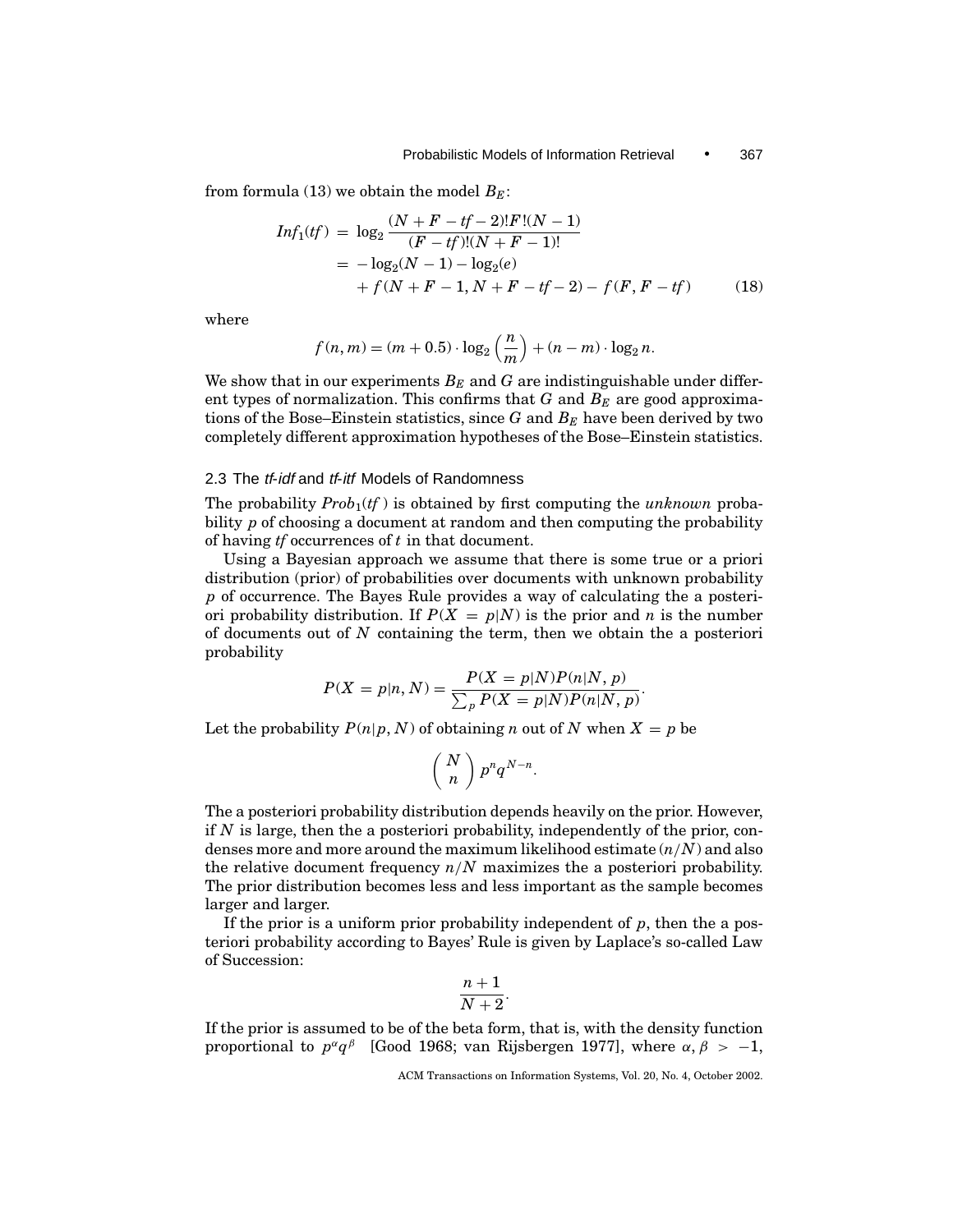a posteriori probability according to Bayes' Rule is given by

$$
\frac{n+1+\alpha}{N+2+\alpha+\beta}.
$$

In the INQUERY system the parameter values  $\alpha$  and  $\beta$  are set to −0.5. In the absence of evidence (i.e., when the collection is empty and  $N = 0$ ), for  $\alpha = \beta = -0.5$  the a posteriori probability p has the maximum uncertainty value 0.5. In this article we also set the values of  $\alpha$  and  $\beta$  to −0.5. The probability of randomly choosing a document containing the term is thus

$$
\frac{n+0.5}{N+1}.
$$

We suppose that any token of the term is independent of all other tokens both of the same and different type, namely, the probability that a given document contains *tf* tokens of the given term is

$$
Prob_1(tf) = \left(\frac{n+0.5}{N+1}\right)^{tf}.
$$

Hence we obtain the basic model  $I(n)$ :

$$
Inf_1(tf) = tf \cdot \log_2 \frac{N+1}{n+0.5}.
$$
 (19)

A different computation can be obtained from Bernoulli's law in Equation (5). Let  $n_e$  be the expected number of documents containing the term under the assumption that there are *F* tokens in the collection. Then

$$
n_e = N \cdot Prob(tf \neq 0) = N \cdot (1 - B(N, F, 0)) = N \cdot \left(1 - \left(\frac{N-1}{N}\right)^F\right).
$$

The third basic model is the tf-Expected idf model  $I(n_e)$ :

$$
Inf_1(tf) = tf \cdot \log_2 \frac{N+1}{n_e + 0.5}.
$$
 (20)

Now,  $1 - B(N, F, 0) \sim 1 - e^{-F/N}$  by the Poisson approximation of the binomial, and 1 − *e*<sup>−</sup>*F*/*<sup>N</sup>* ∼ *F*/*N* with an error of order *O*((*F*/*N*) 2). By using this approximation, the probability of having one occurrence of a term in the document can be given by the term frequency in the collection assuming that  $F/N$  is small; namely,

$$
Prob_1(tf) = \left(\frac{F}{N}\right)^{tf}.
$$

Again from the term independence assumption, we obtain with a smoothing of the probability, the *tf-itf* basic model  $I(F)$ ,

$$
Inf_1(tf) = tf \cdot \log_2 \frac{N+1}{F+0.5} \frac{F}{N} \text{ small or moderate }.
$$
 (21)

A generalization of the  $I(F)$  was given by Kwok [1990] with the ICTF Weights (the Inverse Collection Term Frequency Weights), in the context of the standard probabilistic model using relevance feedback information [Robertson and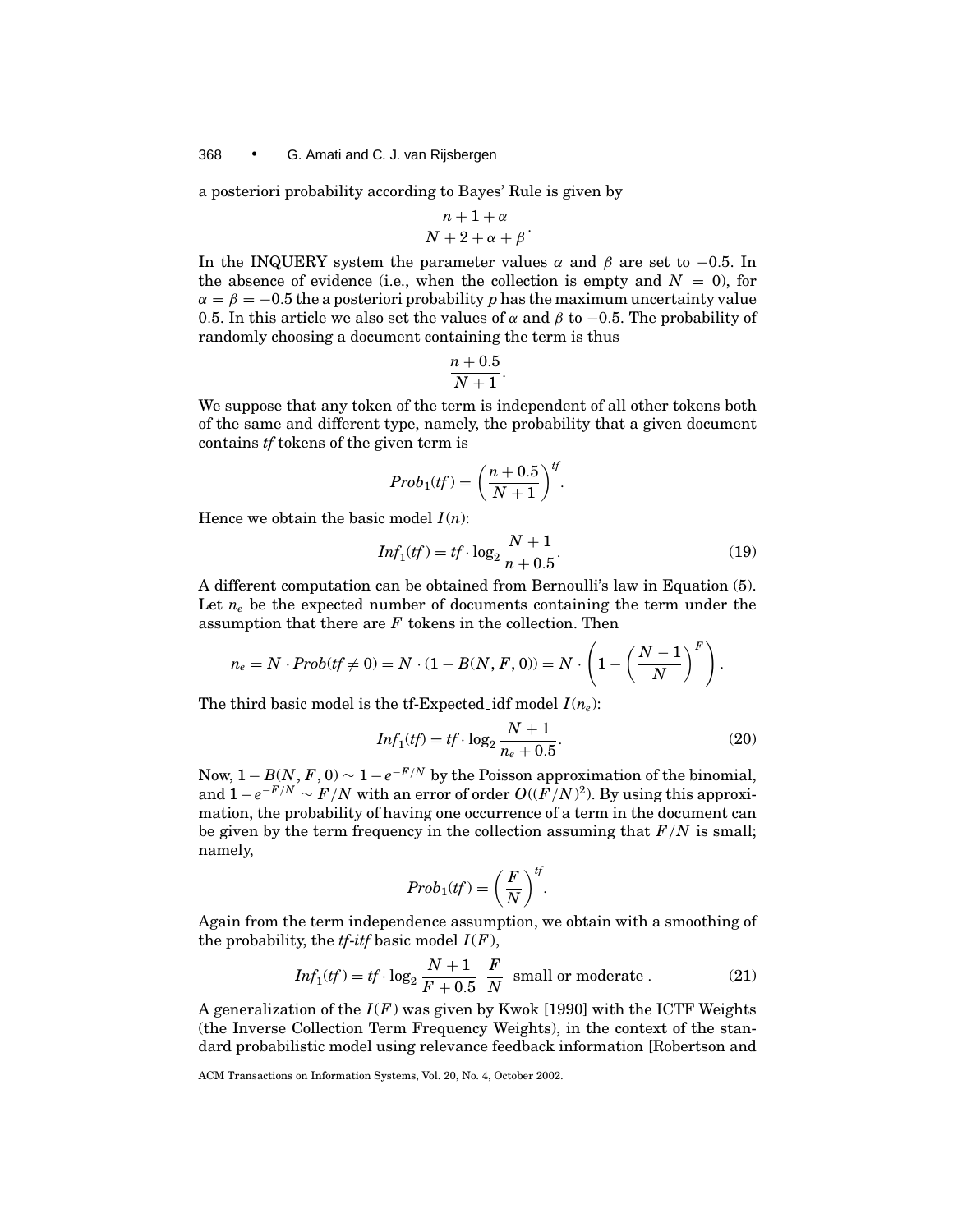Sparck-Jones 1976]. Kwok reported that the ICTF performed much better than Salton's IDF model [Salton and Buckley 1988]. We show that in our experiments  $I(F)$  and  $I(n_e)$  behave similarly and independently with different types of normalization.

## 3. FIRST NORMALIZATION N1: RESIZING THE INFORMATIVE CONTENT BY THE AFTEREFFECT OF SAMPLING

Suppose that we are searching for tokens of a term and after a long unsuccessful search we find a few of them in a portion of a document. It is quite likely that we have finally reached a document in which we expect increased success in our search. The more we find, the higher is the expectation. This expectation is given by  $Prob_2(tf)$  in formula (1), and has been called by statisticians an apparent *aftereffect* of future sampling [Feller 1968, pp. 118–125]. There are several models for the aftereffect: one of these is the law of succession of Laplace [Good 1968]. The intuition underlying the aftereffect in IR is that the greater the term frequency *tf* of a term in a document, the more the term is contributing to discriminating that document.

If *tf* is large then the probability that the term may select a relevant document is high. The fact that *tf* is large depends on the length of the document. Moreover, relevant documents may have different lengths and we cannot predict the size of a relevant document. Therefore we assume for the moment that the length of a relevant document is of arbitrary and large size. In Section 4 we show how to normalize the actual document length *l* to a given length. When enlarging the actual size of a relevant document to an arbitrary large size, the chance of encountering a new token of the observed term increases in accordance with the size *tf* of already observed tokens.

We thus assume that the probability that the observed term contributes to select a relevant document is high, if the probability of encountering one more token of the same term in a relevant document is similarly high. We reason that a high expectation of encountering one more occurrence is due to some underlying semantic cause and should not be simply accidental. The probability of a further success in encountering a term is thus a conditional probability that approaches 1 as *tf* increases and becomes large. On the contrary, if successes were brought about by pure chance, then the conditional probability would rather approach 0 as *tf* increases and becomes large. We need, however, a method to estimate this conditional probability.

We assume that the probability  $Prob_2(tf)$  is related only to the "elite set" of the term, which is defined to be the set  $D_t$  of all documents containing the term. We also assume that the probability  $Prob_2(tf)$  in formula (1) is obtained by a conditional probability  $p(t + 1|t, d)$  of having one more occurrence of *t* in the document *d* and that  $p(t + 1|t, d)$  is obtained by an aftereffect model.

This probability is computed in the next two sections.

## 3.1 The Normalization L

The first model of  $Prob_2(tf)$  is given by Laplace's law of succession. The law of succession in this context is used when we have no advance knowledge of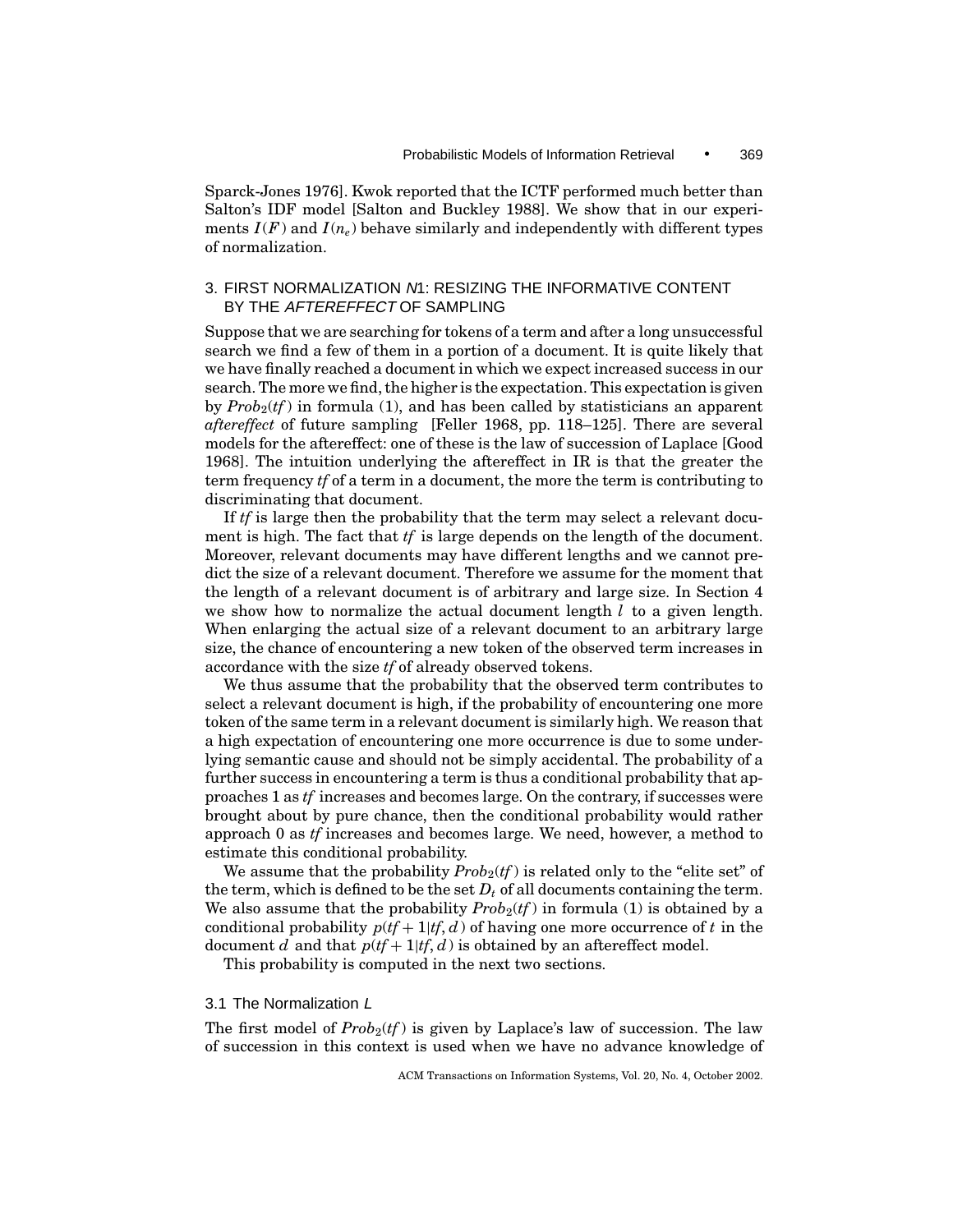how many tokens of a term should occur in a relevant document of arbitrary large size. The Laplace model of aftereffect is explained in Feller [1968]. The probability  $p(t^2 + 1|t^2, d)$  is close to  $(t^2 + 1)/(t^2 + 2)$  and does not depend on the document length.

Laplace's law of succession is thus obtained by supposing the following.

The probability  $Prob_2(tf)$  modeling the aftereffect in the elite set in formula (1) is given by the conditional probability of having one more token of the term in the document (i.e., passing from *tf* observed occurrences to  $tf + 1$ ) assuming that the length of a relevant document is very large.

$$
Prob_2(tf) = \frac{tf+1}{tf+2}.\tag{22}
$$

Similarly, if  $tf \geq 1$  then  $Prob_2(tf)$  can be given by the conditional probability of having *tf* occurrences assuming that *tf* − 1 have been observed. Equation (22) with *tf* − 1 instead of *tf* leads to the following equation,

$$
Prob_2(tf) = \frac{tf}{tf + 1}.
$$
\n(23)

Equations (1) and (23) give the normalization *L*:

$$
weight(t, d) = \frac{1}{tf + 1} \cdot Inf_1(tf).
$$
\n(24)

In our experiments, which we do not report here for the sake of space, relation (23) seems to perform better than relation (22), therefore we refer to formula (24) as the First Normalization *L* of the informative content.

### 3.2 The Normalization B

The *second* model of  $Prob_2(tf)$  is slightly more complex than that given by relation (23). The conditional probability of Laplace's law computes directly the aftereffect on future sampling. The hypothesis about aftereffect is that any newly encountered token of a term in a document is not obtained by accident. If we admit that accident is not the cause of encountering new tokens then the probability of encountering a new token must increase. Hence, the aftereffect on the future sampling is obtained by a process whose probability of obtaining a newly encountered token is *inversely related* to that which would be obtained by accident. In other words, the aftereffect of sampling *in the elite set* yields a distribution that departs from one of the "ideal" schemes of randomness we described before. Therefore, we may model this process by Bernoulli. However, a sequence of Bernoulli trials is known to be a process characterized by a complete lack of memory (lack of aftereffect): previous successes or failures do not influence successive outcomes. The lack of memory does not allow us to use Bernoulli trials, as, for example, in the ideal urn model defined by Laplace, the conditional probability would be  $p(t_f+1|tf, d)$ , and this conditional probability would be constant.

To obtain the estimate *Prob*<sup>2</sup> with Bernoulli trials we use the following urn model. We add a new token of the term to the collection, thus having  $F + 1$  tokens instead of *F*. We then compute the probability  $B(n, F + 1, tf + 1)$  that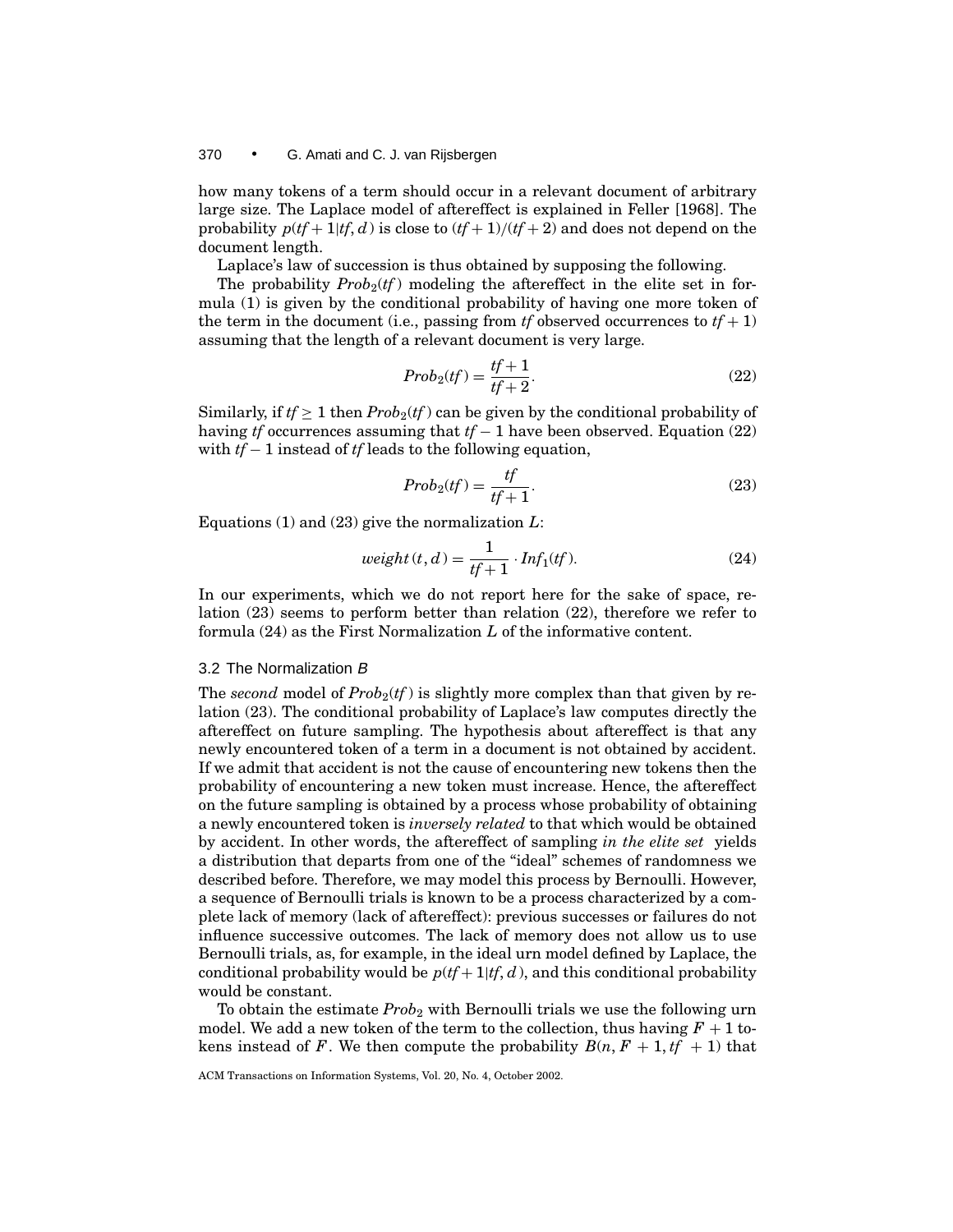this new token falls into the observed document, thus having a within document–term frequency  $tf + 1$  instead  $tf$ . The process  $B(n, F + 1, tf + 1)$  is thus that of obtaining one more token of the term *t* in the document *d* out of all *n* documents in which *t* occurs when a new token is added to the elite set. The comparison  $(B(n, F + 1, tf + 1))/(B(n, F, tf))$  of the new probability  $B(n, F + 1, tf + 1)$  with the previous one  $B(n, F, tf)$  tells us whether the probability of encountering a new occurrence is increased or diminished by our random urn model.

Therefore, we may talk in this case of an *incremental rate* α of term occurrence in the elite set rather than of probability *Prob*<sub>2</sub> of term occurrence in the elite set, and we suppose that the incremental rate of occurrence is

$$
\alpha = \frac{B(n, F, tf) - B(n, F + 1, tf + 1)}{B(n, F, tf)} = 1 - \frac{B(n, F + 1, tf + 1)}{B(n, F, tf)},
$$
(25)

where  $(B(n, F + 1, tf + 1))/(B(n, F, tf))$  is the ratio of two Bernoulli processes. If the ratio

$$
\frac{B(n, F + 1, tf + 1)}{B(n, F, tf)}
$$

is smaller than 1, then the probability of the document receiving at random the new added token increases. In conclusion, the larger *tf*, the less accidental one more occurrence of the term is, therefore the less risky it is to accept the term as a descriptor of a potentially relevant document.  $(B(n, F+1, tf+1))/(B(n, F, tf))$ is a ratio of two binomials given by Equation (5) (but using the elite set with  $p = 1/n$  instead of  $p = 1/N$ :

$$
\alpha = 1 - \frac{B(n, F + 1, tf + 1)}{B(n, F, tf)} = 1 - \frac{F + 1}{n \cdot (tf + 1)}.
$$
\n(26)

The Equations (26) and (31) give

$$
weight(t, d) = \frac{B(n, F + 1, tf + 1)}{B(n, F, tf)} \cdot Inf_1(tf) = \frac{F + 1}{n \cdot (tf + 1)} \cdot Inf_1(tf). \tag{27}
$$

The relation (27) is studied in the next sections and we discuss the results in the concluding sections.

#### 3.3 Relating *Prob<sub>2</sub>* to *Prob<sub>1</sub>*

In this subsection we provide a formal derivation of the relationship between the elite set and statistics of the whole collection; that is, we show how the two probabilities *Prob*<sup>2</sup> and *Prob*<sup>1</sup> are combined. We split the informative content of a term into a 2×2 contingency table built up of the events *accept*/*not accept*(-ing) the term as document descriptor, and *relevance*/*not relevance* of the document. Let us assume that a term *t* belongs to a query *q*. We assume that if the term *t* also occurs in a document then *we accept it as a descriptor* for a potentially relevant document (relevant to the query *q*). A gain and a loss are thus obtained by accepting the term query *t* as a descriptor of a potentially relevant document. The gain is the amount of information we really get from the fact that the document will be actually relevant. The gain is thus a fraction of *Inf*1(*tf* ); what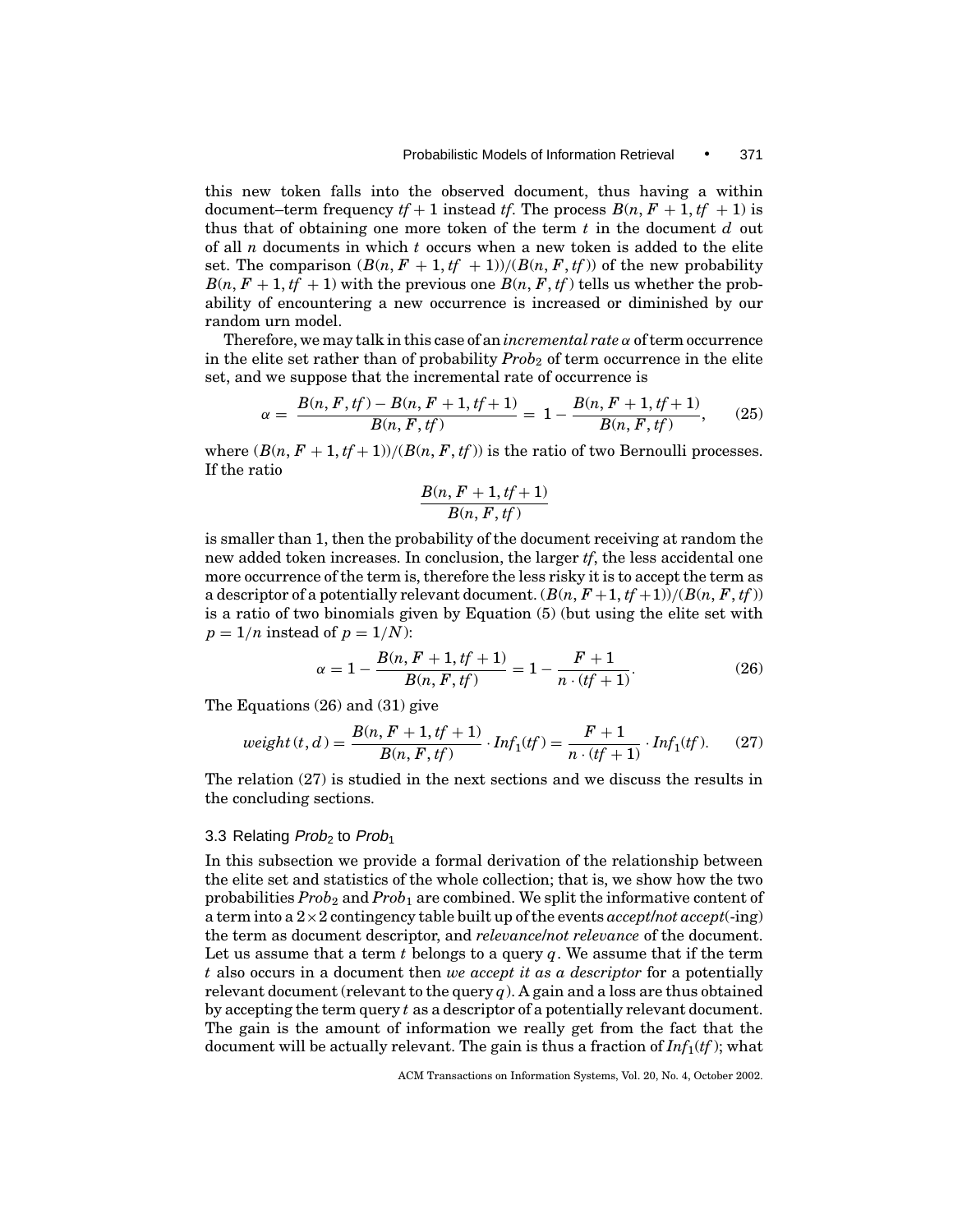is not gained from  $Inf_1(tf)$  is the loss in the case that the document will turn out to be not relevant. This translates into the equation

$$
gain + loss = Inf_1(tf). \tag{28}
$$

We weight the term by computing only the expected gain; namely,

$$
weight(t, d) = gain.
$$

The conditional probability  $Prob_2(t)$  of occurrence of the term t is related to the odds in the standard way (the higher its probability the smaller the gain):

$$
Prob_2(tf) = \frac{loss}{gain + loss}.\tag{29}
$$

From Equation (29) the *loss* is

$$
loss = Prob_2(tf) \cdot Inf_1(tf). \tag{30}
$$

For scoring documents we use only the gain, which from (28) and (30) is

$$
weight(t, d) = gain = Inf_1(tf) - loss
$$
  
= (1 - Prob<sub>2</sub>(tf)) \cdot Inf\_1(tf). (31)

As an example, let us consider the term "progress" which occurs 22,789 times in a collection containing 567,529 documents. Let us use the Poisson model *P* for computing the amount of information *Inf*<sup>1</sup> and use Laplace's law of succession to compute the loss and gain of accepting the term as a descriptor for a potentially relevant document. We have two cases: the term frequency in the document is equal to 0 or not. In the second case suppose  $tf = 11$  as an example. We have the following contingency table.

|              | Accept $(tf = 11)$ | Not Accept $(tf = 0)$ |  |
|--------------|--------------------|-----------------------|--|
| $_{\rm Rel}$ | $gain_1 = 6.9390$  | $loss_0 = 0.04015$    |  |
| Not Rel      | $loss_1 = 69.3904$ | $gain_0=0$            |  |
|              | $Inf_1 = 76.3295$  | $Inf_0 = 0.04015$     |  |

First we compute the amount of information  $Inf_1 = 76.3295$  as given by formula (6) with  $tf = 11$  and  $1 - Prob_2(tf) = 1 - (10/11) = 0.0909$  from (23); then *gain*<sub>1</sub> is obtained by multiplying these two values. Similarly,  $loss_1 = 0.9090$ .  $76.3295 = 69.3904.$ 

When  $tf = 0$  we reject the term; that is, the term is assumed to be not a descriptor of a potentially relevant document. In other words, by rejecting the term we have a gain when the term "progress" is not important for predicting the relevance of the document. According to Laplace's law of succession the gain is 0, and the loss is very small.

## 4. SECOND NORMALIZATION N2: RESIZING THE TERM FREQUENCY BY DOCUMENT LENGTH

Taking into account document length, the average document length has been shown to enhance the effectiveness of IR systems. Also, document length was shown to be dependent on relevance [Singhal et al. 1996]. According to the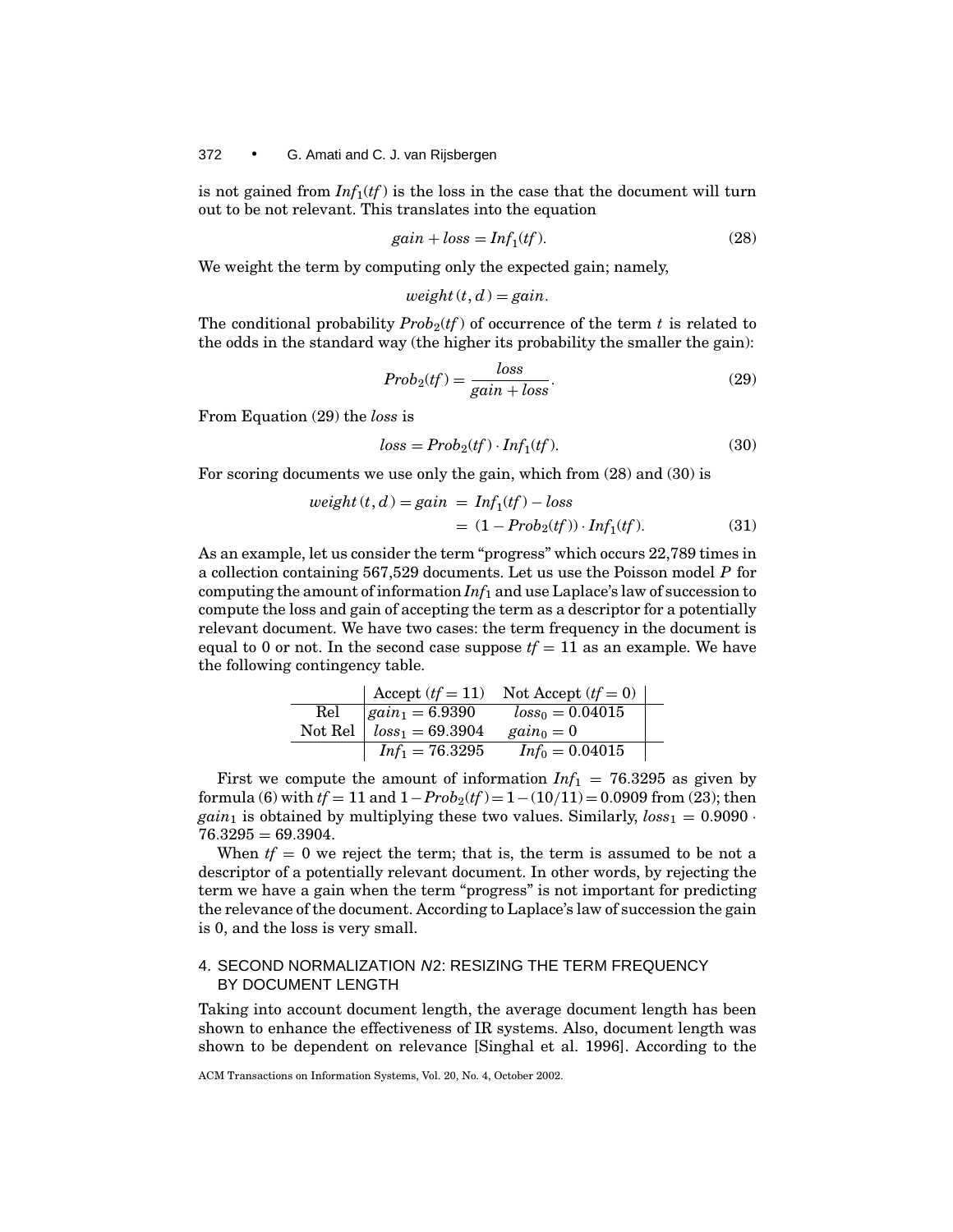experimental results contained in Singhal et al. [1996] a good score function should retrieve documents of different lengths with their chance of being retrieved being similar to their likelihood of relevance. For example, the *BM* 25 matching function of Okapi:

$$
\sum_{t \in Q} \frac{(k_1 + 1)tf}{(K + tf)} \cdot \frac{(k_3 + 1) \cdot qtf}{(k_3 + qtf)} \log_2 \frac{(r + 0.5)(N - n - R + r + 0.5)}{(R - r + 0.5)(n - r + 0.5)},\tag{32}
$$

where

- $-R$  is the number of documents known to be relevant to a specific topic;
- $-r$  is the number of relevant documents containing the term;
- —*qtf* is the frequency of the term within the topic from which *Q* was derived;
- $-l$  and  $avg_l$  are, respectively, the document length and average document length;
- —*K* is  $k_1((1-b) + b(l/(avg_l)))$ ;
- $-k1$ , *b*, and  $k_3$  are parameters that depend on the nature of the queries and possibly on the database; and
- $-k_1$  and *b* are set by default to 1.2 and 0.75, respectively;  $k_3$  is often set to 1000 (effectively infinite). In TREC 4 [Robertson et al. 1996]  $k_1$  was in the range [1, 2] and *b* in the interval [0.6, 0.75], respectively.

By using the default parameters above  $(k_1 = 1.2$  and  $b = 0.75)$ , the baseline unexpanded BM25 ranking function, namely, without any information about documents relevant to the specific query,  $(R = r = 0)$  is:

$$
\sum_{t \in Q} \frac{2.2 \cdot tf}{0.3 + 0.9 \frac{l}{avg\_l} + tf} \cdot \frac{1001 \cdot qtf}{1000 + qtf} \log_2 \frac{N - n + 0.5}{n + 0.5}.
$$
 (33)

The INQUERY ranking formula [Allan et al. 1996] uses the same normalization factor of the baseline unexpanded BM25 with  $k_1 = 2$  and  $b = 0.75$ , and  $qtf = 1$ :

$$
\frac{tf}{tf + 0.5 + 1.5 \frac{l}{avg\_l}} \cdot \frac{\log_2 \frac{N + 0.5}{n}}{\log_2 (N + 1)}.
$$
 (34)

Hence, the BM25 length normalization *tfn*,

$$
tfn = T \cdot tf,\tag{35}
$$

where *T* is

$$
T = \frac{1}{t f + 0.3 + 0.9 \cdot \frac{l}{avg\_l}},
$$
\n(36)

is a simple but powerful and robust type of normalization of *tf*. The BM25 length normalization is related to Equations (24).

Indeed,  $tf + 0.3 + 0.9 \cdot (avg \frac{1}{l}) = tf + k_1$  when the document has the length  $l = avg \, l$ .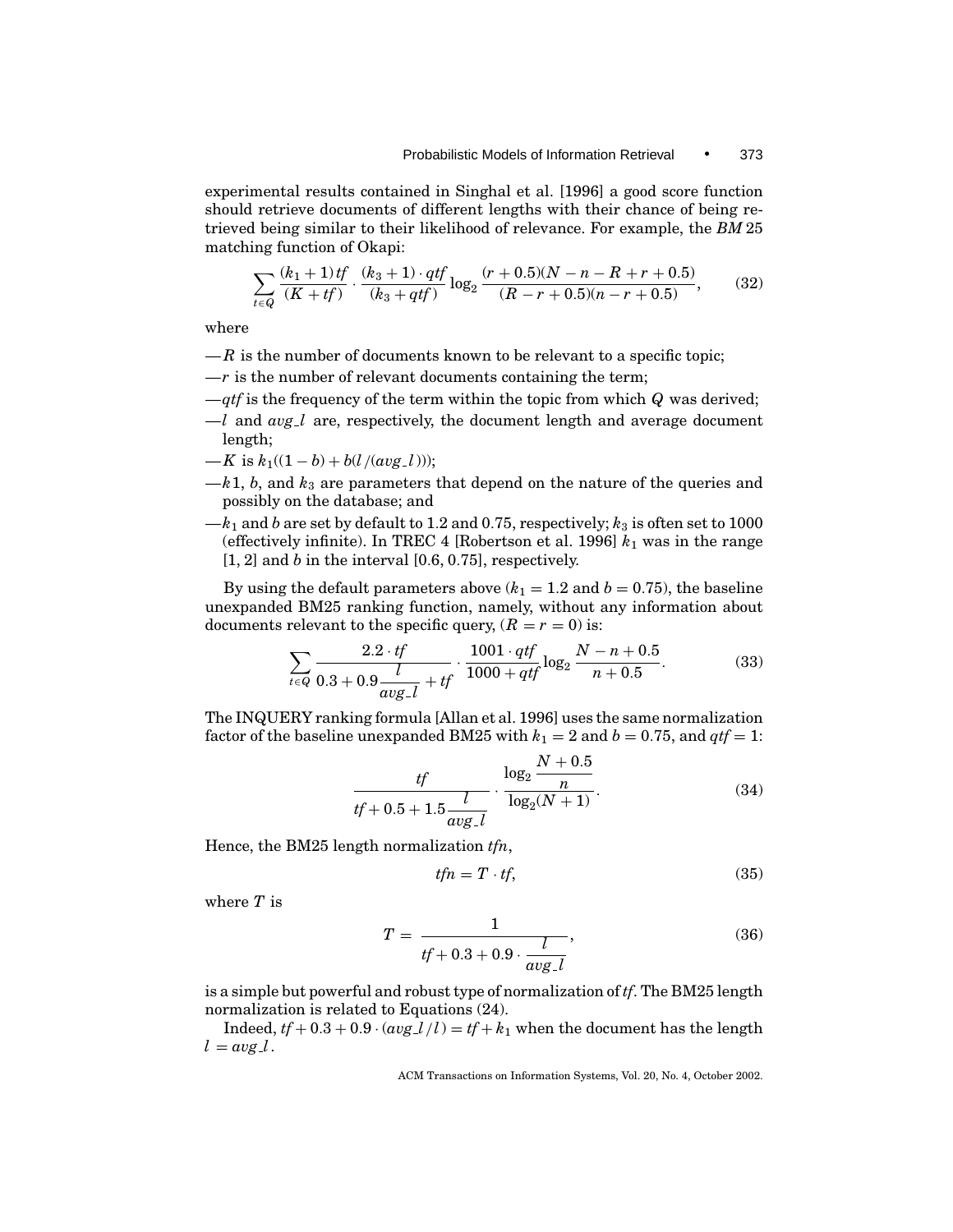|                  | <b>Basic Models</b>                                                                                                                                                                                                                  | Formula |
|------------------|--------------------------------------------------------------------------------------------------------------------------------------------------------------------------------------------------------------------------------------|---------|
| $\boldsymbol{P}$ | Poisson approximation of the binomial model                                                                                                                                                                                          | (6)     |
| D                | Approximation of the binomial model with the divergence                                                                                                                                                                              | (8)     |
| G                | Geometric as limiting form of Bose–Einstein                                                                                                                                                                                          | (17)    |
| $B_E$            | Limiting form of Bose–Einstein                                                                                                                                                                                                       | (19)    |
| $I(n_e)$         | Mixture of Poisson and inverse document frequency                                                                                                                                                                                    | (20)    |
| I(n)             | Inverse document frequency                                                                                                                                                                                                           | (19)    |
| I(F)             | Approximation of $I(n_e)$                                                                                                                                                                                                            | (21)    |
|                  | <b>First Normalization</b>                                                                                                                                                                                                           |         |
| L                | Laplace's law of succession                                                                                                                                                                                                          | (23)    |
| $\boldsymbol{B}$ | Ratio of two Bernoulli processes                                                                                                                                                                                                     | (26)    |
|                  | Second (Length) Normalization                                                                                                                                                                                                        |         |
| H1               | Uniform distribution of the term frequency                                                                                                                                                                                           | (41)    |
| H2               | The term frequency density is inversely related to the length                                                                                                                                                                        | (42)    |
| $\sim$ $-$       | <b>Primerical and Primerical Company of the Company of the Company of the Company of the Company of the Company of the Company of the Company of the Company of the Company of the Company of the Company of the Company of the </b> |         |

Table I. Models are Made Up of Three Components<sup>a</sup>

<sup>a</sup>For example,  $B_E B2$  uses the limiting form of Bose–Einstein formula (19), normalized by the incremental rate of the Bernoulli process of formula (26) and whose within document–term frequency is normalized by formula (42).

The normalization factor *T* in Equation (36) generates models

$$
weight(t, d) = T \cdot Inf_1(tf). \tag{37}
$$

Moreover, if the basic model  $Inf_1(tf)$  in (37) is  $I(n)$  or  $I(F)$  of relations (19) or (21) as shown in Table I, then from the normalization *T* we obtain the randomness model given in Equation  $(24)$  up to the parameter  $K_1$ . We provide a formal derivation of BM25 in Section 6.

Our next concern is to introduce an additional methodology that can normalize the random variables *tf* to a given length of the document. In other words, we would like to obtain the expected number of tokens of a term in a document and in the collection if the lengths of the documents in the collection were equal to a fixed value, for example, to their average length.

The probabilistic models of randomness are based on the term-independence assumption. When tokens of the same term occur densely within a portion of text we may detect term dependence by a monotonically decreasing function of the probability of obtaining this density by randomness. We can explain and measure formally how *im*probable that density is by chance, but this formal model does not give us any insight (as far as we know) into the distribution of document lengths. It is thus difficult to express how improbable or why we obtain a specific length of observed document. How to compare *tf* tokens in a document of length  $l_1$  with *tf* tokens in a document of length  $l_2$  is not yet derivable in our framework. Hence, for the moment we can only make some hypotheses on how to compare different term frequencies and test them. We use a Bayesian methodology to choose the hypothesis for term frequency correction which is best from the empirical point of view.

We make two initial assumptions on how to resize term frequencies according to the length of the documents and we evaluate them. This assumption is similar to the "verbosity hypothesis" of Robertson [Robertson and Walker 1994], which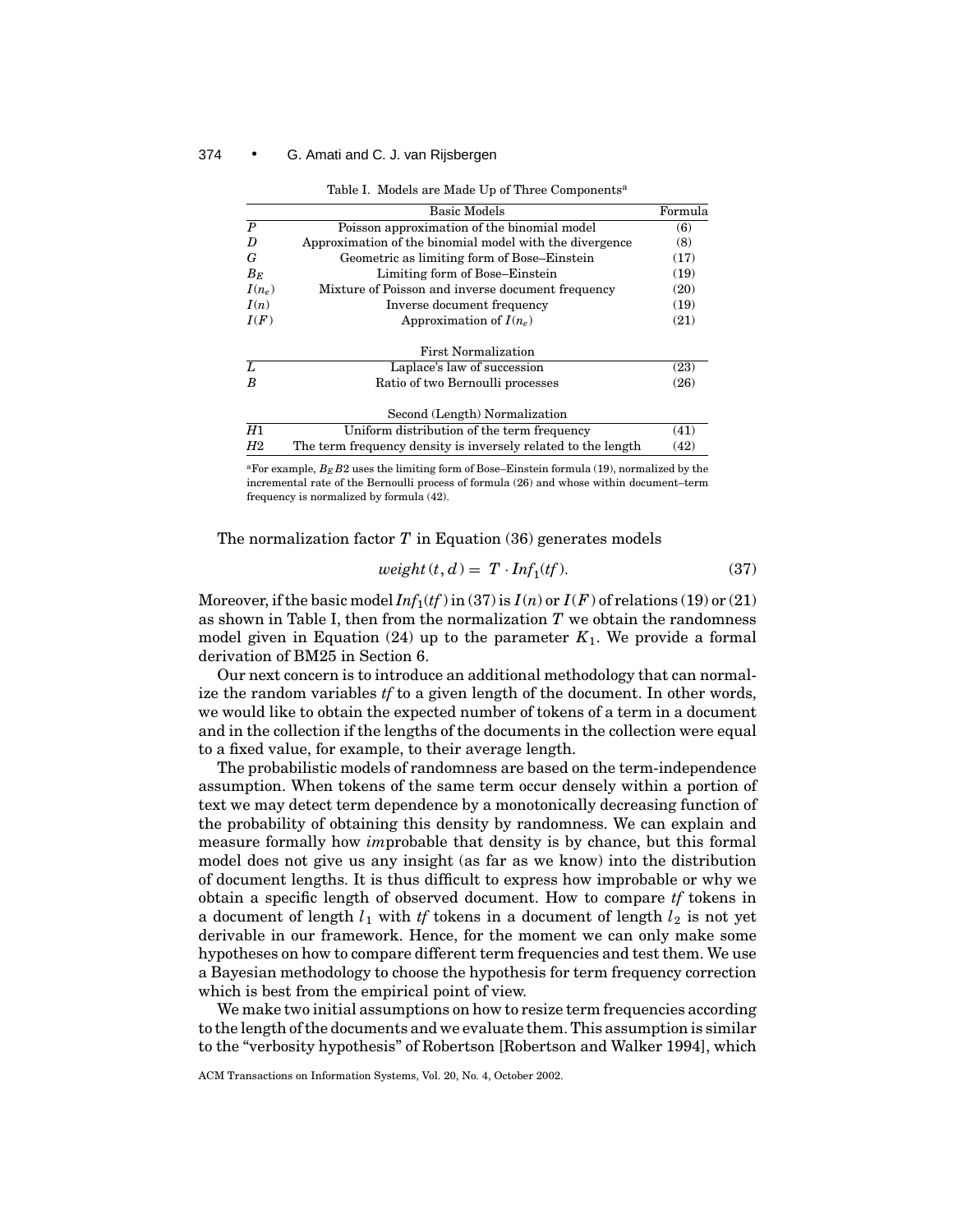states that the distribution of term frequencies in a document of length *l* is a 2-Poisson with means  $\lambda \cdot (l/avg_l)$  and  $\mu \cdot (l/avg_l)$ , where  $\lambda$  and  $\mu$  are the original means related to the observed term as discussed in the Introduction and *avg l* is the average length of documents.

We define a density function  $\rho(l)$  of the term frequency, and then for each document  $d$  of length  $l(d)$  we compute the term frequency on the same interval  $[l(d), l(d)+\Delta l]$  of given length  $\Delta l$  as a normalized term frequency.  $\Delta l$  can be chosen as either the median or the mean *avg l* of the distribution. The mean minimizes the mean squared error function  $\sum_{i=1}^{N} (\Delta_l - l(d))^2/N$ , and the median minimizes the mean absolute error function  $\sum_{i=1}^{N}(\Delta l - l(d))/N$ . Experiments show that the normalization with  $\Delta l = avg \, l$  is the most appropriate choice.

*H*1. The distribution of a term is uniform in the document. The term frequency density  $\rho(l)$  is a constant  $\rho$ 

$$
\rho(l) = c \cdot \frac{tf}{l} = \rho,\tag{38}
$$

where *c* is a constant.

*H*2. The term frequency density  $\rho(l)$  is a decreasing function of the length *l*.

We made two assumptions  $H1$  and  $H2$  on the density  $\rho(l)$  but other choices are equally possible. We think that this crucial research issue should be extensively studied and explored. According to hypothesis *H*1 the *normalized term frequency tfn* is

$$
tfn = \int_{l(d)}^{l(d) + avg_{-}l} \rho(l)dl = \rho \cdot avg_{-}l = c \cdot tf \cdot \frac{avg_{-}l}{l(d)},
$$
\n(39)

whereas, according to the hypothesis *H*2,

$$
tfn = \int_{l(d)}^{l(d) + avg_{-l}} \rho(l)dl = c \cdot tf \cdot \int_{l(d)}^{l(d) + avg_{-l}} \frac{dl}{l} = c \cdot tf \cdot \log_e\left(1 + \frac{avg_{-l}}{l(d)}\right). \tag{40}
$$

To determine the value for the constant *c* we assume that if the effective length of the document coincides with the average length, that is,  $l(d) = avg l$ , then the normalized term frequency *tfn* is equal to *tf*. The constant *c* is 1 under the hypothesis *H*1 and  $c = 1/\log_e 2 = \log_2 e$  under the hypothesis *H*2:

$$
tfn = tf \cdot \frac{avg\_l}{l(d)}\tag{41}
$$

$$
tfn = tf \cdot \log_2 e \cdot \log_e \left( 1 + \frac{avg \cdot l}{l(d)} \right) = tf \cdot \log_2 \left( 1 + \frac{avg \cdot l}{l(d)} \right). \tag{42}
$$

We substitute uniformly *tfn* of Equations (41) or (42) for *tf* in *weight*  $(t, d)$  of Equations  $(24)$  and  $(27)$ .

We are now ready to provide the retrieval score of each document of the collection with respect to a query. The query is assumed to be a set of independent terms. Term-independence translates into the additive property of *gain* of Equation (31) over the set of terms occurring both in the query and in the observed document. We obtain the final matching function of relevant documents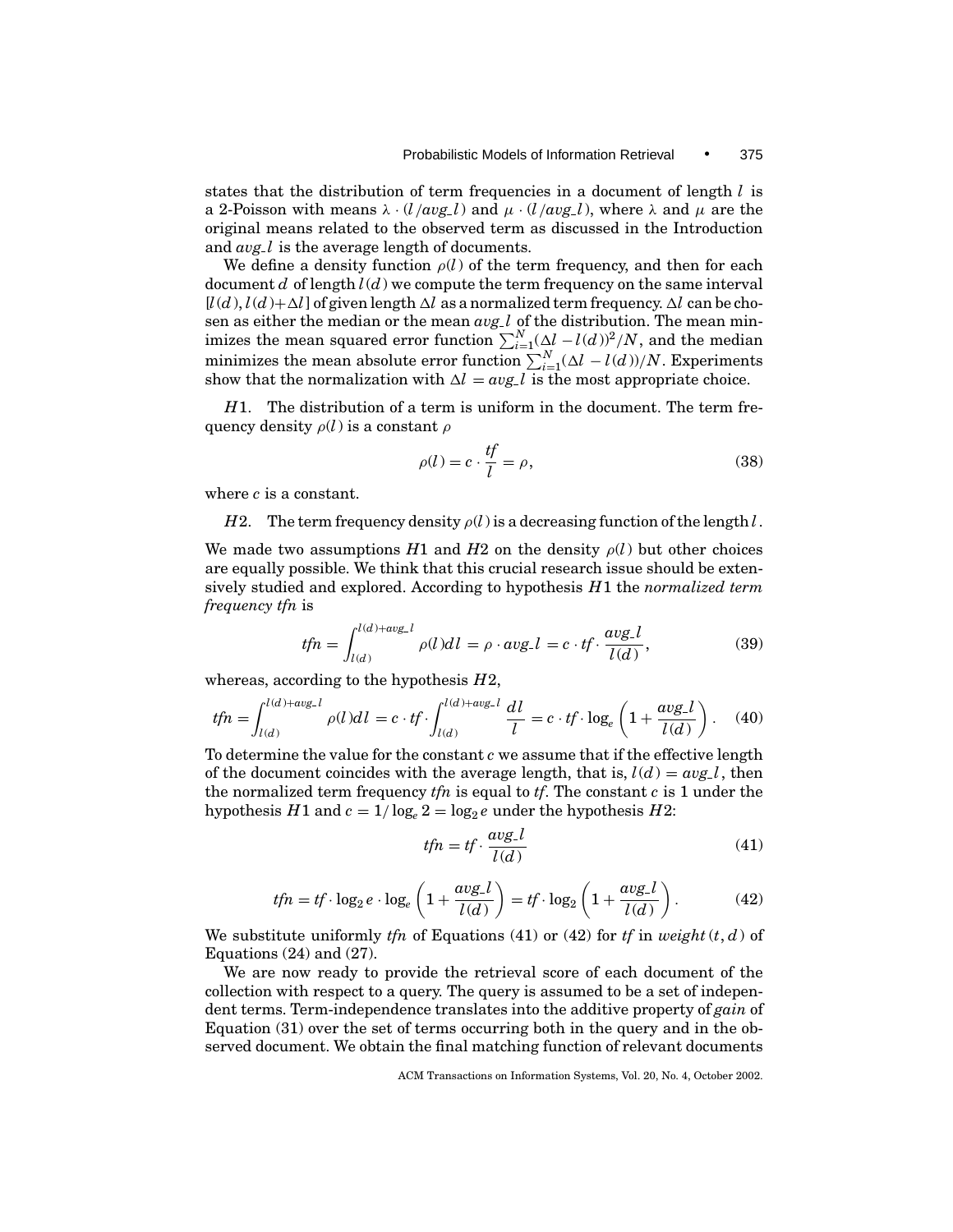under the hypothesis of the uniform substitution of *tfn* for *tf* and the hypothesis *H*1 or *H*2:

$$
R(q, d) = \sum_{t \in q} weight(t, d) = \sum_{t \in q} qtf \cdot (1 - Prob_2(tfn)) \cdot Inf_1(tfn),
$$
 (43)

where *qtf* is the multiplicity of term-occurrence in the query.

#### 5. NOTATIONS

The normalizing factor  $N1$  of  $Inf_1(tf)$  in Equation (24) is denoted *L* (for Laplace), and that in Equation (27) is denoted *B* (for Binomial). Models of IR are obtained from the basic models  $P$ ,  $D$ ,  $I(n)$ ,  $I(F)$ , and  $I(n_e)$ ,  $B_E$  and  $G$  applying either the first normalization *N*1 (*L* or *B*) and then the second normalization *N*2 (i.e., substituting in (27) *tfn* for *tf*). Models are represented by a sequence *XYZ* where *X* is one of the notations of the basic models, *Y* is one of the two first normalization factors, and Z is either 1 or 2 according the second normalization *H*1 or *H*2. For example, *PB*1 is the Poisson model *P* with the normalization factor *N*1 of (27) with the uniform substitution *tfn* for  $tf(t, d)$  according to hypothesis  $H1$ , and  $B_E L2$  is the Bose–Einstein model  $B_E$  in (19) with the first normalization factor *N*1 of (24) with the uniform substitution *tfn* for  $tf(t, d)$ according to hypothesis *H*2.

## 6. A DERIVATION OF THE UNEXPANDED RANKING FORMULA BM25 AND OF THE INQUERY FORMULA

The normalization of the term frequency of the ranking formula BM25 can be derived by the normalization *L*2, and therefore both BM25 and INQUERY [Allan et al. 1996] formulae are strictly related to the model  $I(n)L2$ :

$$
I(n)L2: \frac{tfn}{tfn+k_1} \log_2 \frac{N+1}{n+0.5},\tag{44}
$$

where

$$
tfn = tf \cdot \log_2\left(1 + \frac{avg\_l}{l}\right) \quad \text{and} \quad k_1 = 1, 2.
$$

Let  $k_1 = 1$  and let us introduce the variable  $x = l / avg \, l$ . Then

$$
\frac{tfn}{tfn+1} = \frac{tf}{tf + \frac{1}{\log_2(x+1) - \log_2 x}}.
$$

Let us carry out the Taylor series expansion of the function

$$
g(x)=\frac{1}{\log_2(x+1)-\log_2x}
$$

at the point  $x = 1$ . Its derivative is

$$
g'(x) = \frac{\log_2 e \cdot g^2(x)}{x(x+1)}.
$$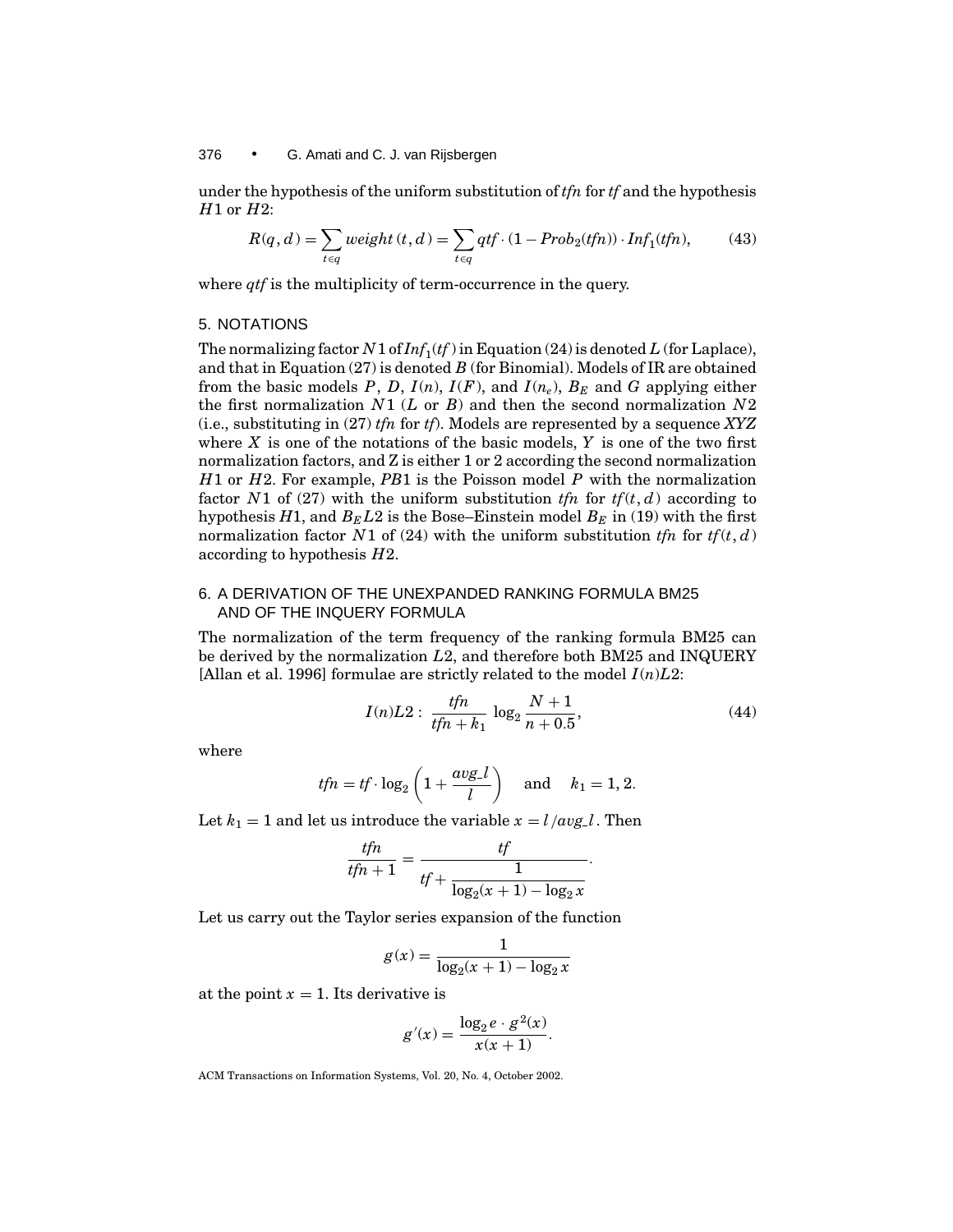|                      |       |       |          |                                 |               | Documents:            |
|----------------------|-------|-------|----------|---------------------------------|---------------|-----------------------|
| Collection           | TREC  | avg 1 | $\sigma$ | $\beta = \alpha v g$ $l/\sigma$ | $\Phi(\beta)$ | $ (l/avg_l) - 1  < 1$ |
| Disks 1,2            | 1.2.3 | 209.6 | 776.2    | 0.27                            | 0.61          | 0.89                  |
| Disks 4,5            | 6     | 265.5 | 1149.4   | 0.23                            | 0.59          | 0.91                  |
| Disks 4,5<br>(no CR) | 7.8   | 246.5 | 707.2    | 0.35                            | 0.64          | 0.90                  |

Table II. The Probability  $\Phi(\beta)$  Is the Probability Computed by the Binomial Distribution that a Random Document Has Length |(*l*/*avg l*) − 1| < 1 in a Collection with Mean  $avg_l$  and Variance  $\sigma^2$ 

From  $g(1) = 1$  and  $g'(1) = \log_2 e \cdot 0.5$  we obtain

$$
\frac{tfn}{tfn+1} = \frac{tf}{tf+1+\log_2 e \cdot 0.5 \cdot \left(\frac{l}{avg\_l} - 1\right) + O\left(\left(\frac{l}{avg\_l} - 1\right)^2\right)}
$$
\n
$$
= \frac{tf}{tf+0.2786 + 0.7213 \cdot \frac{l}{avg\_l} + O\left(\left(\frac{l}{avg\_l} - 1\right)^2\right)}.
$$
\n(45)

The expansion of (45) in  $tfn/(tfn + 1)$  with error  $O((l/avg_1 - 1)^3)$  gives

$$
t f
$$
  

$$
t f + 1 + \log_2 e \cdot 0.5 \cdot \left(\frac{l}{avg_{-}l} - 1\right) - \frac{1}{8} \log_2 e \cdot (3 - 2 \log_2 e) \left(\frac{l}{avg_{-}l} - 1\right)^2
$$
  

$$
= \frac{t f}{tf + 0.2580 + 0.7627 \cdot \frac{l}{avg_{-}l} - 0.0207 \cdot \frac{l}{avg_{-}l}}
$$

The INQUERY normalization factor of formula (34) is obtained with the parameter  $k_1 = 2$  which corresponds to the application of Laplace's law of succession as stated in formula (22) (with coefficients 0.5572 and 1.4426 instead of 0.5 and 1.5).

The  $O((\frac{l}{avg} - l) - 1)^2$ ) in (45) is small when  $|\frac{l}{avg} - l| - 1| < 1$ . It is interesting to estimate the probability that the length *l* of a random document satisfies such a relation. By applying the Central Limit Theorem to the random variable *l* with mean *avg l* and variance  $\sigma^2$ , the discrepancy  $l - avg$   $l < \sigma$  ·  $\beta$  for every fixed value  $\beta$  converges to the value  $\Phi(\beta)$  given by the normal distribution  $\Phi$ . If we set  $\beta = avg_l/\sigma$  the relation  $\left| \frac{l}{avg_l} \right| - 1 \leq 1$  is satisfied. Thus the approximation (45) should hold when the standard deviation  $\sigma$  is close to the mean *avg l*. In practice, the expected number of documents satisfying the constraint  $|(l/avg_l) - 1| < 1$ , given by the Central Limit Theorem, is smaller than the actual number, as shown in Table II. The effectiveness of the approximation is also confirmed by our experiments, not reported here, that have shown that the *BM* 25 formula with its parameters set as in formula (45) has the same performance of  $I(n)L2$ .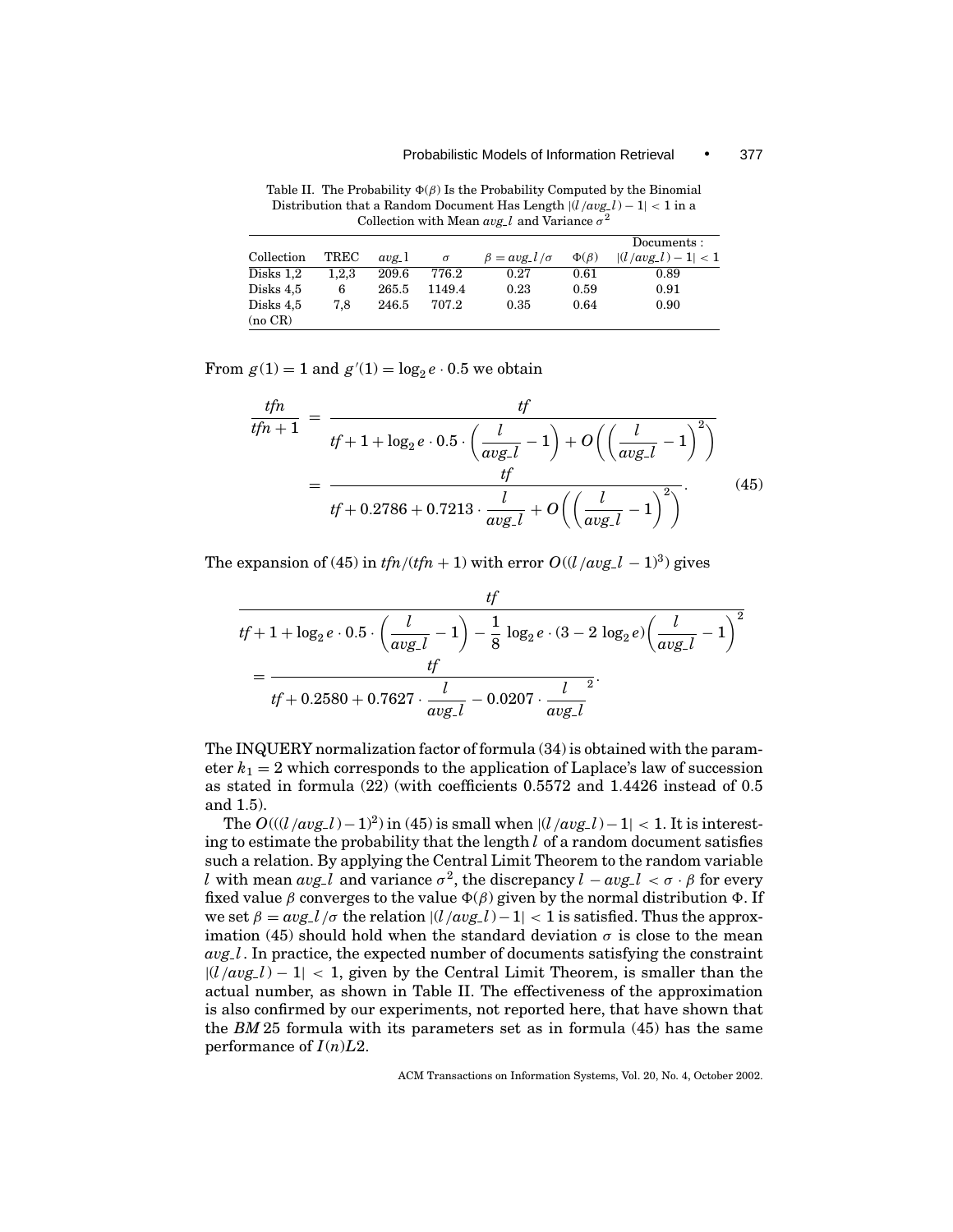#### 7. EXPERIMENTS

We used two test collections of TREC (Text REtrieval Conference). The first test collection is on disks 1 and 2; the second collection is on both disks 4 and 5. For the first test collection we used the topics of TREC-1 through TREC-3 (50 topics each), and for the second collection we used the topics of TREC-6 through TREC-8 (50 topics each).

Disks 1 and 2 for TREC-1 through TREC-3 experiments consist of about 2 Gbytes of data, of about 528,000 documents from the Department of Energy Abstracts, the Federal Register, the Associated Press Newswire, and the Ziff-Davis collections. Disks 1 and 2 contain (after the use of the stop list) 138,743,975 pointers (a pointer is the unit piece of information of the inverted file that contains the pair "term–document" information and the relative within document term frequency). We used the compression techniques of Witten et al. [1999] to represent the inverted file in a compressed format. The space required by the compressed inverted file for disks 1 and 2 is 96 Mbytes, that is, 11.4 bits per pointer. The average length of a document from disks 1 and 2 is 210 tokens (tokens from the stop list were not computed).

The TREC-6 test collection consists of about 2.1 Gbytes of data, of about 556,000 documents, from the Congressional Record, *Financial Register*, *Financial Times*, Foreign Broadcast Information Service, and *LA Times* collections. Differently from TREC-6, in TREC-7 and TREC-8, the collection CR (about 28,000 transcripts from the Congressional Record) was not indexed. Disks 4 and 5 contain 147,625,088 pointers. The space occupied by the compressed inverted file for disks 4 and 5 is 103 Mbytes; that is, the inverted file needs 11.2 bits per pointer. The average length of a document on disks 4 and 5 is 265 tokens. This average length decreases to 246 without indexing the CR collection. Indeed, the CR document length average is much longer than the document average length of other collections (624 tokens per document).

The text in the fields that was human-assigned was not indexed for use in the experiments.

Each of the 50 topics consists of three fields: a title (from one to three words), a description (one or two sentences), and a narrative (a paragraph listing specific criteria for accepting or rejecting a document). In our experiments we used all these three fields. We used Porter's stemming algorithm and a stop list of 235 words.

We tested the basic models with first and second normalization and compared them with model *BM* 25 of Okapi as defined by formula (33). To find the noninterpolated average measure of precision (Chris Buckley proposed this measure which was first used in TREC-2 [Harman 1993]) for each query and for each *i*th retrieved relevant document the exact precision *Prob<sub>i</sub>* is first computed (i.e.,  $i/r$ , where *r* is the document position in the rank); then the average precision for the query is obtained (i.e.,  $\sum_{i} Prob_{i}/R$ , where  $R$  is the number of relevant documents in the collection) and finally one obtains the mean of the average precision over all topics. The noninterpolated average precision for the 11 levels of recall is shown in Tables IV through VII, X, and XI by AvgPr, the precision at 5, 10, 30, 100, and R (R-precision) retrieved documents,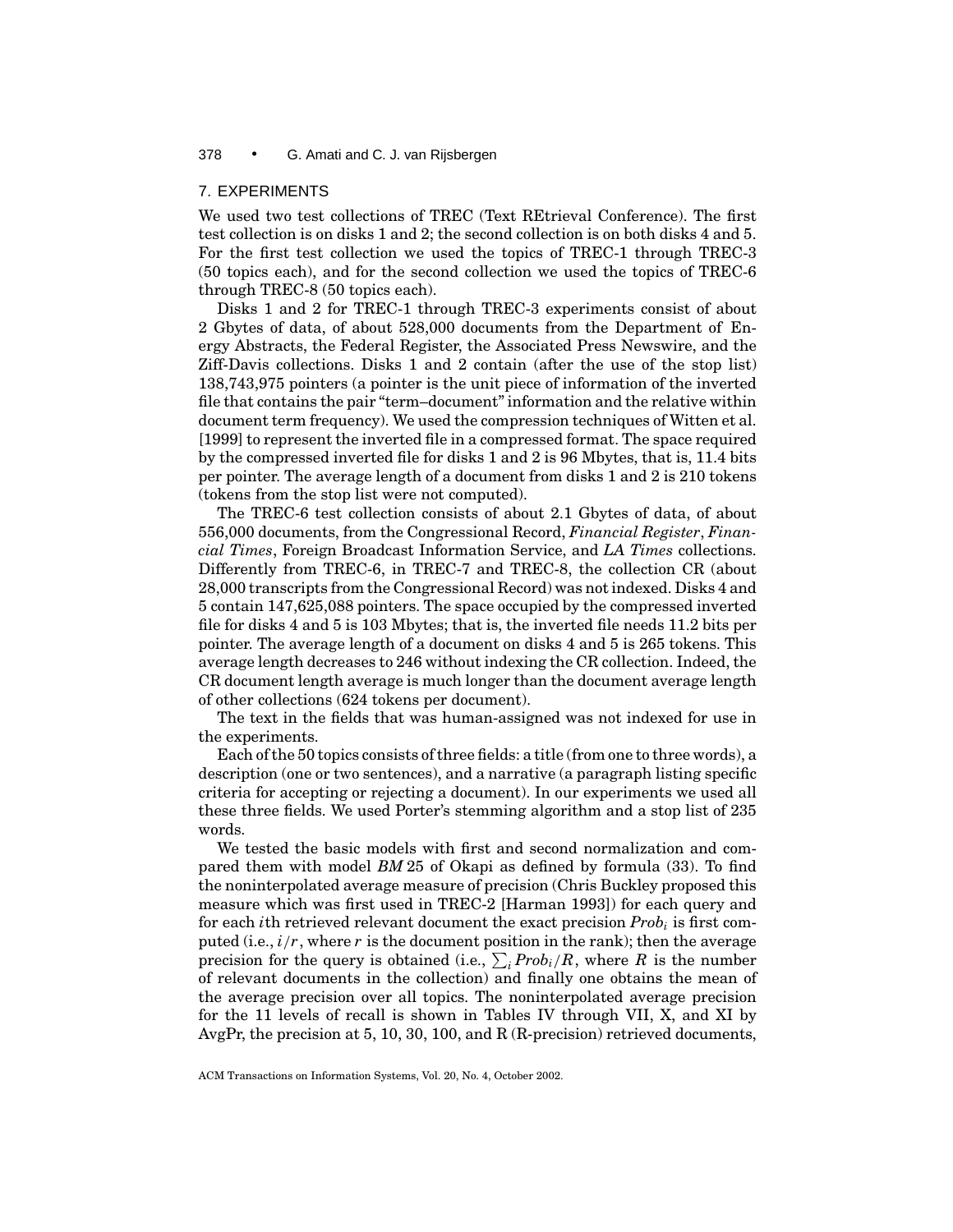| Method             | Official run                              | AvPrec | Prec-at-10                             | Prec-at-20 | Prec-at-30 |  |  |  |  |  |  |
|--------------------|-------------------------------------------|--------|----------------------------------------|------------|------------|--|--|--|--|--|--|
|                    | Model Performance Without Query Expansion |        |                                        |            |            |  |  |  |  |  |  |
| $B_E\overline{L2}$ |                                           | 0.1788 | 0.3180                                 | 0.2730     | 0.2413     |  |  |  |  |  |  |
| I(n)L2             |                                           | 0.1725 | 0.3180                                 | 0.2740     | 0.2353     |  |  |  |  |  |  |
| $I(n_e)L2$         | fub01ne                                   | 0.1790 | 0.3240                                 | 0.2720     | 0.2440     |  |  |  |  |  |  |
| $B_E B2$           |                                           | 0.1881 | 0.3280                                 | 0.2980     | 0.2487     |  |  |  |  |  |  |
| I(n)B2             | fub01idf                                  | 0.1900 | 0.3360                                 | 0.2880     | 0.2580     |  |  |  |  |  |  |
| $I(n_e)B2$         |                                           | 0.1902 | 0.3340                                 | 0.2860     | 0.2580     |  |  |  |  |  |  |
|                    |                                           |        | Model Performance with Query Expansion |            |            |  |  |  |  |  |  |
| $B_E L2$           | fub01be2                                  | 0.2225 | 0.3440                                 | 0.2860     | 0.2513     |  |  |  |  |  |  |
| I(n)L2             |                                           | 0.1973 | 0.3200                                 | 0.2730     | 0.2380     |  |  |  |  |  |  |
| $I(n_e)L2$         | $f_{\text{ub}}$ 01 $ne2$                  | 0.1962 | 0.3280                                 | 0.2760     | 0.2507     |  |  |  |  |  |  |
| $B_E B2$           |                                           | 0.2152 | 0.3400                                 | 0.2870     | 0.2527     |  |  |  |  |  |  |
| I(n)B2             |                                           | 0.2052 | 0.3380                                 | 0.2970     | 0.2680     |  |  |  |  |  |  |
| $I(n_e)B2$         |                                           | 0.2041 | 0.3360                                 | 0.2990     | 0.2660     |  |  |  |  |  |  |

Table III. Comparison of Models with TREC-10 Data<sup>a</sup>

<sup>a</sup>The first normalization  $L2$  is superior to  $B2$  only if combined with model  $B_E$  and query expansion. Model  $B_E$  performs in general very well in combination with the query expansion technique.

where R is the number of relevant documents for each query, denoted by Pr5, Pr10, Pr30, Pr100, and R-Pr, respectively. We use *l* and *avg l* as the length of a document and the average number of tokens in a document in the collection, respectively.

We submitted at TREC-10 four runs as shown in Table III to compare retrieval with or without query expansion.

Because of the size of the collection (10 Gbytes for about 1,600,000 Web documents), and as we had very limited storage capabilities, we reduced the size of the inverted files and performed some document and word pruning. Specifically, we indexed with single terms only, ignoring punctuation and case. The whole text was indexed except for HTML tags, which were removed from documents. *Pure single keyword indexing was performed, and link information was not used*. We removed 2897 documents with more than 10,000 words and 57,031 documents with less than 10 words. Also, we removed 86,146 documents containing more than 50% of unrecognized English words. In all, we removed 118,087 documents. Words contained in less than 11 documents, that were apparently exclusively misspelled words, were not included for the indexing. Words containing more than 3 consecutive equal characters or longer than 20 characters were also deleted. In this way, the number of distinct words in the collection was only 293,484. We used a very limited stop list and did not perform word stemming at all.

Word and document pruning together with the absence of stemming has obviously produced data characteristics largely different from those which would have been obtained had we followed the same indexing process as with the previous TREC data. As a consequence, we have introduced a parameter *c* in order to correct the resulting average length of the collection:

$$
tfn = tf \cdot \log_2\left(1 + \frac{c \cdot avg \cdot l}{l}\right) \quad (with \ c = 7). \tag{46}
$$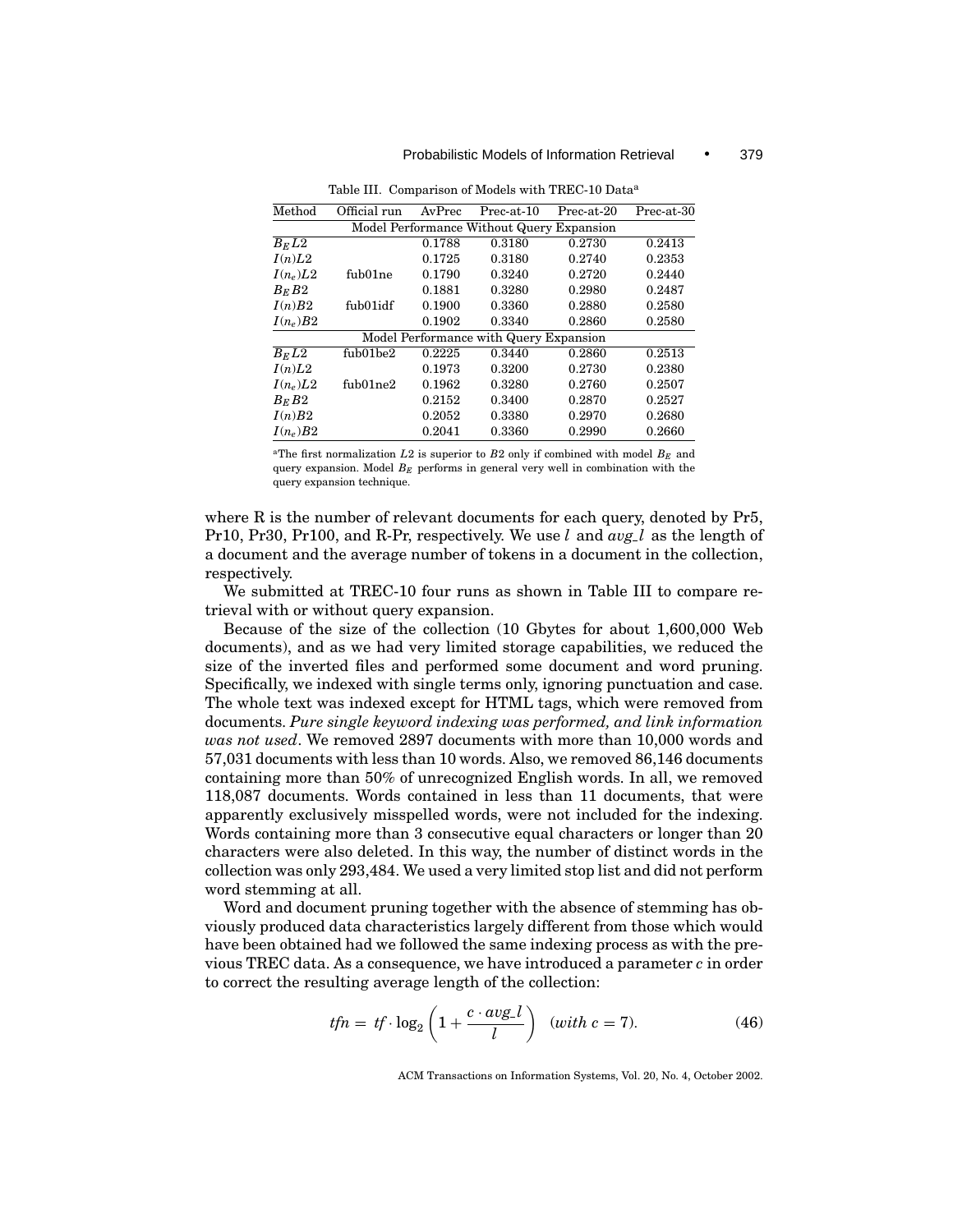|                     | Disks 1 and 2 of TREC 1, Topics 51-100. Relevant Documents: 16386 |        |        |        |        |        |         |  |  |
|---------------------|-------------------------------------------------------------------|--------|--------|--------|--------|--------|---------|--|--|
| Models              | AvegPr                                                            | Pr5    | Pr10   | Pr30   | Pr100  | $R-Pr$ | Rel Ret |  |  |
| $\overline{I(F)B1}$ | 0.1989                                                            | 0.6200 | 0.5660 | 0.4973 | 0.3886 | 0.2813 | 7128    |  |  |
| I(F)L1              | 0.1933                                                            | 0.5760 | 0.5760 | 0.4853 | 0.3814 | 0.2751 | 6993    |  |  |
| I(F)B2              | 0.2103                                                            | 0.6400 | 0.5740 | 0.5333 | 0.4038 | 0.2878 | 7396    |  |  |
| I(F)L2              | 0.2068                                                            | 0.6200 | 0.5700 | 0.5127 | 0.3978 | 0.2843 | 7300    |  |  |
|                     |                                                                   |        |        |        |        |        |         |  |  |
| I(n)B1              | 0.1911                                                            | 0.6040 | 0.5740 | 0.5027 | 0.3798 | 0.2675 | 6928    |  |  |
| I(n)L1              | 0.1968                                                            | 0.5920 | 0.5600 | 0.5013 | 0.3908 | 0.2787 | 7034    |  |  |
| I(n)B2              | 0.2003                                                            | 0.6280 | 0.5900 | 0.5200 | 0.3964 | 0.2781 | 7123    |  |  |
| I(n)L2              | 0.2077                                                            | 0.6200 | 0.5800 | 0.5193 | 0.4030 | 0.2863 | 7267    |  |  |
|                     |                                                                   |        |        |        |        |        |         |  |  |
| $I(n_e)B1$          | 0.1985                                                            | 0.6240 | 0.5660 | 0.4987 | 0.3882 | 0.2795 | 7109    |  |  |
| $I(n_e)L1$          | 0.1946                                                            | 0.5800 | 0.5420 | 0.4907 | 0.3856 | 0.2764 | 7006    |  |  |
| $I(n_e)B2$          | 0.2098                                                            | 0.6440 | 0.5860 | 0.5327 | 0.4054 | 0.2865 | 7395    |  |  |
| $I(n_e)L2$          | 0.2073                                                            | 0.6200 | 0.5720 | 0.5153 | 0.4004 | 0.2852 | 7307    |  |  |
| GB1                 | 0.1984                                                            | 0.6120 | 0.5820 | 0.5093 | 0.3934 | 0.2782 | 7144    |  |  |
| GL1                 | 0.1968                                                            | 0.5920 | 0.5560 | 0.4953 | 0.3878 | 0.2771 | 7093    |  |  |
| GB2                 | 0.2041                                                            | 0.6320 | 0.5980 | 0.5193 | 0.3974 | 0.2816 | 7274    |  |  |
| GL2                 | 0.2047                                                            | 0.6280 | 0.5660 | 0.5107 | 0.3952 | 0.2856 | 7232    |  |  |
|                     |                                                                   |        |        |        |        |        |         |  |  |
| $B_E B1$            | 0.1984                                                            | 0.6120 | 0.5820 | 0.5093 | 0.3934 | 0.2782 | 7144    |  |  |
| $B_E L1$            | 0.1968                                                            | 0.5920 | 0.5560 | 0.4953 | 0.3878 | 0.2771 | 7093    |  |  |
| $B_E B2$            | 0.2042                                                            | 0.6320 | 0.5980 | 0.5193 | 0.3974 | 0.2816 | 7276    |  |  |
| $B_E L2$            | 0.2047                                                            | 0.6280 | 0.5660 | 0.5107 | 0.3952 | 0.2856 | 7232    |  |  |
|                     |                                                                   |        |        |        |        |        |         |  |  |
| PB1                 | 0.1696                                                            | 0.5360 | 0.5020 | 0.4587 | 0.3536 | 0.2517 | 6404    |  |  |
| PL <sub>1</sub>     | 0.1741                                                            | 0.5360 | 0.5300 | 0.4593 | 0.3562 | 0.2572 | 6442    |  |  |
| P <sub>B2</sub>     | 0.2003                                                            | 0.6000 | 0.5900 | 0.5127 | 0.3970 | 0.2755 | 7094    |  |  |
| PL2                 | 0.2065                                                            | 0.6360 | 0.5780 | 0.5087 | 0.4056 | 0.2861 | 7124    |  |  |
| DB1                 | 0.1695                                                            | 0.5360 | 0.5000 | 0.4587 | 0.3536 | 0.2513 | 6404    |  |  |
| DL1                 | 0.1741                                                            | 0.5360 | 0.5300 | 0.4587 | 0.3562 | 0.2572 | 6442    |  |  |
| DB2                 | 0.2003                                                            | 0.6000 | 0.5900 | 0.5127 | 0.3970 | 0.2755 | 7094    |  |  |
| DL2                 | 0.2065                                                            | 0.6360 | 0.5780 | 0.5087 | 0.4056 | 0.2861 | 7124    |  |  |
|                     |                                                                   |        |        |        |        |        |         |  |  |
| <b>BM25</b>         | 0.2091                                                            | 0.6240 | 0.5740 | 0.5260 | 0.4080 | 0.2882 | 7307    |  |  |

Table IV. The Best Precision Values Are in Bold. *I* (*ne*)*B*2 and Its Approximation *I* (*F*)*B*2 Have the Best Average Precision and Precision at 5 Documents Retrieved. The Two Limiting Forms of Bose–Einstein Model, *GB*2 and *BE B*2, Have Best Precision at 10. BM25 Has Best Precision for High Recall

## 8. RESULTS

Our results show that all these models are robust with respect to different data sets. Notwithstanding the fact that we do not have parameters, models are shown to have a performance in most TREC experiments better than BM25 (TREC-10 included). In the following we discuss the results shown in Tables III through XI.

1. There is no convincing evidence or argument in favor of either normalization *B* or *L*. The results of TREC-7 (Table X) are confirmed on TREC-8 (Table XI) and similarly, the relative performance of the models in TREC-1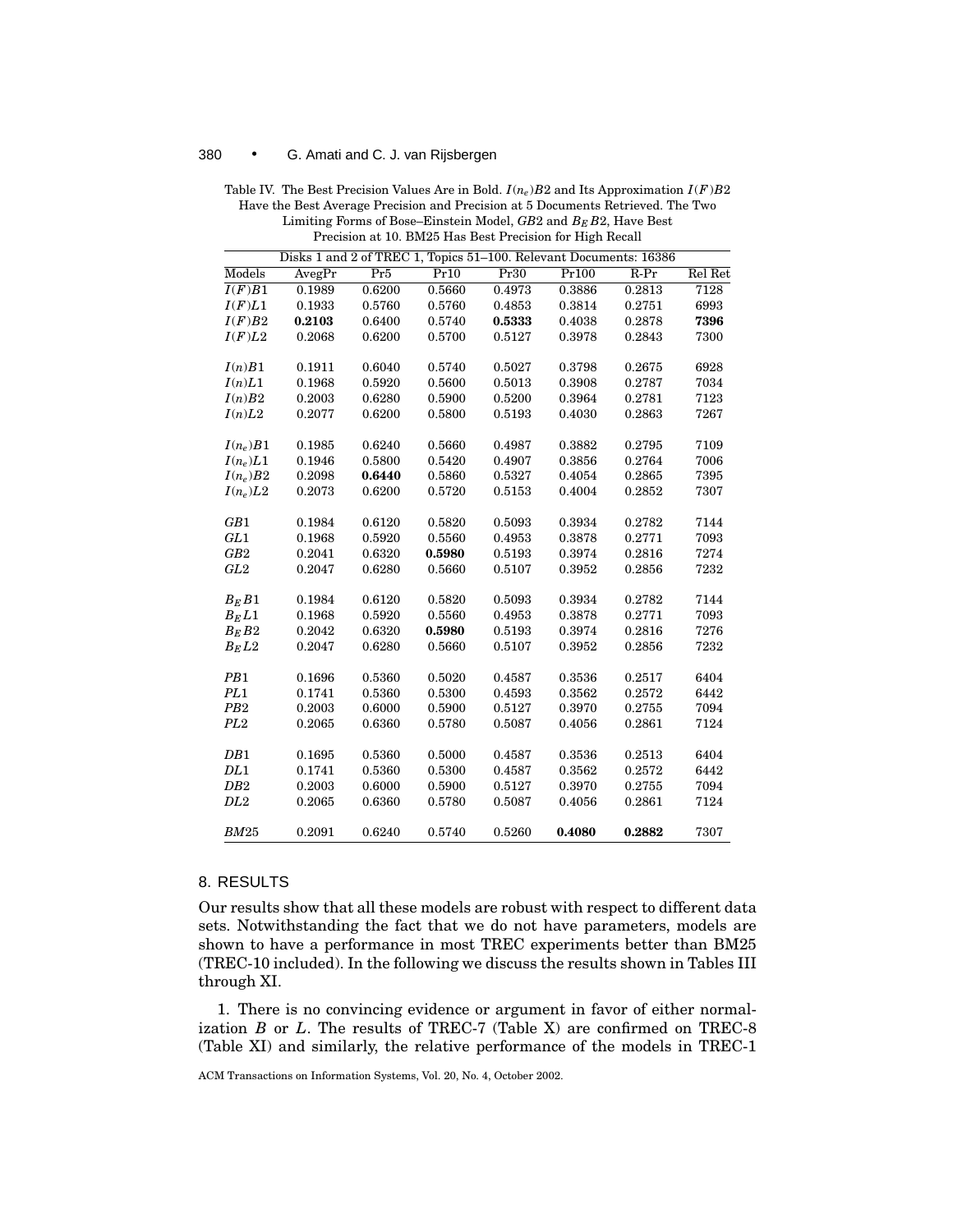|                     | Disks 1 and 2 of TREC 2, Topics 101-150. Relevant Documents: 11645 |        |        |        |        |        |         |
|---------------------|--------------------------------------------------------------------|--------|--------|--------|--------|--------|---------|
| Models              | AvegPr                                                             | Pr5    | Pr10   | Pr30   | Pr100  | $R-Pr$ | Rel Ret |
| $\overline{I(F)B1}$ | 0.2320                                                             | 0.5640 | 0.5180 | 0.4800 | 0.4090 | 0.3069 | 6356    |
| I(F)L1              | 0.2333                                                             | 0.5720 | 0.5420 | 0.4853 | 0.4026 | 0.3116 | 6322    |
| I(F)B2              | 0.2413                                                             | 0.5640 | 0.5440 | 0.4960 | 0.4134 | 0.3142 | 6464    |
| I(F)L2              | 0.2456                                                             | 0.5880 | 0.5540 | 0.5087 | 0.4160 | 0.3208 | 6497    |
| I(n)B1              | 0.2225                                                             | 0.5480 | 0.5160 | 0.4780 | 0.4028 | 0.3006 | 6261    |
| I(n)L1              | 0.2364                                                             | 0.5680 | 0.5440 | 0.5047 | 0.4130 | 0.3148 | 6380    |
| I(n)B2              | 0.2262                                                             | 0.5600 | 0.5200 | 0.4907 | 0.4086 | 0.3037 | 6258    |
| I(n)L2              | 0.2439                                                             | 0.5560 | 0.5420 | 0.5147 | 0.4224 | 0.3187 | 6472    |
| $I(n_e)B1$          | 0.2325                                                             | 0.5560 | 0.5260 | 0.4873 | 0.4110 | 0.3093 | 6410    |
| $I(n_e)L1$          | 0.2348                                                             | 0.5720 | 0.5460 | 0.4920 | 0.4050 | 0.3137 | 6349    |
| $I(n_e)B2$          | 0.2406                                                             | 0.5600 | 0.5420 | 0.4993 | 0.4154 | 0.3155 | 6483    |
| $I(n_e)L2$          | 0.2456                                                             | 0.5960 | 0.5540 | 0.5087 | 0.4176 | 0.3219 | 6503    |
| GB1                 | 0.2329                                                             | 0.5440 | 0.5280 | 0.4833 | 0.4112 | 0.3094 | 6392    |
| GL1                 | 0.2379                                                             | 0.5800 | 0.5540 | 0.4980 | 0.4074 | 0.3178 | 6392    |
| GB2                 | 0.2336                                                             | 0.5400 | 0.5220 | 0.4947 | 0.4106 | 0.3089 | 6320    |
| GL2                 | 0.2417                                                             | 0.5800 | 0.5440 | 0.5120 | 0.4142 | 0.3177 | 6391    |
| $B_E B1$            | 0.2329                                                             | 0.5440 | 0.5280 | 0.4833 | 0.4112 | 0.3094 | 6392    |
| $B_E L1$            | 0.2379                                                             | 0.5800 | 0.5540 | 0.4980 | 0.4074 | 0.3179 | 6392    |
| $B_E B2$            | 0.2336                                                             | 0.5400 | 0.5220 | 0.4947 | 0.4106 | 0.3089 | 6321    |
| $B_E L2$            | 0.2418                                                             | 0.5800 | 0.5440 | 0.5120 | 0.4144 | 0.3181 | 6391    |
| PB1                 | 0.1951                                                             | 0.5280 | 0.5060 | 0.4667 | 0.3772 | 0.2780 | 5769    |
| PL1                 | 0.2089                                                             | 0.5640 | 0.5260 | 0.4700 | 0.3836 | 0.2892 | 5924    |
| PB2                 | 0.2223                                                             | 0.5760 | 0.5420 | 0.4940 | 0.4144 | 0.3039 | 6232    |
| PL <sub>2</sub>     | 0.2383                                                             | 0.5880 | 0.5540 | 0.5000 | 0.4194 | 0.3223 | 6402    |
| DB1                 | 0.1951                                                             | 0.5280 | 0.5060 | 0.4660 | 0.3772 | 0.2776 | 5769    |
| DL1                 | 0.2089                                                             | 0.5640 | 0.5260 | 0.4693 | 0.3836 | 0.2892 | 5924    |
| DB2                 | 0.2223                                                             | 0.5760 | 0.5420 | 0.4940 | 0.4144 | 0.3039 | 6232    |
| DL <sub>2</sub>     | 0.2383                                                             | 0.5880 | 0.5540 | 0.5000 | 0.4196 | 0.3223 | 6403    |
| BM25                | 0.2455                                                             | 0.5720 | 0.5560 | 0.5087 | 0.4252 | 0.3230 | 6523    |

Table V. The Best Precision Values are in Bold. *I* (*ne*)*L*2 and Its Approximation *I* (*F*)*L*2 Have the Best Average Precision and Precision at 5 Documents Retrieved. The Standard *idf*-*tf* Model with Laplace's Law of Succession *I* (*n*)*L*2 Has the Best Precision at 30. BM25 Has the Best Precision at High Recall Values and the Highest Precision at 10

through TREC-3 (see Tables IV, V, VI) shows similar trends. In TREC-1 through TREC-3, *L*2 is in general superior to *B*2 independently of the basic model used, whereas in TREC-7, TREC-8, and TREC-10 (see Tables X, XI, III), *B*2 is in general superior to *L*2 independently of the basic model used. The notable exception is the Poisson model *P*: *L*1 and *L*2 perform in general better than *B*2.

It is interesting to observe that results of TREC-6 (Table VII) (whose test bed uses the additional collection CR containing long documents) are significantly different from all other TREC experiments. This allows us to conjecture but not to assert that the statistics of the collection (e.g., number of unique terms, mean and variance of document length) may have more effect on the relative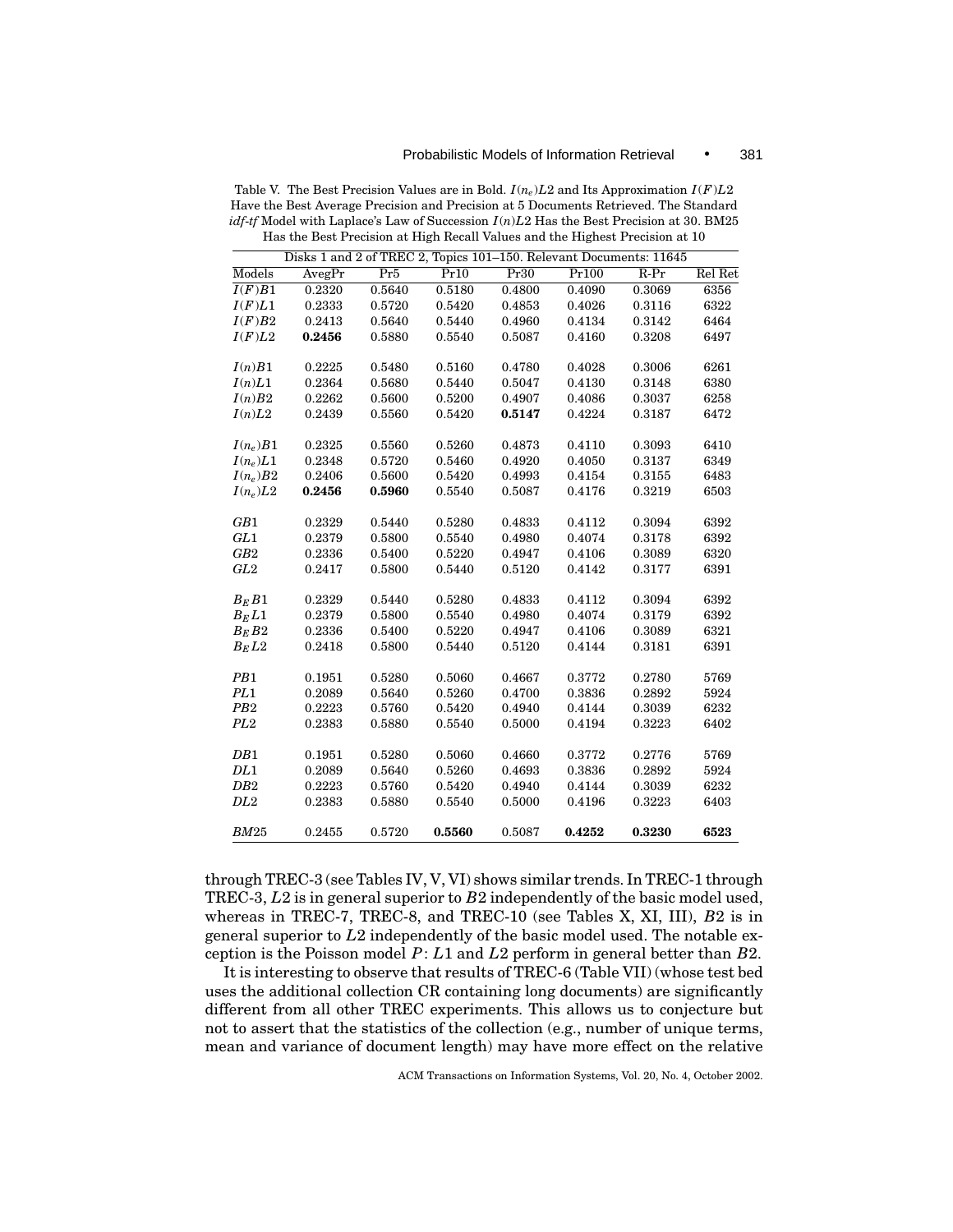Table VI. The Best Precision Values Are in Bold.  $I(n_e)L2$  and Its Approximation  $I(F)L2$ Have the Best Average Precision. The Two Approximations of the Bernoulli Model, *PL*2 and *DL*2, Have the Highest Precision at 5 Documents Retrieved. The Standard *idf*-*tf* Model with Laplace's Law of Succession *I* (*n*)*L*2 Has the Best Precision at 30. BM25 Has the Best Precision at High Recall Values and the Highest Precision at 10

|                        | Disks 1 and 2 of TREC 3, Topics 151-200. Relevant Documents: 9805 |                  |                  |                  |                  |                  |              |
|------------------------|-------------------------------------------------------------------|------------------|------------------|------------------|------------------|------------------|--------------|
| Models                 | AvegPr                                                            | Pr5              | Pr10             | Pr30             | Pr100            | $R-Pr$           | Rel Ret      |
| $\overline{I(F)B1}$    | 0.2565                                                            | 0.6960           | 0.6520           | 0.5320           | 0.3776           | 0.3217           | 5437         |
| I(F)L1                 | 0.2675                                                            | 0.6960           | 0.6560           | 0.5367           | 0.3832           | 0.3336           | 5460         |
| I(F)B2                 | 0.2644                                                            | 0.7160           | 0.6620           | 0.5380           | 0.3846           | 0.3254           | 5516         |
| I(F)L2                 | 0.2765                                                            | 0.7440           | 0.6660           | 0.5540           | 0.3902           | 0.3390           | 5524         |
|                        |                                                                   |                  |                  |                  |                  |                  |              |
| I(n)B1                 | 0.2439                                                            | 0.6800           | 0.6400           | 0.5193           | 0.3694           | 0.3100           | 5320         |
| I(n)L1                 | 0.2669                                                            | 0.7080           | 0.6740           | 0.5367           | 0.3870           | 0.3329           | 5535         |
| I(n)B2                 | 0.2480                                                            | 0.7000           | 0.6540           | 0.5307           | 0.3714           | 0.3114           | 5315         |
| I(n)L2                 | 0.2716                                                            | 0.7280           | 0.6720           | 0.5500           | 0.3926           | 0.3325           | 5524         |
|                        |                                                                   |                  |                  |                  |                  |                  |              |
| $I(n_e)B1$             | 0.2569                                                            | 0.7000           | 0.6540           | 0.5313           | 0.3820           | 0.3223           | 5454         |
| $I(n_e)L1$             | 0.2682                                                            | 0.6880           | 0.6580           | 0.5420           | 0.3826           | 0.3348           | 5483         |
| $I(n_e)B2$             | 0.2637                                                            | 0.7080           | 0.6680           | 0.5400           | 0.3848           | 0.3258           | 5514         |
| $I(n_e)L2$             | 0.2767                                                            | 0.7320           | 0.6720           | 0.5533           | 0.3906           | 0.3379           | 5543         |
|                        |                                                                   |                  |                  |                  |                  |                  |              |
| GB1                    | 0.2548                                                            | 0.6880           | 0.6580           | 0.5227           | 0.3746           | 0.3182           | 5436         |
| GL1                    | 0.2681                                                            | 0.6960           | 0.6800           | 0.5393           | 0.3842           | 0.3343           | 5495         |
| GB2                    | 0.2527                                                            | 0.7040           | 0.6520           | 0.5260           | 0.3750           | 0.3165           | 5373         |
| GL2                    | 0.2682                                                            | 0.7120           | 0.6680           | 0.5447           | 0.3818           | 0.3303           | 5446         |
|                        |                                                                   |                  |                  |                  |                  |                  |              |
| $B_E B1$               | 0.2548                                                            | 0.6920           | 0.6580           | 0.5220           | 0.3746           | 0.3182           | 5436         |
| $B_E L1$               | 0.2681                                                            | 0.6960           | 0.6780           | 0.5393           | 0.3840           | 0.3343           | 5495         |
| $B_E B2$               | 0.2527                                                            | 0.7040           | 0.6520           | 0.5260           | 0.3750           | 0.3165           | 5373         |
| $B_E L2$               | 0.2683                                                            | 0.7120           | 0.6680           | 0.5447           | 0.3820           | 0.3303           | 5446         |
|                        |                                                                   |                  |                  |                  |                  |                  |              |
| PB1<br>PL <sub>1</sub> | 0.2107<br>0.2314                                                  | 0.5800<br>0.6280 | 0.5400<br>0.5800 | 0.4667<br>0.4873 | 0.3330<br>0.3466 | 0.2821<br>0.3056 | 4990<br>5092 |
| P <sub>B2</sub>        | 0.2459                                                            | 0.7120           | 0.6660           | 0.5267           | 0.3744           | 0.3093           | 5336         |
| PL <sub>2</sub>        | 0.2705                                                            |                  | 0.6780           |                  | 0.3934           | 0.3274           |              |
|                        |                                                                   | 0.7520           |                  | 0.5573           |                  |                  | 5490         |
| DB1                    | 0.2107                                                            | 0.5800           | 0.5400           | 0.4667           | 0.3330           | 0.2821           | 4990         |
| DL1                    | 0.2314                                                            | 0.6280           | 0.5800           | 0.4873           | 0.3466           | 0.3056           | 5092         |
| DB2                    | 0.2459                                                            | 0.7120           | 0.6660           | 0.5273           | 0.3744           | 0.3093           | 5336         |
| DL2                    | 0.2706                                                            | 0.7520           | 0.6780           | 0.5573           | 0.3934           | 0.3274           | 5490         |
|                        |                                                                   |                  |                  |                  |                  |                  |              |
| BM25                   | 0.2754                                                            | 0.7320           | 0.6840           | 0.5587           | 0.3960           | 0.3352           | 5586         |

performance of models than the content of the submitted topics. However, we tried a small experiment which begins to corroborate such an hypothesis. We used the topics of TREC-6 on the collection used in TREC-7 and TREC-8 (without indexing the collection CR). In order to compare the two Tables VII and VIII we considered the means of different precision values and of the number of retrieved documents in Table VIII and computed the variation rates with respect to the values of Table VII and then normalized to the mean values. Results show that the normalization *B* increases average precision and more significantly the early precision, whereas *L* slightly increases the precision for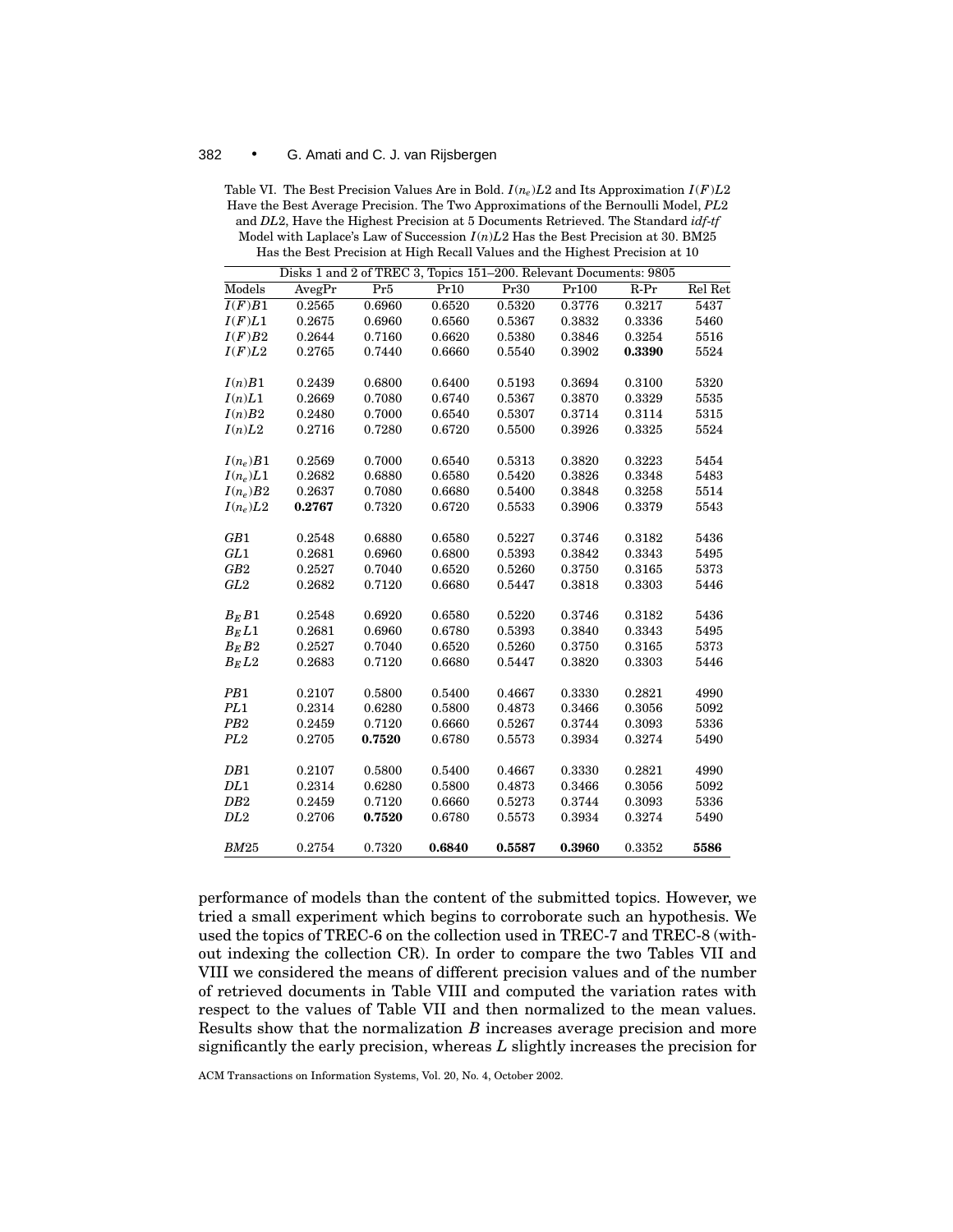Table VII. The Best Precision Values Are in Bold. *I* (*ne*)*L*2 and Its Approximation *I* (*F*)*L*2 Have the Best Average Precision. The Standard *tf*-*idf* Model with Laplace's Law of Succession  $I(n)L2$  Has the Highest Precision at 5 Documents Retrieved.  $I(n_e)B1$ , Namely, the *idf* and Poisson Mixture Model Together with the Uniform Distribution Hypothesis on Term Frequency *H*1 and the Bernoulli Normalization *B*, Has the Best Performance at Higher Recall Values

|                     | Disks 4 and 5 of TREC 6, Topics 301-350. Relevant Documents: 4611 |        |        |        |        |        |         |  |  |
|---------------------|-------------------------------------------------------------------|--------|--------|--------|--------|--------|---------|--|--|
| Models              | AvegPr                                                            | Pr5    | Pr10   | Pr30   | Pr100  | $R-Pr$ | Rel Ret |  |  |
| $\overline{I(F)B1}$ | 0.2457                                                            | 0.5160 | 0.4580 | 0.3427 | 0.2162 | 0.2885 | 2667    |  |  |
| I(F)L1              | 0.2557                                                            | 0.5400 | 0.4420 | 0.3293 | 0.2074 | 0.2979 | 2640    |  |  |
| I(F)B2              | 0.2482                                                            | 0.5240 | 0.4840 | 0.3367 | 0.2092 | 0.2863 | 2651    |  |  |
| I(F)L2              | 0.2597                                                            | 0.5400 | 0.4600 | 0.3267 | 0.2058 | 0.2962 | 2595    |  |  |
| I(n)B1              | 0.2381                                                            | 0.5280 | 0.4620 | 0.3413 | 0.2144 | 0.2794 | 2607    |  |  |
| I(n)L1              | 0.2560                                                            | 0.5520 | 0.4480 | 0.3327 | 0.2090 | 0.3017 | 2654    |  |  |
| I(n)B2              | 0.2362                                                            | 0.5440 | 0.4640 | 0.3327 | 0.2062 | 0.2730 | 2546    |  |  |
| I(n)L2              | 0.2544                                                            | 0.5760 | 0.4840 | 0.3333 | 0.2126 | 0.2887 | 2594    |  |  |
| $I(n_e)B1$          | 0.2479                                                            | 0.5280 | 0.4640 | 0.3487 | 0.2182 | 0.2940 | 2689    |  |  |
| $I(n_e)L1$          | 0.2557                                                            | 0.5560 | 0.4700 | 0.3427 | 0.2164 | 0.2950 | 2654    |  |  |
| $I(n_e)B2$          | 0.2488                                                            | 0.5480 | 0.4860 | 0.3393 | 0.2112 | 0.2855 | 2638    |  |  |
| $I(n_e)L2$          | 0.2600                                                            | 0.5480 | 0.4620 | 0.3313 | 0.2086 | 0.2931 | 2595    |  |  |
| GB1                 | 0.2458                                                            | 0.5480 | 0.4700 | 0.3473 | 0.2124 | 0.2883 | 2653    |  |  |
| GL1                 | 0.2567                                                            | 0.5400 | 0.4620 | 0.3367 | 0.2116 | 0.3051 | 2623    |  |  |
| GB2                 | 0.2414                                                            | 0.5320 | 0.4720 | 0.3333 | 0.2058 | 0.2797 | 2566    |  |  |
| GL2                 | 0.2548                                                            | 0.5400 | 0.4560 | 0.3253 | 0.2074 | 0.2879 | 2538    |  |  |
| $B_E B1$            | 0.2452                                                            | 0.5480 | 0.4680 | 0.3467 | 0.2120 | 0.2878 | 2652    |  |  |
| $B_E L1$            | 0.2562                                                            | 0.5400 | 0.4620 | 0.3353 | 0.2114 | 0.3045 | 2622    |  |  |
| $B_E B2$            | 0.2410                                                            | 0.5320 | 0.4720 | 0.3327 | 0.2058 | 0.2791 | 2565    |  |  |
| $B_E L2$            | 0.2546                                                            | 0.5400 | 0.4560 | 0.3253 | 0.2072 | 0.2879 | 2537    |  |  |
| PB <sub>1</sub>     | 0.2032                                                            | 0.4600 | 0.4140 | 0.3100 | 0.1878 | 0.2445 | 2307    |  |  |
| PL <sub>1</sub>     | 0.2243                                                            | 0.4760 | 0.4260 | 0.3247 | 0.2000 | 0.2642 | 2452    |  |  |
| PB <sub>2</sub>     | 0.2183                                                            | 0.5040 | 0.4440 | 0.3113 | 0.1870 | 0.2509 | 2373    |  |  |
| PL <sub>2</sub>     | 0.2424                                                            | 0.5320 | 0.4560 | 0.3300 | 0.2010 | 0.2778 | 2497    |  |  |
| DB1                 | 0.2027                                                            | 0.4600 | 0.4120 | 0.3100 | 0.1878 | 0.2440 | 2306    |  |  |
| DL1                 | 0.2238                                                            | 0.4760 | 0.4260 | 0.3240 | 0.1998 | 0.2636 | 2451    |  |  |
| DB <sub>2</sub>     | 0.2178                                                            | 0.5040 | 0.4440 | 0.3107 | 0.1868 | 0.2503 | 2372    |  |  |
| DL2                 | 0.2421                                                            | 0.5320 | 0.4560 | 0.3300 | 0.2008 | 0.2778 | 2496    |  |  |
| BM25                | 0.2440                                                            | 0.5600 | 0.4700 | 0.3233 | 0.2032 | 0.2834 | 2511    |  |  |

high values of recall (R-precision included). Model *G* is the most sensitive to the effect of the normalization process.

2. The Poisson model *PL*2 has a good performance for early precision early in the ranking (precision at five documents retrieved). As for the average precision, the performance is good in TREC-1 through TREC-3 (see Tables IV through VI), less satisfactory in TREC-6 and TREC-7 (see Tables VII, X), and unsatisfactory in TREC-8 (Table XI) (but in TREC-8 *PL*2 has the best performance for precision at five documents retrieved). Instead, the normalization *B*2 seems to work poorly with *P*.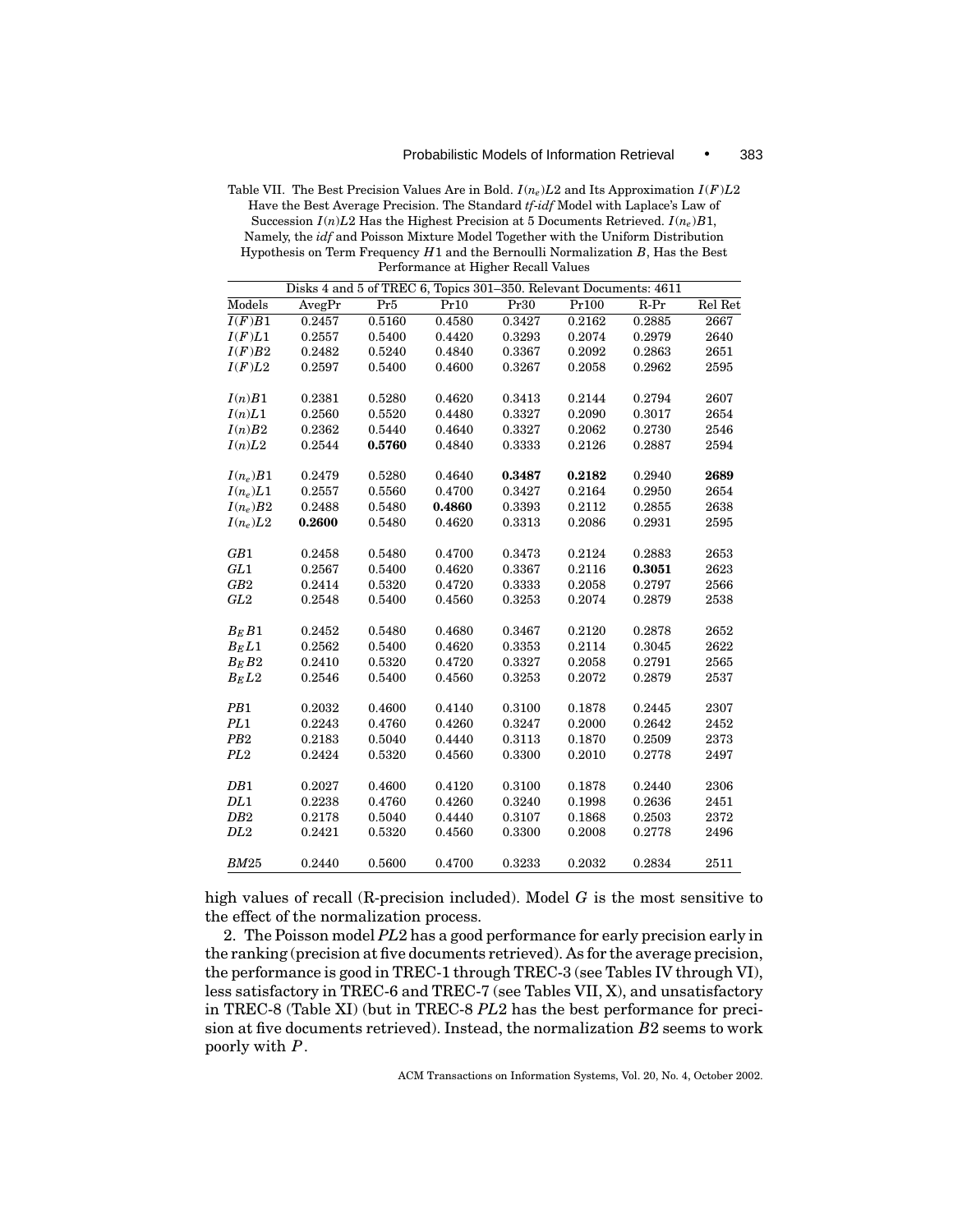|                 | Disks 4 and 5 Without CR Collection, Topics 301-350 of TREC 6. Rel. Doc.: 4290 |        |        |        |        |        |         |  |  |
|-----------------|--------------------------------------------------------------------------------|--------|--------|--------|--------|--------|---------|--|--|
| Models          | AvegPr                                                                         | Pr5    | Pr10   | Pr30   | Pr100  | $R-Pr$ | Rel Ret |  |  |
| I(n)B1          | 0.2550                                                                         | 0.5240 | 0.4600 | 0.3420 | 0.2130 | 0.2906 | 2535    |  |  |
| I(n)L1          | 0.2689                                                                         | 0.5320 | 0.4540 | 0.3380 | 0.2112 | 0.3089 | 2568    |  |  |
| I(n)B2          | 0.2581                                                                         | 0.5560 | 0.4680 | 0.3320 | 0.2036 | 0.2866 | 2470    |  |  |
| I(n)L2          | 0.2705                                                                         | 0.5560 | 0.4840 | 0.3267 | 0.2088 | 0.3004 | 2510    |  |  |
| $I(n_e)B1$      | 0.2648                                                                         | 0.5400 | 0.4480 | 0.3393 | 0.2176 | 0.3025 | 2615    |  |  |
| $I(n_e)L1$      | 0.2711                                                                         | 0.5320 | 0.4500 | 0.3320 | 0.2058 | 0.3154 | 2545    |  |  |
| $I(n_e)B2$      | 0.2662                                                                         | 0.5680 | 0.4680 | 0.3373 | 0.2100 | 0.2991 | 2566    |  |  |
| $I(n_e)L2$      | 0.2751                                                                         | 0.5440 | 0.4620 | 0.3213 | 0.2044 | 0.3129 | 2493    |  |  |
| GB1             | 0.2615                                                                         | 0.5400 | 0.4500 | 0.3407 | 0.2118 | 0.2997 | 2576    |  |  |
| GL1             | 0.2714                                                                         | 0.5400 | 0.4540 | 0.3327 | 0.2070 | 0.3169 | 2527    |  |  |
| GB2             | 0.2605                                                                         | 0.5560 | 0.4740 | 0.3340 | 0.2038 | 0.2893 | 2502    |  |  |
| GL2             | 0.2707                                                                         | 0.5440 | 0.4540 | 0.3247 | 0.2028 | 0.3018 | 2444    |  |  |
| PB <sub>1</sub> | 0.2170                                                                         | 0.4640 | 0.4060 | 0.3073 | 0.1842 | 0.2566 | 2271    |  |  |
| PL <sub>1</sub> | 0.2373                                                                         | 0.4600 | 0.4220 | 0.3187 | 0.1960 | 0.2750 | 2373    |  |  |
| PB <sub>2</sub> | 0.2338                                                                         | 0.5160 | 0.4400 | 0.3073 | 0.1868 | 0.2653 | 2318    |  |  |
| PL2             | 0.2569                                                                         | 0.5160 | 0.4480 | 0.3213 | 0.1972 | 0.2882 | 2417    |  |  |
| <b>BM25</b>     | 0.2584                                                                         | 0.5200 | 0.4560 | 0.3167 | 0.1978 | 0.2943 | 2420    |  |  |

Table VIII. The Best Precision Values Are in Bold. Removing Long Documents from the Collection Has Positive Effects on the Approximation *G* of the Bose–Einstein Model and on the Term Frequency Normalization *B*

Table IX. Best Performing Models for Each Test Collection and for Different Precision Measures. The Basic Probability Models  $I(F)$ , D, and  $B_F$  Are Not Considered Here, as They Do Not Differ Significantly from Their Alternative Approximations  $I(n_e)$ ,  $P$ , and *G*, Respectively

| TREC | AvegPr     | Pr5        | Pr10        | Pr30       | Pr100        | $R-Pr$          | Rel Ret      |
|------|------------|------------|-------------|------------|--------------|-----------------|--------------|
|      | $I(n_e)B2$ | $I(n_e)B2$ | GB2         | $I(n_e)B2$ | BM25         | BM25            | $I(n_e)B2$   |
| 2    | $I(n_e)L2$ | $I(n_e)L2$ | <b>BM25</b> | I(n)L2     | BM25         | BM25            | BM25         |
| -3   | $I(n_e)L2$ | PL2        | <b>BM25</b> | BM25       | <i>BM</i> 25 | $I(n_e)L2$      | <i>BM</i> 25 |
| -6   | $I(n_e)L2$ | I(n)L2     | $I(n_e)B2$  | $I(n_e)B1$ | $I(n_e)B1$   | GL <sub>1</sub> | $I(n_e)B1$   |
| 7    | $I(n_e)B2$ | $I(n_e)B2$ | $I(n_e)B2$  | $I(n_e)B2$ | GB1          | $I(n_e)B2$      | $I(n_e)B2$   |
| -8   | $I(n_e)B2$ | PL2        | $I(n_e)B2$  | $I(n_e)B2$ | $I(n_e)B2$   | $I(n_e)B2$      | $I(n_e)B2$   |

3. Model *G* with both normalizations *B*2 and *L*2 has a good performance in all TREC experiments. *G*'s performance depends on the choice of the normalization *B*2 (better in TREC-7 and TREC-8; see Tables X and XI) and *L*2 (better in TREC-1 through TREC-3, TREC-6, and TREC-10; see Tables IV through VII and III). Surprisingly, our experiments with TREC-10 show that  $B_E L2$  is the model which best combines with the query expansion technique. Indeed,  $B_E L2$ with query expansion was the best performing run at TREC-10.

4. The model  $I(n_e)$  works well with both normalizations  $B2$  and  $L2$ . We observe also that  $I(n_e)$  performance depends on the choice of the normalization *B*2 which is better in TREC-1, TREC-7, TREC-8, and TREC-10 (see Tables IV, X, XI, and III) or *L*2 which is better in TREC-2, TREC-3, and TREC-6 (see Tables V through VII).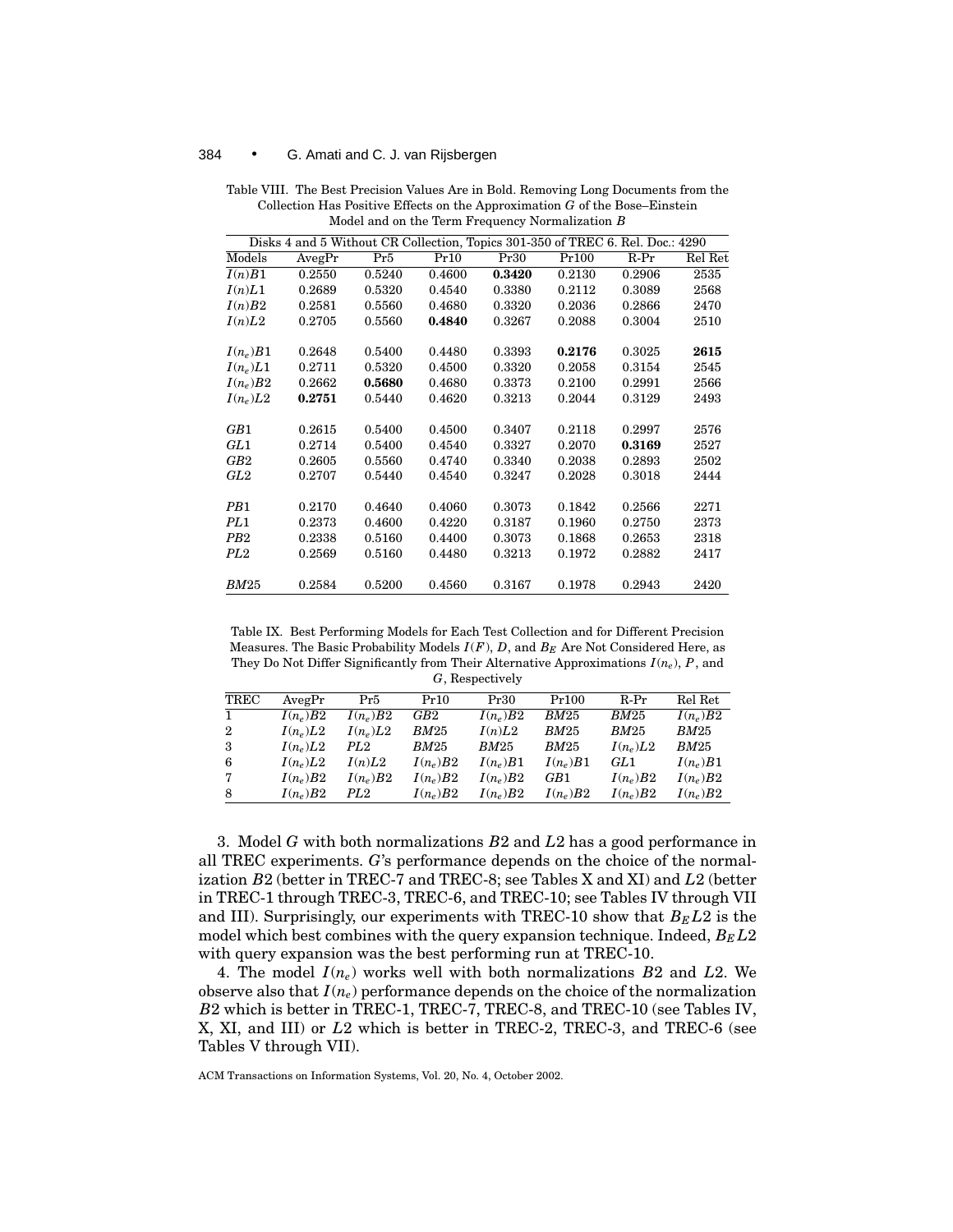|                 | Disks 4 and 5 of TREC 7, Topics 351-400. Relevant Documents: 4674 |                 |        |        |        |        |         |
|-----------------|-------------------------------------------------------------------|-----------------|--------|--------|--------|--------|---------|
| Models          | AvegPr                                                            | Pr <sub>5</sub> | Pr10   | Pr30   | Pr100  | $R-Pr$ | Rel Ret |
| I(F)B1          | 0.2352                                                            | 0.5720          | 0.4960 | 0.3700 | 0.2370 | 0.2785 | 2876    |
| I(F)L1          | 0.2180                                                            | 0.5320          | 0.4780 | 0.3553 | 0.2170 | 0.2586 | 2777    |
| I(F)B2          | 0.2484                                                            | 0.5800          | 0.5200 | 0.3813 | 0.2374 | 0.2869 | 2883    |
| I(F)L2          | 0.2312                                                            | 0.5400          | 0.5000 | 0.3647 | 0.2158 | 0.2711 | 2796    |
| I(n)B1          | 0.2191                                                            | 0.5240          | 0.4720 | 0.3413 | 0.2116 | 0.2625 | 2531    |
| I(n)L1          | 0.2225                                                            | 0.5520          | 0.4920 | 0.3620 | 0.2230 | 0.2659 | 2828    |
| I(n)B2          | 0.2337                                                            | 0.5520          | 0.4840 | 0.3467 | 0.2164 | 0.2700 | 2540    |
| I(n)L2          | 0.2360                                                            | 0.5400          | 0.4960 | 0.3687 | 0.2278 | 0.2763 | 2845    |
| $I(n_e)B1$      | 0.2352                                                            | 0.5680          | 0.4960 | 0.3700 | 0.2382 | 0.2778 | 2861    |
| $I(n_e)L1$      | 0.2184                                                            | 0.5440          | 0.4760 | 0.3553 | 0.2176 | 0.2601 | 2782    |
| $I(n_e)B2$      | 0.2482                                                            | 0.5800          | 0.5100 | 0.3813 | 0.2386 | 0.2874 | 2881    |
| $I(n_e)L2$      | 0.2320                                                            | 0.5400          | 0.4980 | 0.3613 | 0.2174 | 0.2717 | 2810    |
| GB1             | 0.2364                                                            | 0.5720          | 0.5000 | 0.3760 | 0.2390 | 0.2787 | 2859    |
| GL1             | 0.2196                                                            | 0.5360          | 0.4720 | 0.3527 | 0.2166 | 0.2640 | 2770    |
| GB2             | 0.2463                                                            | 0.5720          | 0.5100 | 0.3753 | 0.2350 | 0.2847 | 2858    |
| GL2             | 0.2315                                                            | 0.5520          | 0.4880 | 0.3587 | 0.2174 | 0.2713 | 2780    |
| $B_E B1$        | 0.2361                                                            | 0.5720          | 0.5000 | 0.3760 | 0.2390 | 0.2787 | 2859    |
| $B_E L1$        | 0.2196                                                            | 0.5360          | 0.4720 | 0.3527 | 0.2166 | 0.2640 | 2770    |
| $B_E B2$        | 0.2462                                                            | 0.5720          | 0.5100 | 0.3753 | 0.2350 | 0.2847 | 2858    |
| $B_E L2$        | 0.2315                                                            | 0.5520          | 0.4880 | 0.3580 | 0.2174 | 0.2713 | 2780    |
| PB <sub>1</sub> | 0.1914                                                            | 0.4840          | 0.4300 | 0.3407 | 0.2126 | 0.2434 | 2526    |
| PL1             | 0.1944                                                            | 0.4640          | 0.4480 | 0.3440 | 0.2092 | 0.2465 | 2584    |
| P <sub>B2</sub> | 0.2194                                                            | 0.5200          | 0.5020 | 0.3533 | 0.2208 | 0.2624 | 2669    |
| PL2             | 0.2212                                                            | 0.5120          | 0.4880 | 0.3607 | 0.2194 | 0.2634 | 2743    |
| DB1             | 0.1914                                                            | 0.4840          | 0.4300 | 0.3407 | 0.2126 | 0.2434 | 2526    |
| DL1             | 0.1944                                                            | 0.4640          | 0.4480 | 0.3440 | 0.2092 | 0.2465 | 2584    |
| DB2             | 0.2194                                                            | 0.5200          | 0.5020 | 0.3533 | 0.2206 | 0.2624 | 2669    |
| DL2             | 0.2212                                                            | 0.5120          | 0.4880 | 0.3607 | 0.2194 | 0.2634 | 2743    |
| BM25            | 0.2274                                                            | 0.5320          | 0.4880 | 0.3540 | 0.2152 | 0.2643 | 2676    |

Table X. The Best Precision Values Are in Bold. *I* (*ne*)*L*2 and Its Approximation *I* (*F*)*L*2 Have the Highest Precision at Different Recall Levels

5. The model  $I(n)$  works similarly to  $I(n_e)$  but always performs slightly less well than  $I(n_e)$ .

6. By comparing the results from the models that are approximations or limiting forms of one theoretical basic model, we may observe that they are indistinguishable. We do not need to distinguish between the models *P* and *D* for the binomial basic model nor between the models  $G$  and  $B<sub>E</sub>$  for the Bose– Einstein basic model. Similarly, we may observe that  $I(F)$  and  $I(n_e)$  do not differ significantly in the experiments. Since  $I(F)$  can be considered as an approximation of  $I(n_e)$ , the experiments show that we may reduce the seven basic models  $(P, D, G, B_E, I(n_e), I(F)$ , and  $I(n)$ ) to four:  $P, G, I(n_e)$ , and  $I(n)$ .

7. The term frequency normalization *H*2 of formula (42) seems to be superior to the term frequency normalization *H*1 of formula (41). Indeed, given any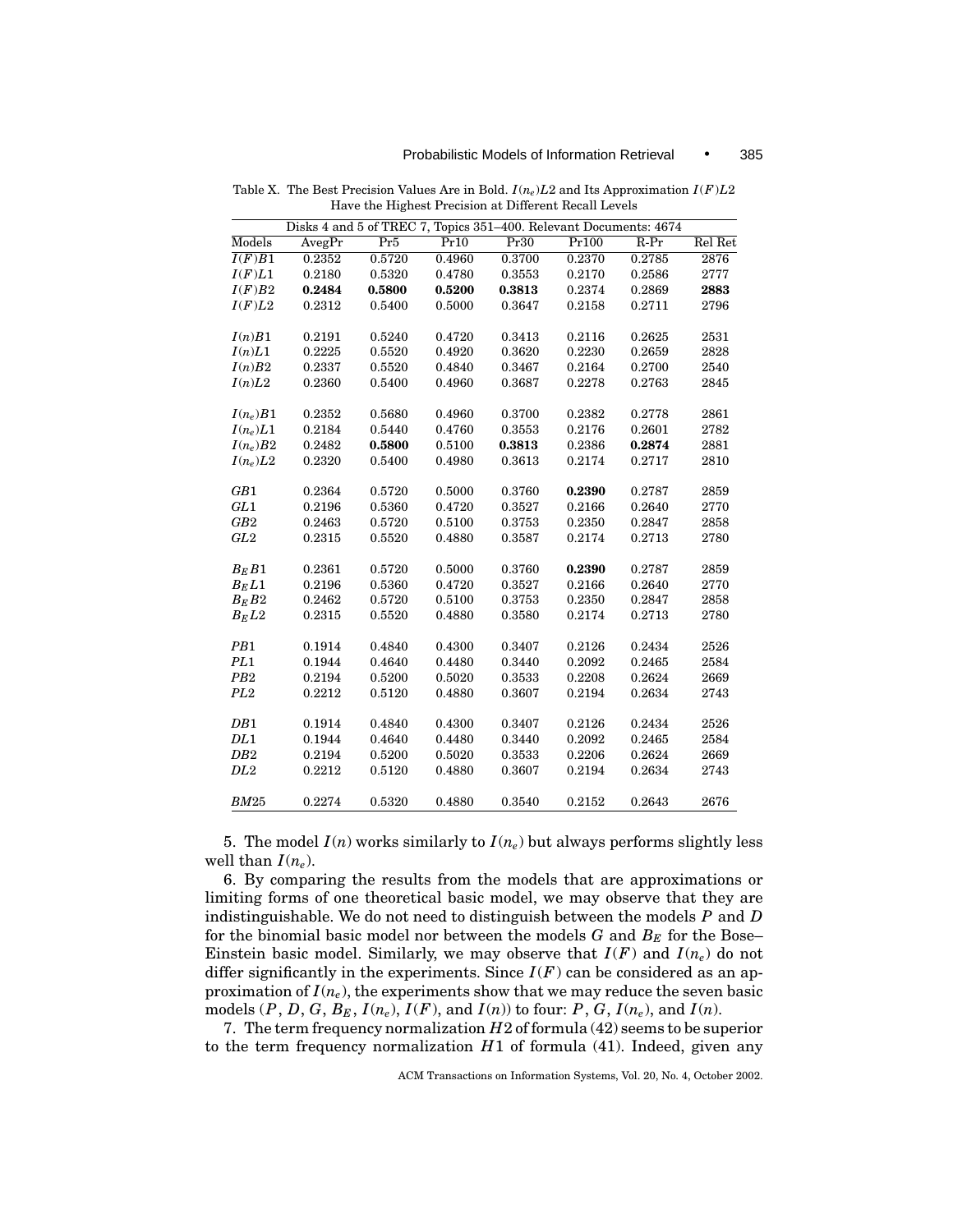|                     | Disks 4 and 5 of TREC 8, Topics 401-450. Relevant Documents: 4728 |        |        |                  |                  |        |         |
|---------------------|-------------------------------------------------------------------|--------|--------|------------------|------------------|--------|---------|
| Models              | AvegPr                                                            | Pr5    | Pr10   | Pr30             | Pr100            | $R-Pr$ | Rel Ret |
| $\overline{I(F)B1}$ | 0.2734                                                            | 0.5400 | 0.4820 | 0.3820           | 0.2496           | 0.3135 | 3135    |
| I(F)L1              | 0.2645                                                            | 0.5280 | 0.4860 | 0.3700           | 0.2416           | 0.3103 | 3067    |
| I(F)B2              | 0.2833                                                            | 0.5520 | 0.5060 | 0.3967           | 0.2528           | 0.3280 | 3189    |
| I(F)L2              | 0.2767                                                            | 0.5240 | 0.4860 | 0.3840           | 0.2448           | 0.3179 | 3095    |
|                     |                                                                   |        |        |                  |                  |        |         |
| I(n)L1              | 0.2681                                                            | 0.5120 | 0.5000 | 0.3787           | 0.2444           | 0.3164 | 3046    |
| I(n)B1              | 0.2664                                                            | 0.5240 | 0.4740 | 0.3880           | 0.2524           | 0.3221 | 3000    |
| I(n)B2              | 0.2763                                                            | 0.5520 | 0.4980 | 0.3900           | 0.2528           | 0.3235 | 3038    |
| I(n)L2              | 0.2792                                                            | 0.5360 | 0.5040 | 0.3927           | 0.2492           | 0.3233 | 3073    |
|                     |                                                                   |        |        |                  |                  |        |         |
| $I(n_e)B1$          | 0.2735                                                            | 0.5320 | 0.4960 | 0.3807           | 0.2504           | 0.3286 | 3142    |
| $I(n_e)L1$          | 0.2664                                                            | 0.5240 | 0.4840 | 0.3707           | 0.2420           | 0.3114 | 3061    |
| $I(n_e)B2$          | 0.2841                                                            | 0.5520 | 0.5080 | 0.3967           | 0.2532           | 0.3295 | 3178    |
| $I(n_e)L2$          | 0.2769                                                            | 0.5200 | 0.4940 | 0.3887           | 0.2452           | 0.3171 | 3067    |
|                     |                                                                   |        |        |                  |                  |        |         |
| GB1                 | 0.2757                                                            | 0.5360 | 0.4800 | 0.3880           | 0.2494           | 0.3292 | 3142    |
| GL1                 | 0.2667                                                            | 0.5120 | 0.4840 | 0.3727<br>0.3960 | 0.2416<br>0.2514 | 0.3146 | 3031    |
| GB2<br>GL2          | 0.2826                                                            | 0.5440 | 0.5040 |                  | 0.2438           | 0.3290 | 3153    |
|                     | 0.2757                                                            | 0.5280 | 0.4860 | 0.3887           |                  | 0.3183 | 3032    |
| $B_E B1$            | 0.2757                                                            | 0.5400 | 0.4800 | 0.3880           | 0.2494           | 0.3292 | 3142    |
| $B_E L1$            | 0.2669                                                            | 0.5120 | 0.4860 | 0.3727           | 0.2416           | 0.3146 | 3031    |
| $B_E B2$            | 0.2827                                                            | 0.5440 | 0.5040 | 0.3960           | 0.2514           | 0.3290 | 3153    |
| $B_E L2$            | 0.2758                                                            | 0.5280 | 0.4880 | 0.3887           | 0.2438           | 0.3183 | 3032    |
|                     |                                                                   |        |        |                  |                  |        |         |
| PB1                 | 0.2379                                                            | 0.5240 | 0.4800 | 0.3520           | 0.2246           | 0.2905 | 2838    |
| PL1                 | 0.2350                                                            | 0.5120 | 0.4700 | 0.3553           | 0.2232           | 0.2898 | 2829    |
| PB2                 | 0.2559                                                            | 0.5560 | 0.4980 | 0.3847           | 0.2360           | 0.3060 | 2948    |
| PL <sub>2</sub>     | 0.2562                                                            | 0.5680 | 0.4880 | 0.3780           | 0.2374           | 0.3044 | 2923    |
|                     |                                                                   |        |        |                  |                  |        |         |
| DB1                 | 0.2379                                                            | 0.5240 | 0.4800 | 0.3520           | 0.2246           | 0.2905 | 2839    |
| DL1                 | 0.2350                                                            | 0.5120 | 0.4700 | 0.3553           | 0.2232           | 0.2898 | 2829    |
| DB2                 | 0.2559                                                            | 0.5560 | 0.4980 | 0.3840           | 0.2358           | 0.3060 | 2948    |
| DL2                 | 0.2562                                                            | 0.5680 | 0.4880 | 0.3780           | 0.2374           | 0.3044 | 2923    |
|                     |                                                                   |        |        |                  |                  |        |         |
| BM25                | 0.2716                                                            | 0.5400 | 0.4980 | 0.3827           | 0.2464           | 0.3181 | 3083    |

Table XI. The Best Precision Values Are in Bold. Similarly to TREC-7, *I* (*ne*)*L*2 and its Approximation *I* (*F*)*L*2 Have the Highest Precision at Different Recall Levels, Except for the Poisson Model *PL*2 Which has the Highest Precision at 5

model  $X \in \{P, G, I(n), I(n_e)\}$  and any normalization  $Y \in \{L, B\}$ , the model *XY2* performs better than its analogous *X Y* 1. There are some exceptions, especially in the experiment of TREC–6 for high values of recall (Pr30, Pr100, R-Pr, and for the relevant number retrieved) as shown by Tables IX and VII.

# 9. CONCLUSIONS

We create a framework for generating nonparametric information retrieval models. We construct a weighting formula that is a combination of three different probabilities. The first and basic probability models are obtained from urn models with random drawings. We compute a second probability, the probability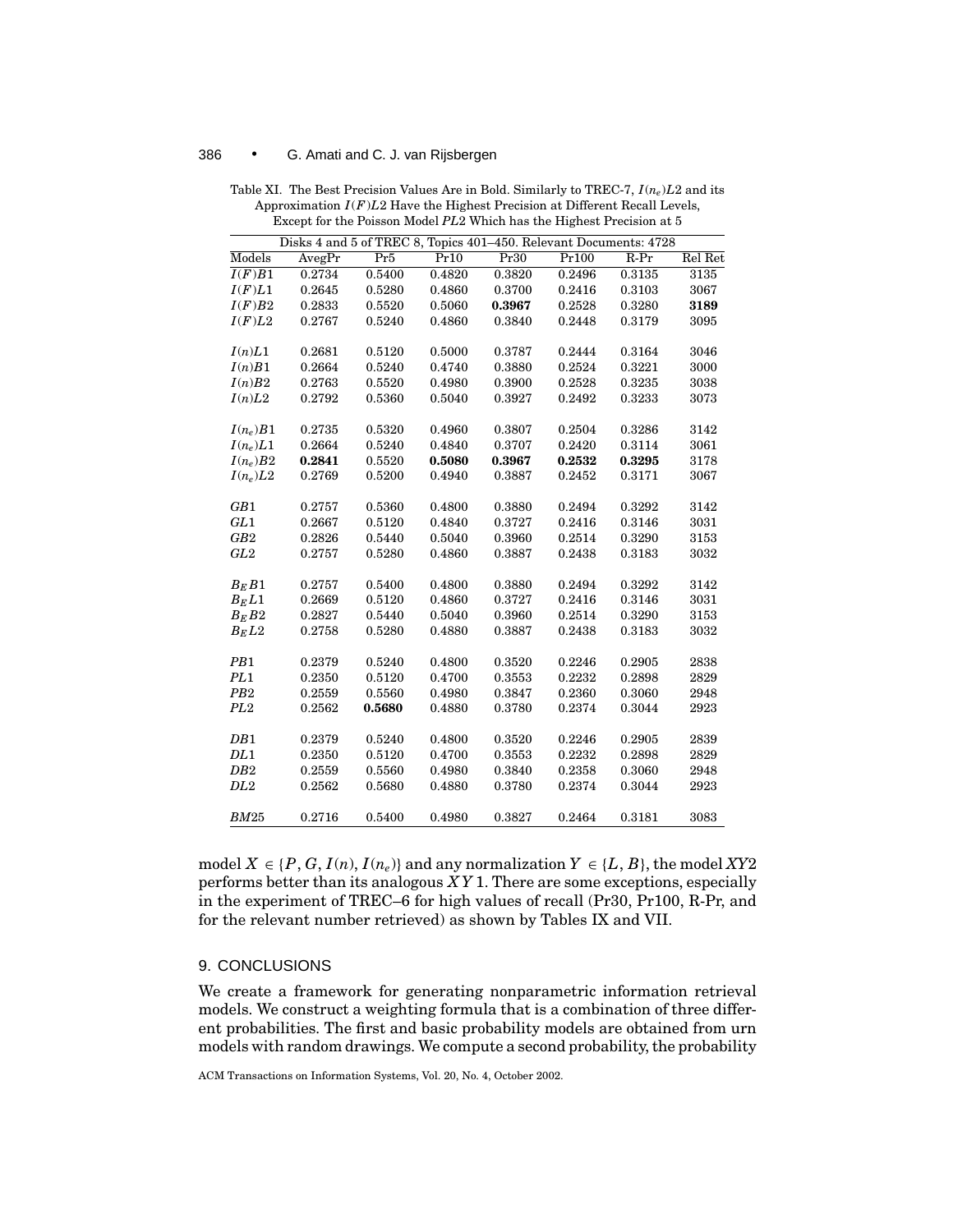of relevance of a term in its "elite set." This provides a normalization factor on the weighting formula. Finally, a probability related to the length of a document is constructed to resize the cardinality of the term frequency in the document. Two initial hypotheses about the distribution of document length are tested.

We use the basic probability models to derive for IR, a Bernoulli model, the *tf-idf* model  $I(n)$ , the *tf-itf* model  $I(F)$ , and the model  $I(n_e)$  which is a mixture of the Poisson and the *idf* models. Two workable approximations of Bernoulli's model are introduced: the Poisson model *P* and the information-theoretic approximation model *D*. These two approximation models perform equally under all normalizations (*L*1, *B*1, *L*2, and *B*2).

The other basic model is Bose–Einstein. Two approximations of the Bose– Einstein model are also introduced: the geometric model  $G$  and  $B<sub>E</sub>$ . These two approximation models perform equally under all normalizations (*L*1, *B*1, *L*2, and *B*2).

All models are compared to the BM25 formula, which is frequently used by many participants of TREC.  $I(n_e)B2$  and  $I(n_e)L2$  are shown to be superior at many recall levels and in average precision. Experiments show that the model  $I(n_e)$  and  $I(F)$  perform similarly.  $I(n_e)$  is shown to perform better than the standard idf model  $I(n)$  under all normalizations. We conclude that the document frequency can be replaced by the term frequency in the collection in general in any weighting formula.

*B*2, *L*2 are shown to be universal normalization factors, in the sense that the normalization works independently of models and independently of variation in document length. *L*2 is less sensitive to the variation of document length. On the other hand, when the variation is moderate *B*2 seems to perform better. The normalization factor *B*2, containing both the document frequency and the term frequency, derives formally from the Bernoulli process and from the standard axioms of utility theory.

Our models are formally derived and they do not contain parameters that must be learned from the actual data.

Future work will investigate the relative strengths and weaknesses of each model with query expansion. Moreover, further experiments should be performed to assess the effect on performance of word stemming, document pruning, and word pruning and to include these factors as explicit variables within the framework.

#### ACKNOWLEDGMENTS

We thank Juliet van Rijsbergen for helping to improve our English grammar.

#### REFERENCES

- ALLAN, J., CALLAN, J. P., CROFT, W. B., BALLESTEROS, L., BROGLIO, J., XU, J., AND SHU, H. 1996. IN-QUERY at TREC-5. In *Proceedings of the Fifth Text REtrieval Conference (TREC-5)*. NIST Special Publication 500-238, Gaithersburg, Md., 119–132.
- AMATI, G., CARPINETO, C., AND ROMANO, G. 2001. FUB at TREC 10 web track: A probabilistic framework for topic relevance term weighting. In *Proceedings of the Tenth Text Retrieval Conference (TREC-10)*. NIST Special Publication 500-250, Gaithersburg, Md.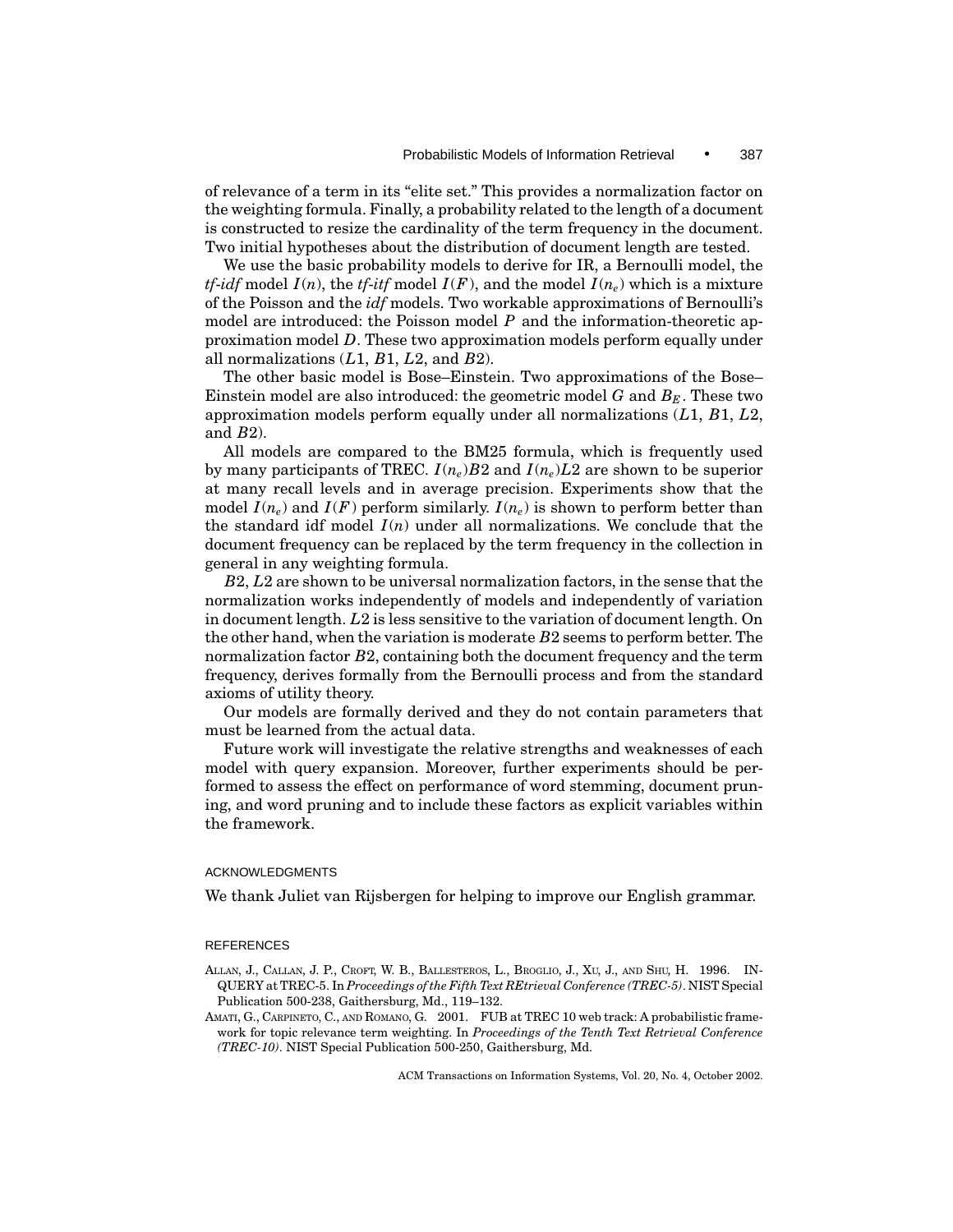BOOKSTEIN, A. AND SWANSON, D. 1974. Probabilistic models for automatic indexing. *J. Am. Soc. Inf. Sci. 25*, 312–318.

- CARPINETO, C. AND ROMANO, G. 2000. Trec-8 automatic ad-hoc experiments at fub. In *Proceedings of the Eighth Text REtrieval Conference (TREC-8)*. NIST Special Publication 500-246, Gaithersburg, Md., 377–380.
- COOPER, W. AND MARON, M. 1978. Foundations of probabilistic and utility-theoretic indexing. *J. ACM 25*, 67–80.
- COX, R. T. 1961. *The Algebra of Probable Inference*. Johns Hopkins Press, Baltimore, Md.
- CROFT, W. AND HARPER, D. 1979. Using probabilistic models of document retrieval without relevance information. *J. Doc. 35*, 285–295.
- DAMERAU, F. 1965. An experiment in automatic indexing. *Am. Doc. 16*, 283–289.
- FELLER, W. 1968. *An Introduction to Probability Theory and Its Applications*, Vol. I, third ed. Wiley, New York.
- FUHR, N. 1989. Models for retrieval with probabilistic indexing. *Inf. Process. Manage. 25*, 1, 55– 72.
- GOOD, I. J. 1968. *The Estimation of Probabilities: An Essay on Modern Bayesian Methods*, Vol. 30. MIT Press, Cambridge, Mass.
- HARMAN, D. 1993. Overview of the Second Text REtrieval Conference (TREC–2). In *Proceedings of the TREC Conference*. NIST Special publication 500-215, Gaithersburg, Md, 1–20.
- HARTER, S. P. 1974. A probabilistic approach to automatic keyword indexing. PhD Thesis, Graduate Library, The University of Chicago, Thesis No. T25146.
- HARTER, S. P. 1975a. A probabilistic approach to automatic keyword indexing. Part I: On the distribution of specialty words in a technical literature. *J. ASIS 26*, 197–216.
- HARTER, S. P. 1975b. A probabilistic approach to automatic keyword indexing. Part II: An algorithm for probabilistic indexing. *J. ASIS 26*, 280–289.
- HIEMSTRA, D. AND DE VRIES, A. 2000. Relating the new language models of information retrieval to the traditional retrieval models. Res. Rep. TR–CTIT–00–09, Centre for Telematics and Information Technology.
- HINTIKKA, J. 1970. On semantic information. In *Information and Inference*, J. Hintikka, and P. Suppes, Eds., Synthese Library. D. Reidel, Dordrecht, Holland, 3–27.
- KWOK, K. 1990. Experiments with component theory of probabilistic information retrieval based on single terms as document components. *ACM Trans. Inf. Syst. 8*, 4, 363–386.
- LAFFERTY, J. AND ZHAI, C. 2001. Document language models, query models, and risk minimization for information retrieval. In *Proceedings of ACM SIGIR* (New Orleans), ACM, New York, 111– 119.
- MARGULIS, E. 1992. N-Poisson document modelling. In *Proceedings of ACM–SIGIR 92 Conference* (Denmark), ACM, New York, 177–189.
- PONTE, J. AND CROFT, B. 1998. A language modeling approach in information retrieval. In *Proceedings of the 21st ACM SIGIR Conference on Research and Development in Information Retrieval*, (Melbourne, Australia), B. Croft, A. Moffat, and C. van Rijsbergen, Eds., ACM, New York, 275– 281.
- POPPER, K. 1995. *The Logic of Scientific Discovery* (The bulk of the work was first published in Vienna in 1935; this reprint was first published by Hutchinson in 1959, new notes and footnotes in the present reprint). Routledge, London.
- RENYI, A. 1969. *Foundations of Probability*. Holden-Day, San Francisco.
- ROBERTSON, S. 1986. On relevance weight estimation and query expansion. *J. Doc. 42*, 3, 288–297.
- ROBERTSON, S. AND WALKER, S. 1994. Some simple approximations to the 2-Poisson model for probabilistic weighted retrieval. In *Proceedings of the Seventeenth Annual International ACM-SIGIR Conference on Research and Development in Information Retrieval* (Dublin), Springer-Verlag, New York, 232–241.
- ROBERTSON, S., WALKER, S., BEAULIEU, M., GATFORD, M., AND PAYNE, A. 1996. Okapi at Trec-4. In *NIST Special Publication 500-236: The Fourth Text REtrieval Conference (TREC-4)*, D. Harman, Ed., Department of Commerce, National Institute of Standards and Technology, Gaithersburg, Md., 182–191.
- ROBERTSON, S. E. AND SPARCK-JONES, K. 1976. Relevance weighting of search terms. *J. Am. Soc. Inf. Sci. 27*, 129–146.